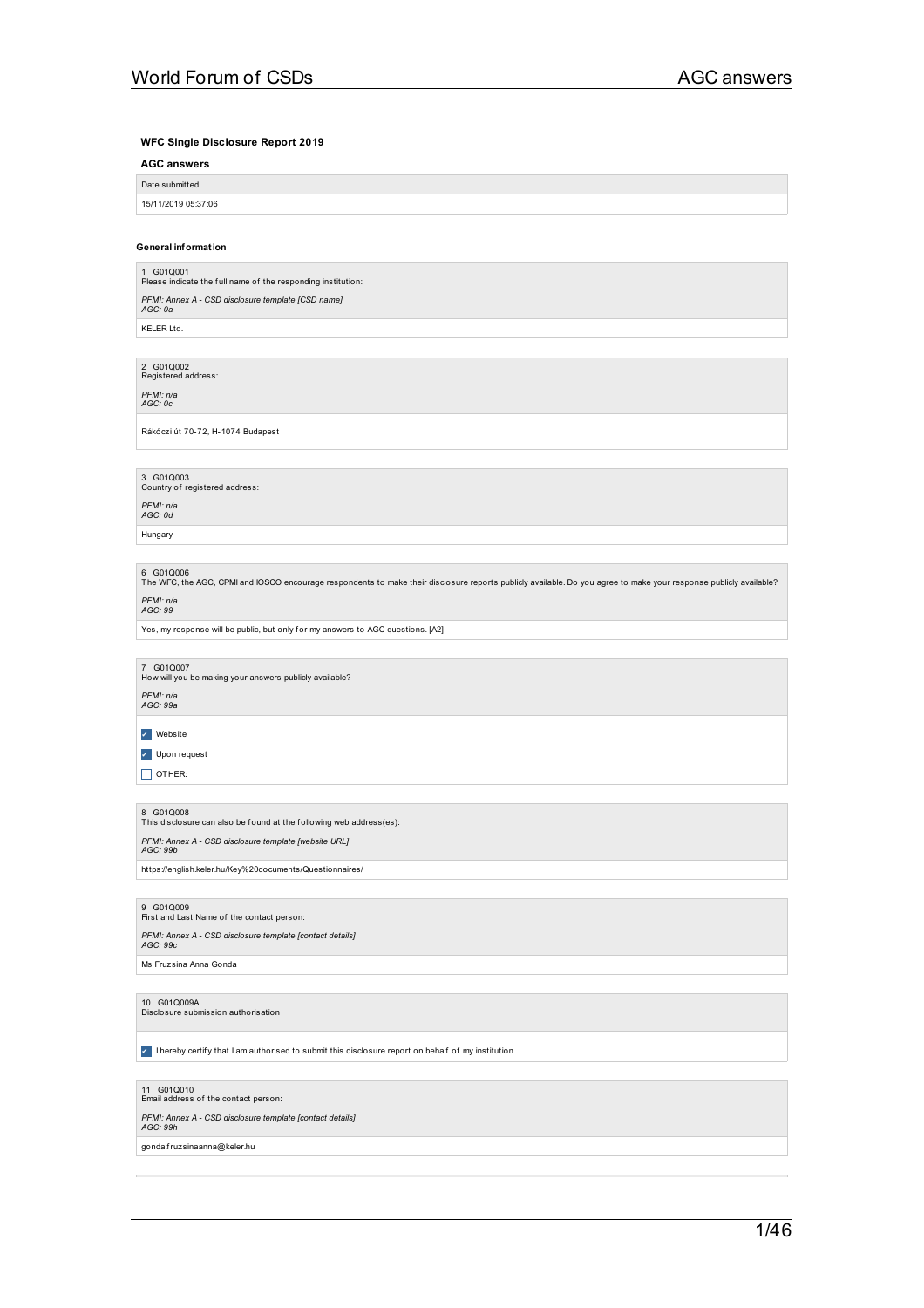| 12 G01Q011<br>Telephone number (please include the international country code):                                                                                                                                                                                                                                                        |
|----------------------------------------------------------------------------------------------------------------------------------------------------------------------------------------------------------------------------------------------------------------------------------------------------------------------------------------|
| PFMI: n/a<br>AGC: 99e                                                                                                                                                                                                                                                                                                                  |
| +3614836132                                                                                                                                                                                                                                                                                                                            |
|                                                                                                                                                                                                                                                                                                                                        |
| 13 G01Q012<br>How do you prefer to be contacted?                                                                                                                                                                                                                                                                                       |
| PFMI: n/a<br>AGC: 99d                                                                                                                                                                                                                                                                                                                  |
| <b>7</b> Telephone                                                                                                                                                                                                                                                                                                                     |
| $\Box$ Fax                                                                                                                                                                                                                                                                                                                             |
| $\Box$ mail/air courier                                                                                                                                                                                                                                                                                                                |
| $\mathbf{r}$ e-mail                                                                                                                                                                                                                                                                                                                    |
| 14 G01Q013                                                                                                                                                                                                                                                                                                                             |
| Fax number                                                                                                                                                                                                                                                                                                                             |
| PFMI: n/a<br>AGC: 99f                                                                                                                                                                                                                                                                                                                  |
| +3614836194                                                                                                                                                                                                                                                                                                                            |
|                                                                                                                                                                                                                                                                                                                                        |
| 15 G01Q014<br>What is the preferred street address for mailing requests?                                                                                                                                                                                                                                                               |
| PFMI: n/a<br>AGC: 99g                                                                                                                                                                                                                                                                                                                  |
| Rákóczi út 70-72, H-1074 Budapest, Hungary                                                                                                                                                                                                                                                                                             |
|                                                                                                                                                                                                                                                                                                                                        |
| 25 G01Q024<br>I am submitting up-to-date information in response to:                                                                                                                                                                                                                                                                   |
| The AGC questions and a report with only AGC answers will be generated                                                                                                                                                                                                                                                                 |
| The PFMI questions and a report with only PFMI answers will be generated                                                                                                                                                                                                                                                               |
| Both the AGC and PFMI questions and a report with answers to both questionnaires will be generated                                                                                                                                                                                                                                     |
|                                                                                                                                                                                                                                                                                                                                        |
| Legal Basis (PFMI Principle 1)                                                                                                                                                                                                                                                                                                         |
| 27 G02Q002<br>Under what regulation or statute is the CSD established and governed?                                                                                                                                                                                                                                                    |
| PFMI: n/a<br>AGC: 7                                                                                                                                                                                                                                                                                                                    |
| Act CXX of 2001 on the Capital Market (Capital Market Act); Act CCXXXVII of 2013 on Credit Institutions and Financial Enterprises (Credit Institutions Act); Act CXXXVIII<br>of 2007 on Investment Firms and Commodity Dealers, and on the Regulations Governing their Activities (Investment Firms Act); KELER General Business Rules |
|                                                                                                                                                                                                                                                                                                                                        |
| 28 G02Q003<br>Is the regulation or statute electronically available?                                                                                                                                                                                                                                                                   |
|                                                                                                                                                                                                                                                                                                                                        |

*PFMI: n/a AGC: 7a*

Yes [Y]

29 G02Q004 If regulation or statute is electronically available, please supply web address(es) here or upload document(s).

*PFMI: n/a AGC: 7b*

KELER General Business Rules: https://english.keler.hu/Key%20documents/Regulatory%20documents/General%20Business%20Rules/

30 G02Q005 f ilecount - Please supply document(s) here:

*PFMI: n/a AGC: 7c*

act\_cxx\_of \_2001.pdf (934KB)

Act CXX of 2001 on the Capital Effective<br>as of 10<br>November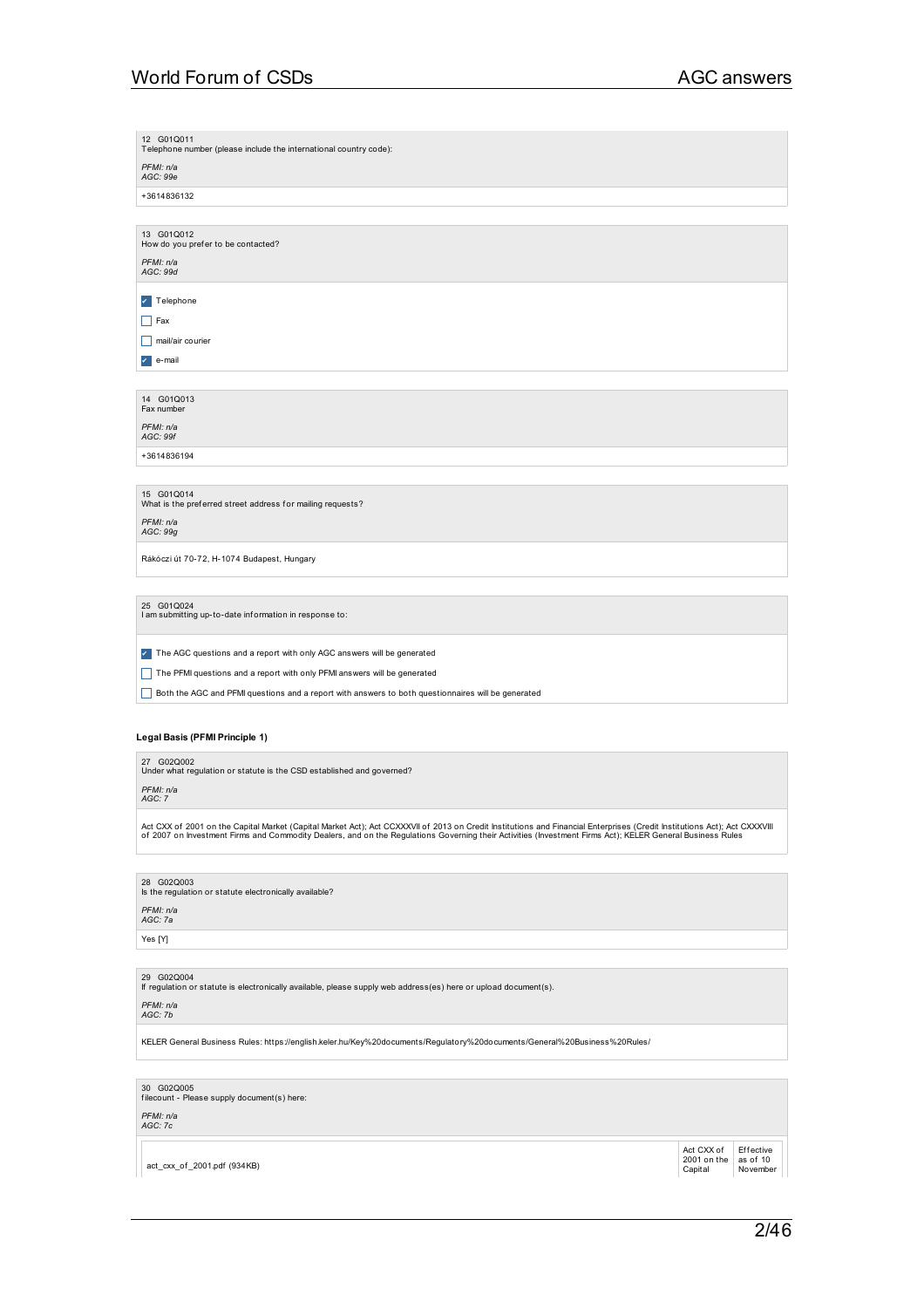|                                   | Market                                                                                                                                             | 2018                                      |
|-----------------------------------|----------------------------------------------------------------------------------------------------------------------------------------------------|-------------------------------------------|
| act_cxxxviii_of_2007.pdf (1073KB) | Act<br>CXXXVIII of<br>2007 on<br>Investment<br>Firms and<br>Commodity<br>Dealers,<br>and on the<br>Regulations<br>Governing<br>their<br>Activities | Effective<br>as of 10<br>November<br>2018 |
| act ccxxxvii of 2013.pdf (1178KB) | Act<br><b>CCXXXVII</b><br>of on<br>Credit<br>Institutions<br>and<br>Financial<br>Enterprises                                                       | Effective<br>as of 10<br>November<br>2018 |
| 3                                 |                                                                                                                                                    |                                           |

### **Governance and ownership (PFMI Principle 2)**

46 G03Q003 Is the institution operated as a "f or prof it" or a "not f or prof it" organization?"

*PFMI: n/a AGC: 4*

For profit [A01]

47 G03Q004<br>Please provide the names of the owners and their ownership interest percentages.

*PFMI: n/a AGC: 5*

Central Bank of Hungary (CBH) - 53,33% Budapest Stock Exchange (BSE) - 46,67%

48  $\,$  G03Q005<br>What is the date of establishment of the CSD? *PFMI: n/a AGC: 6a*

12/10/1993

49 G03Q006<br>What is the date that the CSD's operations began? *PFMI: n/a AGC: 6b* 12/10/1993

50 G03Q007<br>Are participants required to contribute capital to the CSD that would result in ownership of the CSD? *PFMI: n/a AGC: 18*

No [A02]

51 G03Q008<br>If yes, what fixed amount is required or what formula is used to determine the appropriate contribution level?

*PFMI: n/a AGC: 18a.*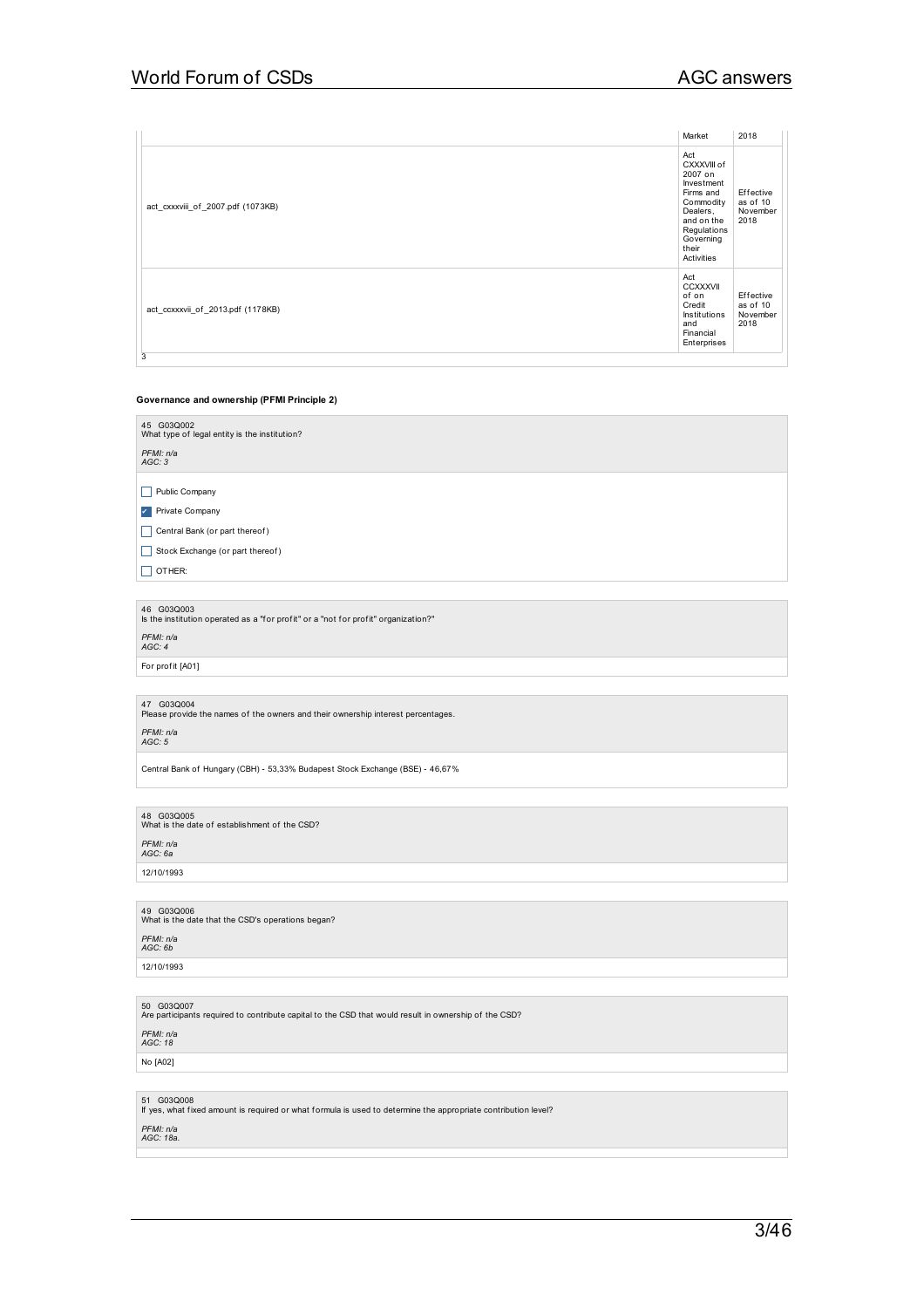### 59 G03Q016

What are the roles and responsibilities of the CSD's board of directors (or equivalent), and are they clearly specified? Please provide details of the structure and<br>composition of your Board together with their industry ex

### *PFMI: Q.2.3.1 AGC: 7d*

The Board has seven members - two of them are appointed by Central Bank of Hungary, two of them are appointed by Budapest Stock Exchange and two of them are inner members. The seventh member is independent.

### 61 G03Q018

What are the election procedures?

### *PFMI: Q.2.3.2 AGC: 7e*

Board members are elected at the General Meeting, the election is subject to approval by the supervisory authority, the Central Bank of Hungary, according to the<br>Hungarian banking regulations. The Board elects its chairman

62 G03Q019<br>What is the maximum length of time a board member can serve?

*PFMI: Q.2.3.2 AGC: 7f*

Re-election is possible without limitation.

### 63 G03Q020

How are the voting powers distributed amongst the board members (i.e. does each board member have one vote or do certain members have additional voting power)? *PFMI: Q.2.3.2*

### *AGC: 7g*

Each board member has one vote. In case of vote-equality, the vote of the chairman would be decisive.

### 65 G03Q022

What are the procedures established to review the performance of the board as a whole and the performance of the individual board members? Who is responsible for<br>regulating the board members?

### *PFMI: Q.2.3.4 AGC: 7h*

Certain legislation, the company General Meeting, and the supervisory authority, the Central Bank of Hungary are all in a sense responsible for regulating and<br>reviewing Board members. For the purpose of supervision of the

### **Comprehensive risk management (PFMI Principle 3)**

### 88 G04Q003

Any direct damages or losses to participants caused by the CSD as a result of f orce majeure events, acts of God, or political events, etc.?

*PFMI: Q.3.1.1 AGC: 66x.*

No [A02]

89 G04Q004 If yes, please check all of the f ollowing that apply: *PFMI: Q.3.1.1 AGC: 66y.*

 $\Box$  Financial limits are imposed on the amount of liability assumed by the CSD

 $\Box$  The CSD assumes liability for direct losses

The CSD assumes liability for indirect or consequential losses

 $\Box$  OTHER:

90 G04Q005<br>In all cases where the CSD assumes responsibility for direct or indirect or consequential losses, is the CSD's liability limited by a standard of care determination? *PFMI: Q.3.1.1*

*AGC: 66+*

Yes [A01]

91 G04Q006<br>Please define the standard of care applied:

## *PFMI: Q.3.1.1 AGC: 66\**

The depository shall repair direct pecuniary losses of its customers proved by proper evidence if such damages are attributable to and occurred in the operation of the<br>depositary. The depository is exempted from liability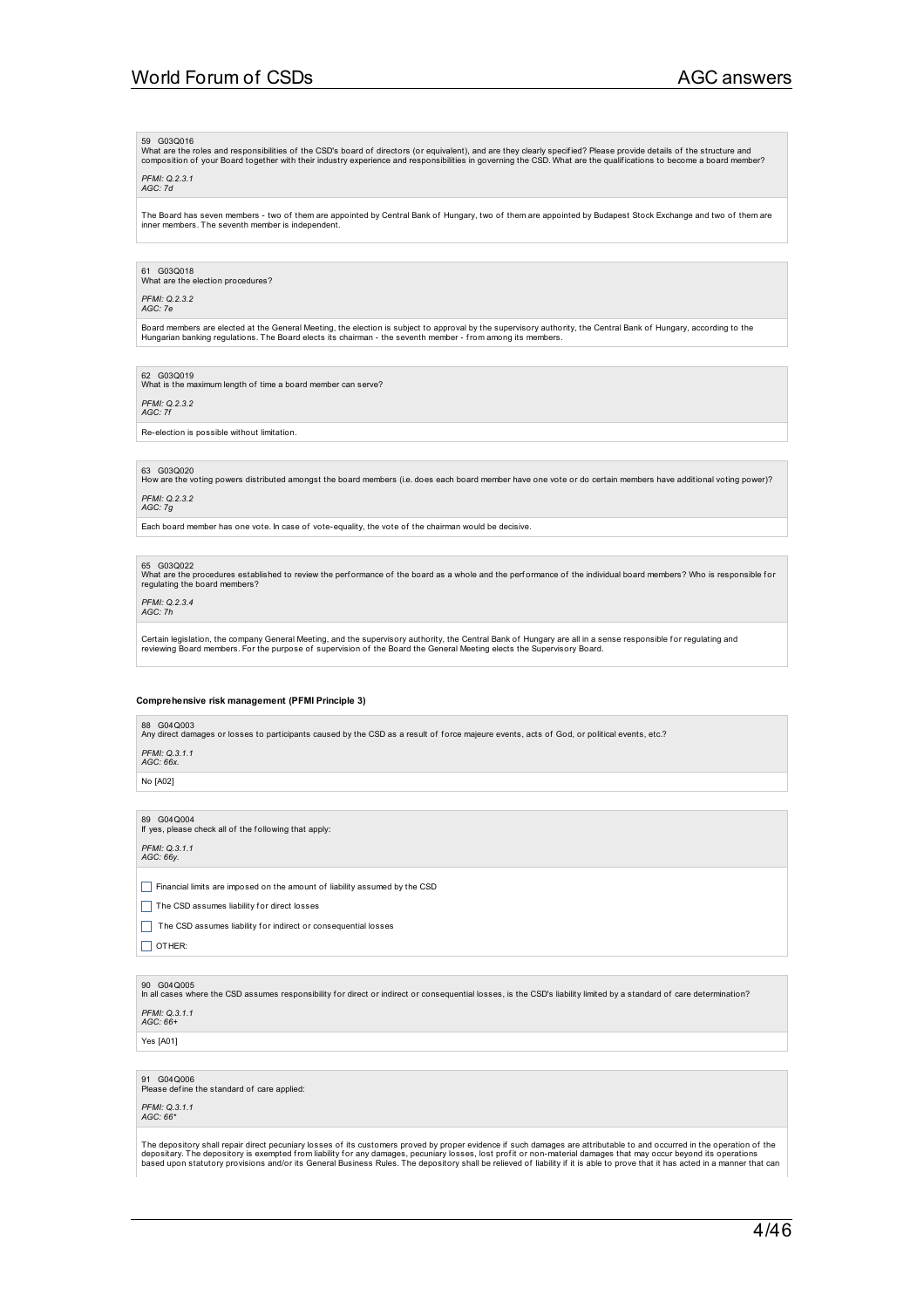generally be expected in the given situation.

### **Credit risk (PFMI Principle 4)**

121 G05Q011<br>Does the CSD have a guaranty fund independent of stock exchange or other market guarantees?

*PFMI: Q.4.3.1 AGC: 78* Not applicable [A03]

122 G05Q012 If yes, please respond to the f ollowing questions: What is the size of the f und? *PFMI: Q.4.3.1 AGC: 78a.*

123 G05Q013<br>How is the size of the fund determined?

*PFMI: Q.4.3.1 AGC: 78b.*

124 G05Q014<br>How is the fund financed? *PFMI: Q.4.3.1 AGC: 78d.*

Other: Not applicable

125 G05Q015 If so, what is the amount or percentage per owner? *PFMI: Q.4.3.1 AGC: 78e.*

126 G05Q016 If so, what is the amount or percentage per participant? *PFMI: Q.4.3.1 AGC: 78f.*

127 G05Q017<br>Who is covered by the fund?

*PFMI: Q.4.3.1 AGC: 78h.*

Direct CSD participants only

 $\Box$  The beneficial owner also

✔ OTHER: Not applicable

128 G05Q018<br>When is the guaranty fund used? *PFMI: Q.4.3.1 AGC: 78j.*

 $\Box$  When a broker defaults

When a direct participant defaults

**7** OTHER: Not applicable

131 G05Q021<br>Does the CSD have insurance to cover losses in the event of Default on settlement commitments by the CSD or a participant?

*PFMI: Q.4.3.3 AGC: 91*

No [A02]

132 G05Q022<br>What is the amount of the coverage? *PFMI: Q.4.3.3 AGC: 91a*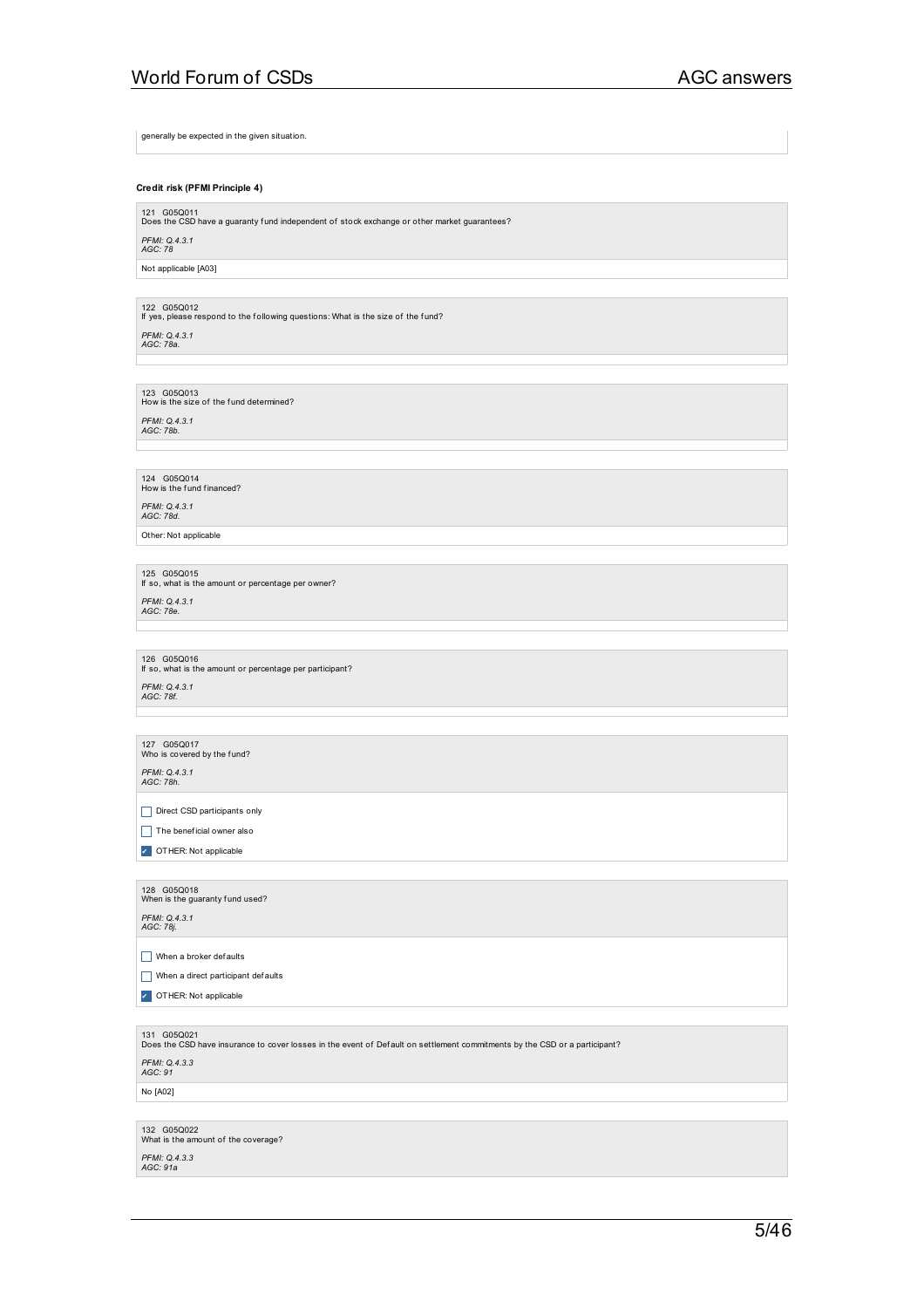133 G05Q023<br>What is the amount of the deductible?

*PFMI: Q.4.3.3 AGC: 91b*

134 G05Q024<br>Please explain other loss or def ault protections: *PFMI: Q.4.3.3*

*AGC: 79a*

N/A

## 135 G05Q025

Does the CSD accept liability (independent of any insurance coverage) for the following: Any direct damages or losses to participants caused by the CSD in its capacity<br>as a central counterparty?

*PFMI: Q.4.3.3 AGC: 66q.*

Other: KELER CSD does not act as a central counetrparty. Clearing activity is the core service of its subsidiary, KELER CCP Ltd.

136 G05Q026 If yes, please check all of the f ollowing that apply: *PFMI: Q.4.3.3 AGC: 66r.* Financial limits are imposed on the amount of liability assumed by the CSD The CSD assumes liability for direct losses The CSD assumes liability for indirect or consequential losses  $\Box$  OTHER:

**Collateral (PFMI Principle 5)**

141 G06Q001<br>Summary narrative for PFMI Principle 5. Please provide a summary narrative disclosure with sufficient detail and context, as well as any other appropriate supplementary<br>information, to enable readers to underst

*PFMI: Annex A -CSD disclosure template - IV.P5 AGC: 35c*

KELER CSD does not act as a central counterparty. Clearing activity is the core service of its subsidiary, KELER CCP Ltd.

### **Liquidity risk (PFMI Principle 7)**

### **Settlement finality (PFMI Principle 8)**

### **Money settlements (PFMI Principle 9)**

217 G09Q003<br>Who accepts cash deposits (or makes payment credit accommodations) for CSD transactions?

*PFMI: Q.9.1.1 AGC: 31*

✔ CSD

✔ Central Bank

Banks appointed by CSD

Neither or others (e.g. credit lines used)

 $\Box$  Not applicable

 $\Box$  OTHER:

218 G09Q004<br>Please indicate the name of the banks appointed by the CSD

*PFMI: Q.9.1.1 AGC: 31a*

219 G09Q005<br>Who processes cash clearing (or draws on credit lines, if applicable) for CSD transactions?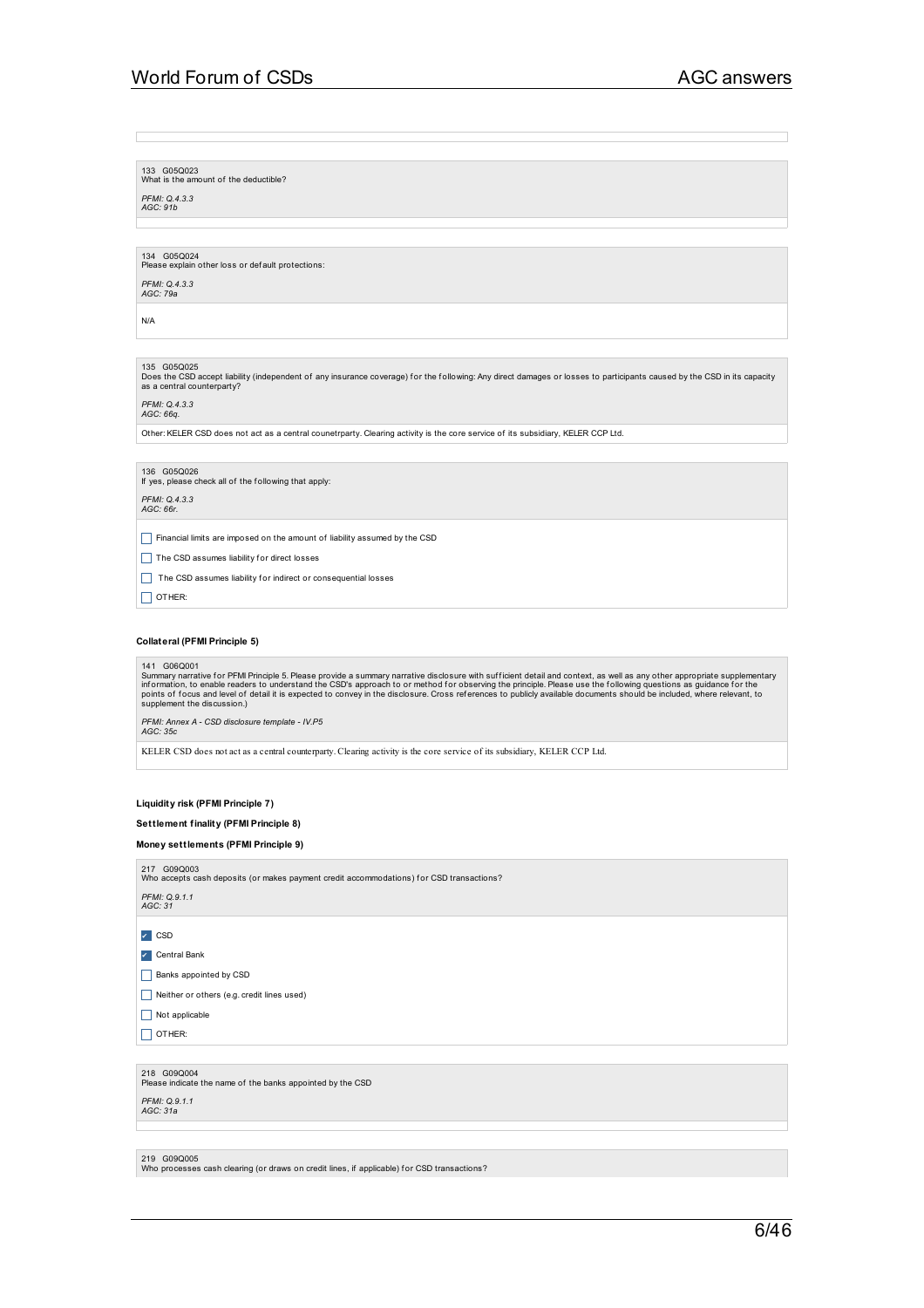$\mathcal{L}_{\mathcal{A}}$ 

| PFMI: Q.9.1.1<br>AGC: 32                                                                                                                  |
|-------------------------------------------------------------------------------------------------------------------------------------------|
| $\Box$ CSD                                                                                                                                |
| Central Bank                                                                                                                              |
| Banks appointed by the CSD                                                                                                                |
| Neither or others (e.g. credit lines used)                                                                                                |
| Not applicable                                                                                                                            |
| OTHER: Participants need to cover their National Bank Account or CSD account to be able to settle. Credit lines are not available at CSD. |
|                                                                                                                                           |
| 220 G09Q006                                                                                                                               |
| Please name banks appointed by the CSD                                                                                                    |
| PFMI: Q.9.1.1<br>AGC: 32a                                                                                                                 |
|                                                                                                                                           |
| 221 G09Q007<br>Who controls the movement of cash for cash deposits (or draws on credit lines, if applicable)?                             |
| PFMI: Q.9.1.1                                                                                                                             |
| AGC: 33, 33b                                                                                                                              |
| $\sqrt{}$ CSD                                                                                                                             |
| $\mathcal{L}_{\mathcal{A}}$<br>Central Bank                                                                                               |
| Banks appointed by CSD<br>H                                                                                                               |
| Neither or others (e.g. credit lines used)<br>H                                                                                           |
| Not applicable<br>H                                                                                                                       |
| OTHER:                                                                                                                                    |
|                                                                                                                                           |
| 222 G09Q008<br>Please name banks appointed by the CSD                                                                                     |
| PFMI: Q.9.1.1                                                                                                                             |
| AGC: 33a                                                                                                                                  |
| N/A                                                                                                                                       |
|                                                                                                                                           |
| 223 G09Q009                                                                                                                               |
| Who controls the movement of cash for cash clearing (or for draws on credit lines, if applicable)?                                        |
| PFMI: Q.9.1.1<br>AGC: 34                                                                                                                  |
|                                                                                                                                           |
| $\sqrt{2}$ CSD                                                                                                                            |
| Central Bank<br>$\checkmark$                                                                                                              |
| Banks appointed by CSD                                                                                                                    |
| Neither or others (e.g. credit lines used)<br>Ш                                                                                           |
| Not applicable<br>H                                                                                                                       |
| $\Box$ OTHER:                                                                                                                             |
|                                                                                                                                           |
| 224 G09Q010<br>Please name banks appointed by CSD                                                                                         |
| PFMI: Q.9.1.1<br>AGC: 34a                                                                                                                 |
|                                                                                                                                           |
|                                                                                                                                           |
| N/A                                                                                                                                       |

**Physical deliveries (PFMI Principle 10)**

239 G10Q005<br>How are eligible securities lodged in the CSD system? *PFMI: Q.10.1.3 AGC: 57, 57a*

A registered certificate in the name of the CSD is delivered to the CSD.

A participant delivers the security with a valid transfer deed or stock power or other transfer document to the CSD which then effects registration.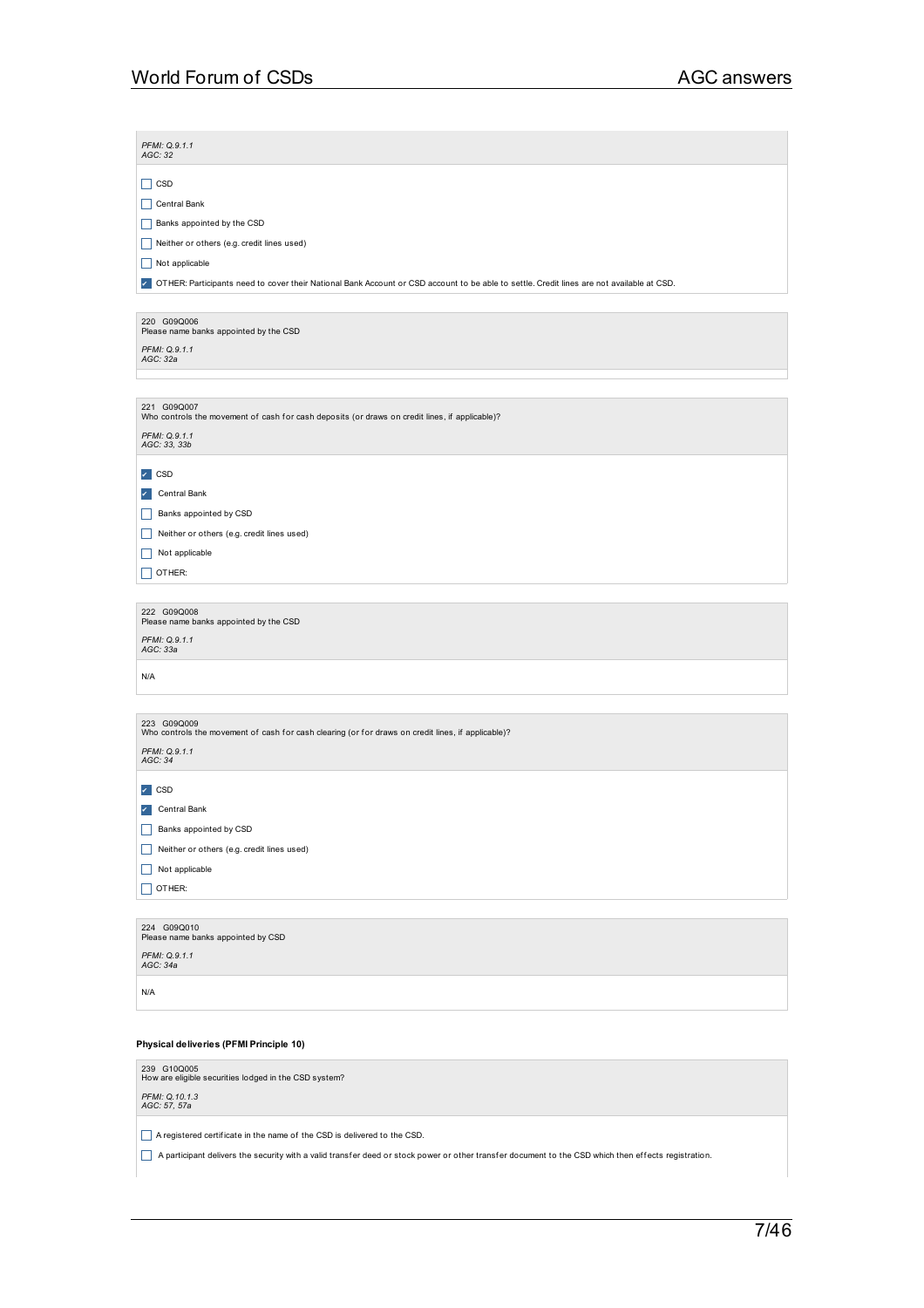## 8/46

## *PFMI: Q.10.1.3 AGC: 61, 61d*

249 G10Q015<br>Are securities immediately available for delivery upon transfer to the CSD?

It is a market practice in the Hungarian market that ownership can not be transferred during the process of lodging physical securities.

### *PFMI: Q.10.1.3 AGC: 60e*

248 G10Q014 If ownership cannot be transf erred, or if you answered other, please explain

*PFMI: Q.10.1.3 AGC: 60d*

247 G10Q013 If they cannot be settled, or if you answered other, please explain

# *PFMI: Q.10.1.3 AGC: 60c*

246 G10Q012 If they cannot be traded, or if you answered other, please explain

### No [A02]

*PFMI: Q.10.1.3 AGC: 60b*

245 G10Q011<br>During the process of lodging securities into the CSD, can the securities have ownership transf erred?

Other: Physical securities can only be settled in KELER's books af ter the process of lodging.

## *PFMI: Q.10.1.3 AGC: 60a*

244 G10Q010<br>During the process of lodging securities into the CSD, can the securities be settled?

No [A02]

*PFMI: Q.10.1.3 AGC: 60*

243 G10Q009<br>During the process of lodging securities into the CSD, can the securities be traded?

*PFMI: Q.10.1.3 AGC: 59a*

*PFMI: Q.10.1.3 AGC: 59, 59b* 1 to 2 days [A01]

242 G10Q008<br>Please specify

241 G10Q007<br>How long does it usually take to lodge securities with the CSD?

 $\Box$  Not applicable **7** OTHER: Same day.

*PFMI: Q.10.1.3 AGC: 58, 58a*

Securities are reflected in the participant's CSD account immediately upon delivery to the CSD.

Securities are re-registered prior to being reflected in the participant CSD account.

 $\Box$  Not applicable

A registrar re-registers the security in the name of the CSD.

**7** OTHER: Either with a blank endorsement or in registered form.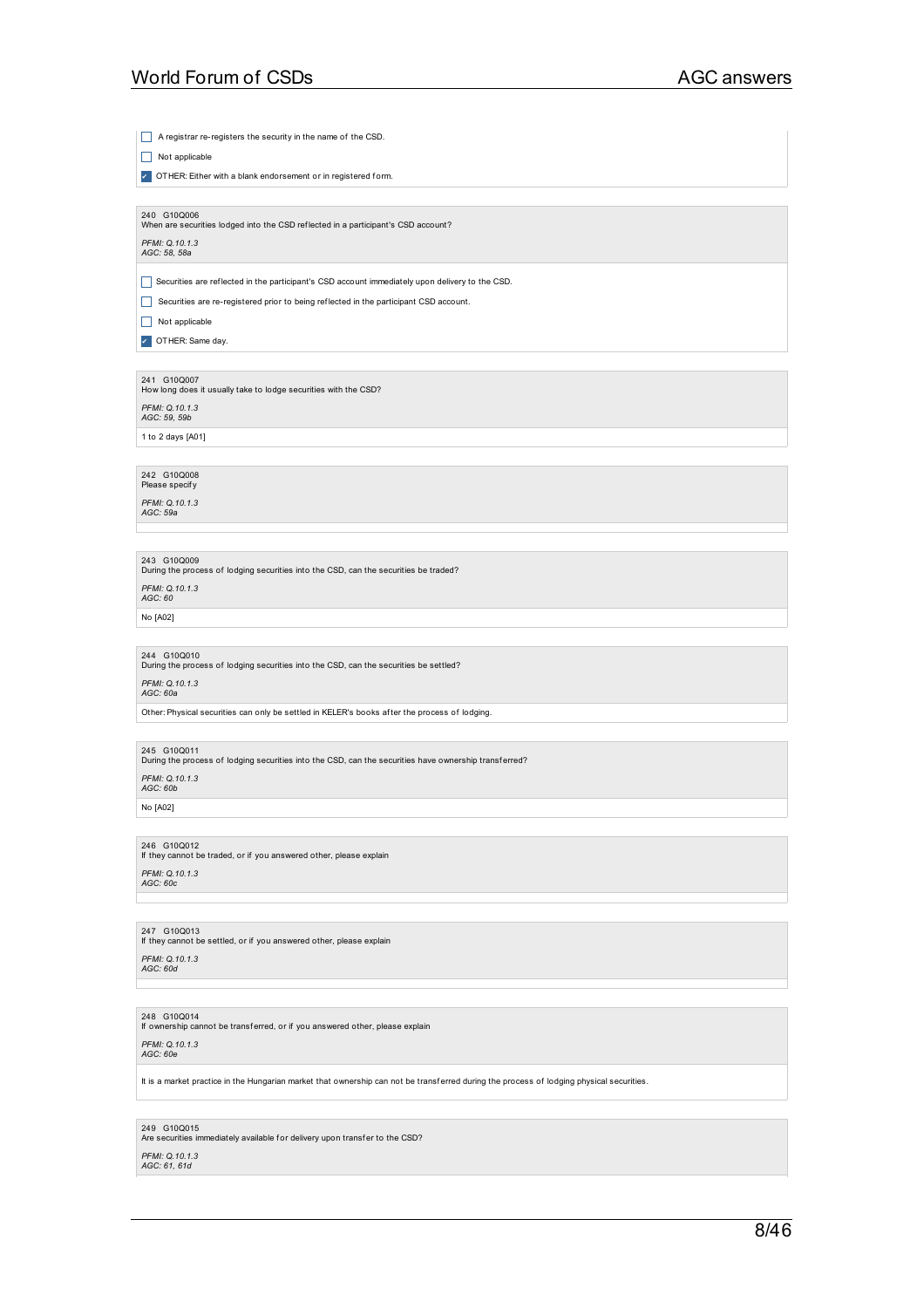Yes [A01]

250 G10Q016 If no: Securities are unavailable for

*PFMI: Q.10.1.3 AGC: 61a*

251 G10Q017 If more than 4 weeks, please specif y

*PFMI: Q.10.1.3 AGC: 61b*

### 252 G10Q018 If not applicable, please explain

*PFMI: Q.10.1.3 AGC: 61c*

253 G10Q019<br>What transfer process steps are involved when eligible securities are withdrawn from the CSD for safekeeping?

## *PFMI: Q.10.1.3 AGC: 63, 63a*

Other: Physical securities can only be delivered out or destroyed, no withdrawal process is available. In case of delivery out signature check of the instruction is<br>performed, the provision check follows, finally a debit e

254 G10Q020<br>How long does it usually take to remove securities from the CSD?

*PFMI: Q.10.1.3 AGC: 64, 64b*

1 to 2 days [A01]

255 G10Q021 If more than 4 weeks, please specif y

*PFMI: Q.10.1.3 AGC: 64a*

256 G10Q022<br>While the securities are being removed from the CSD, can they be traded? (Choose one)

*PFMI: Q.10.1.3 AGC: 65a*

Yes [A03]

257 G10Q023 If they cannot be traded please explain

*PFMI: Q.10.1.3 AGC: 65b*

## 258 G10Q024<br>While the securities are being removed from the CSD, can they be settled? (Choose one) *PFMI: Q.10.1.3 AGC: 65c*

No [A01]

259 G10Q025 If they cannot be settled, please explain

*PFMI: Q.10.1.3 AGC: 65d*

Technically impossible.

260 G10Q026<br>While the securities are being removed from the CSD, can they have ownership transferred? (Choose one)

## *PFMI: Q.10.1.3 AGC: 65e*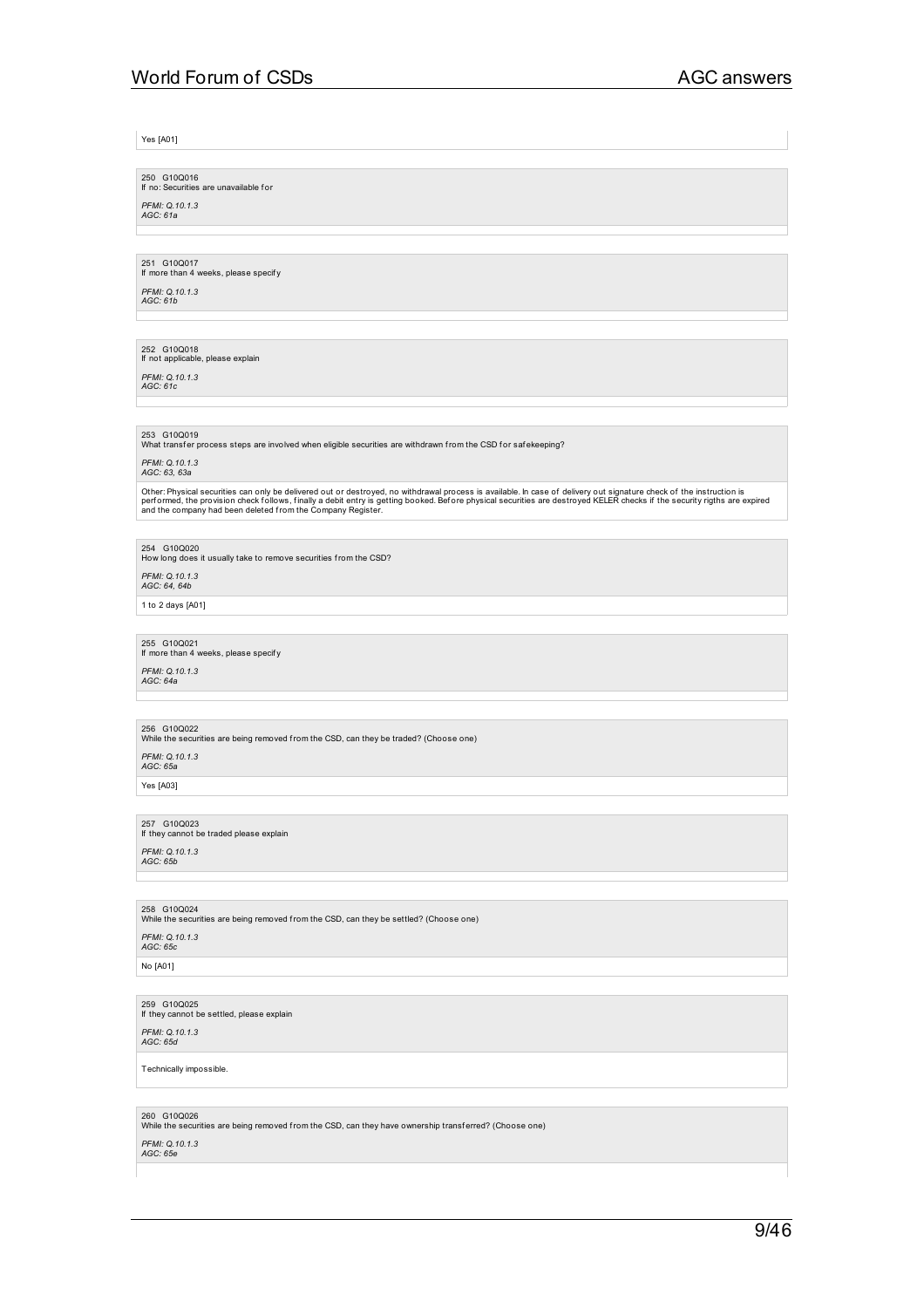| $No$ [A01]                                                                                   |
|----------------------------------------------------------------------------------------------|
|                                                                                              |
| 261 G10Q027<br>If ownership cannot be transferred, please explain                            |
|                                                                                              |
| PFMI: Q.10.1.3<br>AGC: 65f                                                                   |
| Technically impossible.                                                                      |
|                                                                                              |
| 263 G10Q029<br>What are the vault security procedures for the safekeeping of physical paper? |
| PFMI: Q.10.2.1<br>AGC: 75                                                                    |
| Not applicable, no vault is maintained<br>$\Box$                                             |
| Electronic keys or combinations<br>×                                                         |
| Dual access control<br>×                                                                     |
| Visitor logs<br>✓                                                                            |
| Vault counts<br>И                                                                            |
| Intrusion alarms<br>✓                                                                        |
| Fire alarms<br>×.                                                                            |
| Guards<br>✓                                                                                  |
| OTHER:                                                                                       |
|                                                                                              |
| 264 G10Q030<br>Please indicate frequency of vault counts:                                    |
| PFMI: 0.10.2.1<br>AGC: 75a.                                                                  |
| Full inventory on a yearly basis and random checks.                                          |

265 G10Q031<br>Please explain:

*PFMI: Q.10.2.1 AGC: 75b*

### **Central Securities Depositories (PFMI Principle 11)**

| 271 G110002 |
|-------------|
|             |

| 21 I VIIVXVVA<br>CSD FUNCTIONALITY AND SERVICES, USE OF AGENTS. Certain functionalities and services reduce risk to an investor if provided in an efficient manner. The purpose<br>of this section is to identify those functionalities that may potentially be offered by depositories and clearing systems around the world, and ascertain whether they are<br>offered by your institution. For which of the following security types do you serve as a CSD or clearing system? |
|-----------------------------------------------------------------------------------------------------------------------------------------------------------------------------------------------------------------------------------------------------------------------------------------------------------------------------------------------------------------------------------------------------------------------------------------------------------------------------------|
| PFMI: n/a<br>AGC: 26                                                                                                                                                                                                                                                                                                                                                                                                                                                              |
| Government securities                                                                                                                                                                                                                                                                                                                                                                                                                                                             |
| $\blacktriangleright$ Equities                                                                                                                                                                                                                                                                                                                                                                                                                                                    |
| Corporate bonds                                                                                                                                                                                                                                                                                                                                                                                                                                                                   |
| Corporate money market                                                                                                                                                                                                                                                                                                                                                                                                                                                            |
| Not applicable                                                                                                                                                                                                                                                                                                                                                                                                                                                                    |
| OTHER: Investment Fund Share, Venture Fund Note, Central Bank Bond, ETF, Certificate, Compensation Note, Mortgage Bond, Convertible Bond, Futures, Options                                                                                                                                                                                                                                                                                                                        |
|                                                                                                                                                                                                                                                                                                                                                                                                                                                                                   |
| 272 G11Q003<br>Please name the other security types:                                                                                                                                                                                                                                                                                                                                                                                                                              |
| PFMI: n/a<br>AGC: 26a.                                                                                                                                                                                                                                                                                                                                                                                                                                                            |
|                                                                                                                                                                                                                                                                                                                                                                                                                                                                                   |

Investment Fund Share, Venture Fund Note, Central Bank Bond, ETF, Compensation Note, Mortgage Bond, Convertible Bond, Futures, Options

| 273 G11Q004 |
|-------------|
|             |

273 G11Q004<br>Is the use of the CSD in your market compulsory by law or compulsory by market practice for the settlement or safekeeping of all instrument types in your market (e.g.<br>equities, government securities, corporat

*PFMI: n/a AGC: 27, 27c*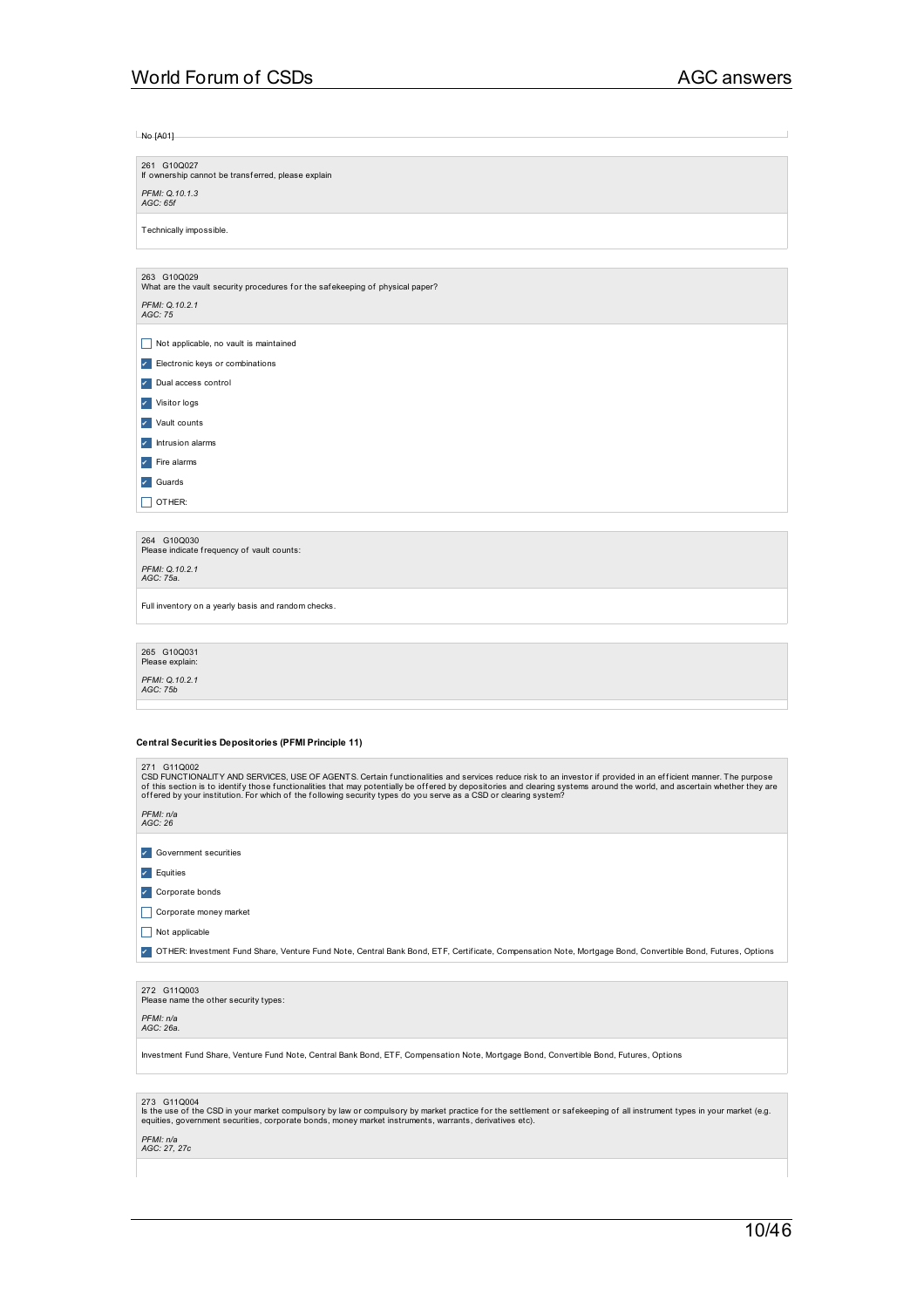$\Box$  Yes by law for settlement of all instrument types

- $\Box$  Yes by law for safekeeping of all instrument types
- Yes by market practice for settlement of all instrument types
- $\Box$  Yes by market practice for safekeeping of all instrument types
- ▼ Yes by law for settlement, but not for all instrument types
- ▼ Yes by law for safekeeping, but not for all instrument type
- $\Box$  Yes by market practice for settlement, but not for all instrument types

 $\Box$  Yes by market practice for safekeeping, but not for all instrument types

 $\Box$  Neither

 $\Box$  OTHER:

### 274 G11Q005

Please list the instrument types f or which it is not compulsory by law to: (i)settle in your CSD

*PFMI: n/a AGC: 27a. (i)*

Non-dematerialized securities eg. equities issued by private limited companies, OTC money market instruments, OTC warrants, OTC derivatives are not compulsory by law to settle in KELER.

275 G11Q006 (ii) saf ekeep in your CSD:

*PFMI: n/a AGC: 27a. (ii)*

Non-dematerialized securities eg. equities issued by private limited companies, OTC money market instruments, OTC warrants, OTC derivatives are not compulsory te saf ekept in KELER.

276 G11Q007

Please list the instrument types f or which it is not compulsory by market practice to: (i)settle in your CSD

*PFMI: n/a AGC: 27b. (i)*

Fo non-Hungarian securities are not compulsory by market practice to settle in KELER.

### 277 G11Q008 (ii) saf ekeep in your CSD:

*PFMI: n/a*

### *AGC: 27b. (ii)*

For non-Hungarian securities are not compulsory by market practice to safekeep in KELER.

278 G11Q009<br>Settlement and Safekeeping Percentages 28a Please list by instrument type the percentage of the total market in your jurisdiction (either volume or value) settled within<br>your institution, exclusive of your link

### *PFMI: n/a AGC: 28 28a*

100% of dematerialized securities are administered by KELER. The market is almost 100% dematerialized.

### 279 G11Q010

Please list by instrument type the percentage of the total market in your jurisdiction (either volume or value) held in saf ekeeping within your institution.

*PFMI: n/a AGC: 28b.*

100% of dematerialized securities are administered by KELER. The market is almost 100% dematerialized.

### 281 G11Q012

In the event a participant's single or main account is blocked for any reason (e.g., insolvency, penalties, violations, liens), would securities held in any account or<br>accounts on behalf of the participant's clients be acc

### *PFMI: Q.11.1.1*

*AGC: 44a*

### No [A02]

282 G11Q013

If yes, please describe brief ly how clients of participants would access their securities and whether there would be any delay in their ability to do so: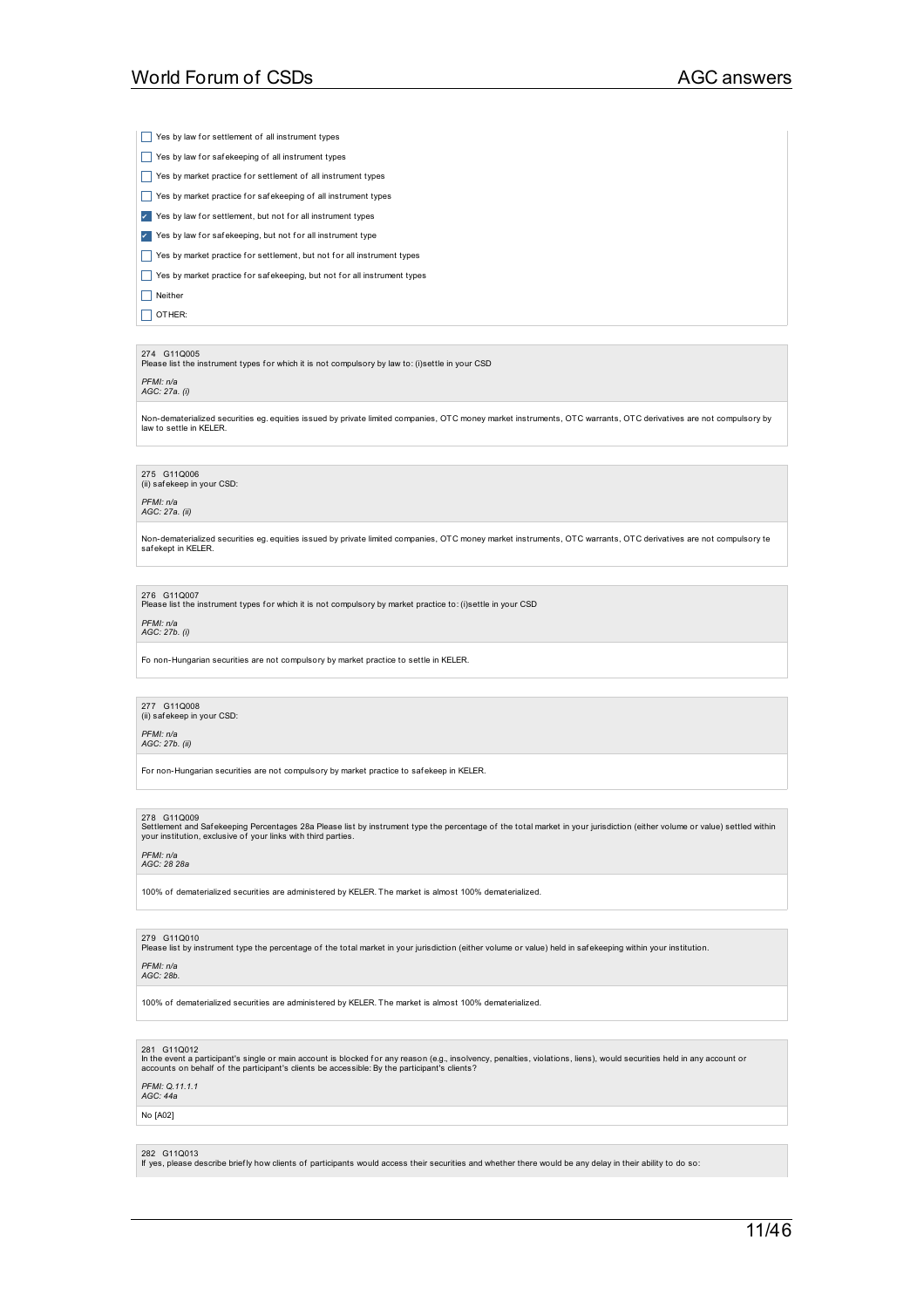12/46

*PFMI: Q.11.1.1 AGC: 44b*

283 G11Q014<br>By the intervening authorities controlling insolvency or other proceedings? *PFMI: Q.11.1.1 AGC: 44d.*

No [A02]

284 G11Q015 If yes, please describe brief ly under what conditions access would be granted to the intervening authorities:

*PFMI: Q.11.1.1 AGC: 44e.*

285 G11Q016<br>By the participant's creditors? *PFMI: Q.11.1.1 AGC: 44g, 44i*

No [A02]

286 G11Q017 If yes, please describe brief ly under what conditions access would be granted to the participant's creditors: *PFMI: Q.11.1.1 AGC: 44h*

287 G11Q018<br>By the CSD's creditors?

*PFMI: Q.11.1.1 AGC: 44j.*

No [A02]

288 G11Q019 If yes, please describe brief ly under what conditions access would be granted to the CSD's creditors: *PFMI: Q.11.1.1 AGC: 44k.*

289 G11Q020<br>What is your document and record retention policy for documents and records described above in this section?

*PFMI: Q.11.1.1 AGC: 47, 47a*

Other: 10 years

290 G11Q021<br>Does the law protect participant assets from claims and liabilities of the CSD?

If yes, for what reasons are liens or similar claims imposed?

**7** To secure payment for purchased securities

*PFMI: Q.11.1.1 AGC: 54*

Yes [A01]

291 G11Q022<br>Can the CSD assess a lien on participant accounts? (A lien would entitle the CSD to take and hold or sell the securities of the participant in payment of a debt.)

292 G11Q023

*PFMI: Q.11.1.1 AGC: 55a*

 $\Box$  OTHER:

✔ Fees and expenses ✔ Collateralization of overdraf ts

Yes [A01]

*PFMI: Q.11.1.1 AGC: 55*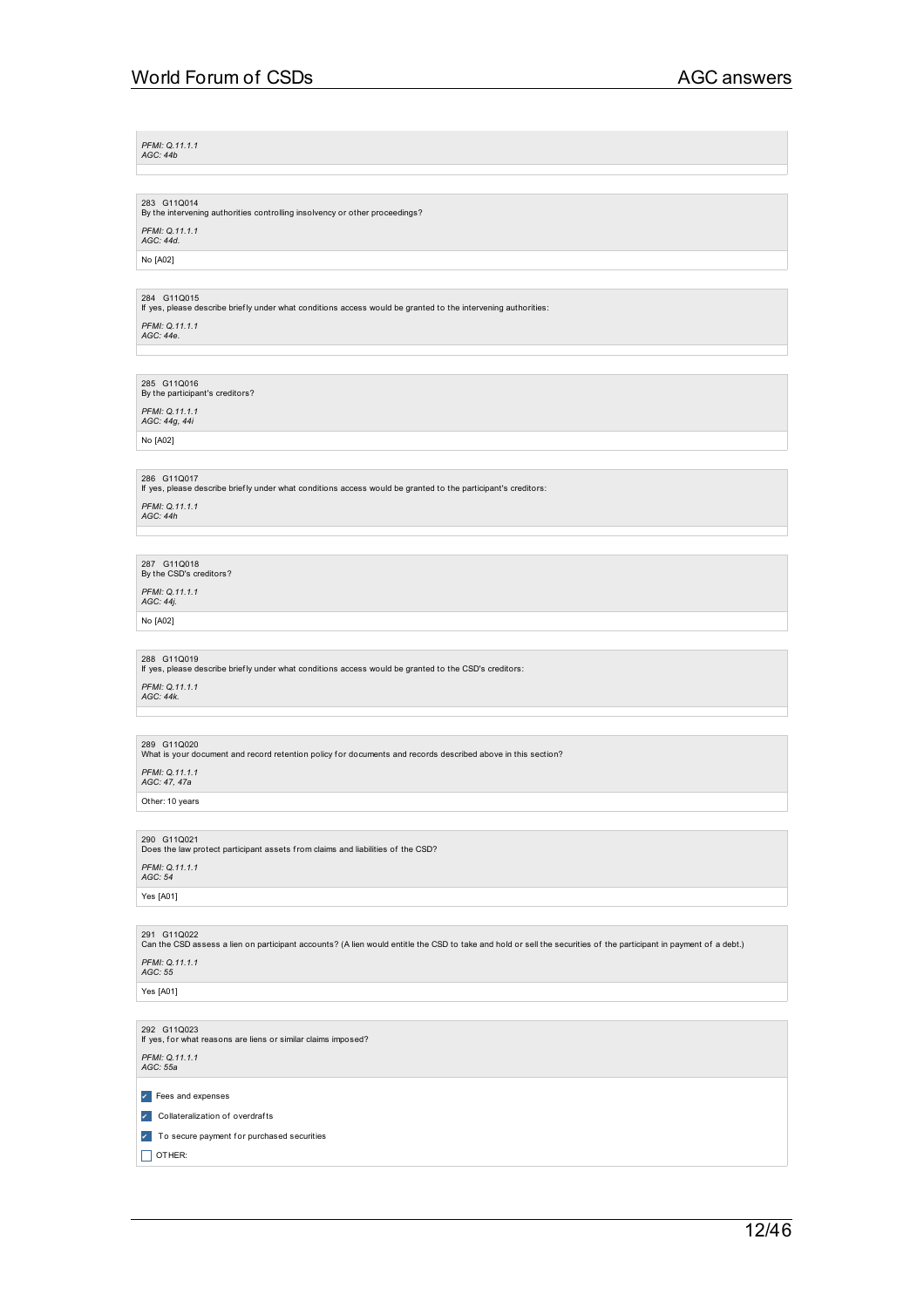293 G11Q024<br>Please describe: *PFMI: Q.11.1.1 AGC: 55b* N/A 294 G11Q025<br>Please indicate the limits of this lien as indicated below: *PFMI: Q.11.1.1 AGC: 55c* The lien is limited to securities in the course of purchase and sale transactio [A02] 295 G11Q026<br>Please explain: *PFMI: Q.11.1.1 AGC: 55d* 296 G11Q027 If a lien is placed on a participant's account which has been designated f or its clients, will the CSD select certain securities to be subject to the lien? *PFMI: Q.11.1.1 AGC: 55e* No [A02] 297 G11Q028 If yes, please indicate whether: *PFMI: Q.11.1.1 AGC: 55f* 298 G11Q029<br>Please explain: *PFMI: Q.11.1.1 AGC: 55g* N/A 299 G11Q030 If no, please indicate whether the entire account will be subject to the lien. *PFMI: Q.11.1.1 AGC: 55h* Other: The lien will be placed to the proprietary account. 300 G11Q031<br>For accounts designated as client accounts, do procedures exist to restrict the placement of liens only to obligations arising from safe custody and administration of<br>those accounts? *PFMI: Q.11.1.1 AGC: 55j* Yes [A01] 301 G11Q032 If yes, are the restrictions accomplished by: *PFMI: Q.11.1.1 AGC: 55k* Contract between the CSD and the participant [A01] 302 G11Q033 Please explain: *PFMI: Q.11.1.1 AGC: 55l*

N/A

303 G11Q034<br>Transfer of Legal Ownership. Does the CSD have legal authority to transfer title to securities?

*PFMI: Q.11.1.1*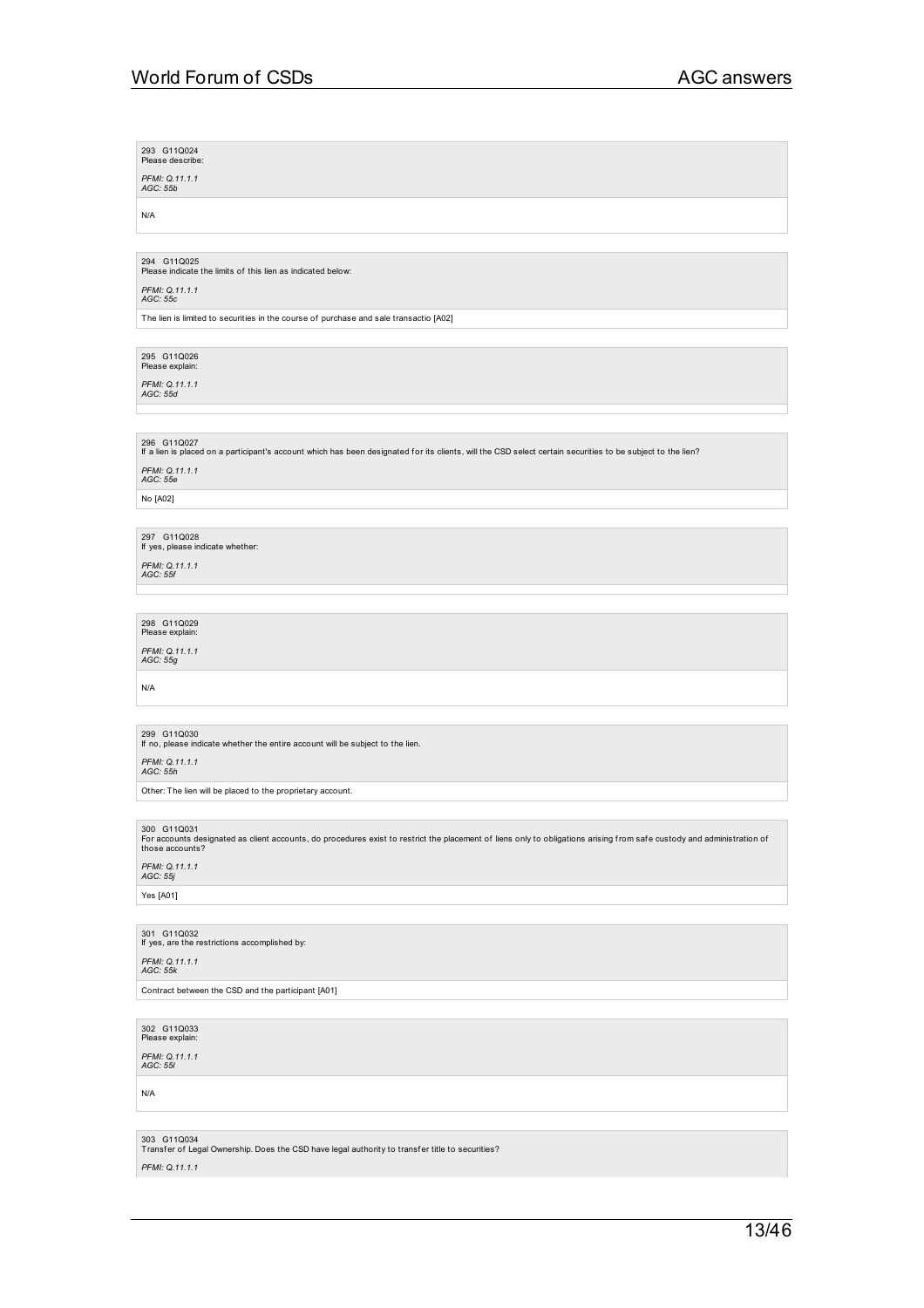*AGC: 56, 56e*

Yes [A01]

304 G11Q035<br>When does title or entitlement to CSD securities pass between participants?

*PFMI: Q.11.1.1 AGC: 56a*

When the transaction is processed on an intra-day basis [A03]

305 G11Q036<br>Please describe:

*PFMI: Q.11.1.1 AGC: 56b*

N/A

306 G11Q037<br>Where does title or entitlement to CSD securities pass between participants? *PFMI: Q.11.1.1 AGC: 56c*

On the CSD books [A01]

307 G11Q038<br>Please describe:

*PFMI: Q.11.1.1 AGC: 56d*

N/A

309 G11Q040<br>In what form does the CSD maintain records identifying the assets of each participant? *PFMI: Q.11.1.2 AGC: 45* ✔ Computer f ile  $\Box$  Microfiche  $\Box$  Hard copy  $\Box$  Computer tape **7** OTHER: CD

310 G11Q041 In which f ormat is the source data maintained? *PFMI: Q.11.1.2 AGC: 45b* prn file format on CD

315 G11Q046<br>If the securities held with the CSD are recorded by book-entry at the registrar, what are the control features at the registrar for transfer of registrar positions to and<br>from the CSD (e.g., authentication pr

*PFMI: Q.11.1.6 AGC: 52i*

N/A

318 G11Q049<br>How are CSD eligible securities held by the CSD? *PFMI: Q.11.3.1 AGC: 50, 50a*

✔ In dematerialized f orm

✔ In certif icated form

 $\Box$  OTHER:

320 G11Q051 If CSD eligible securities are certif icated, can CSD eligible securities be held outside of the CSD?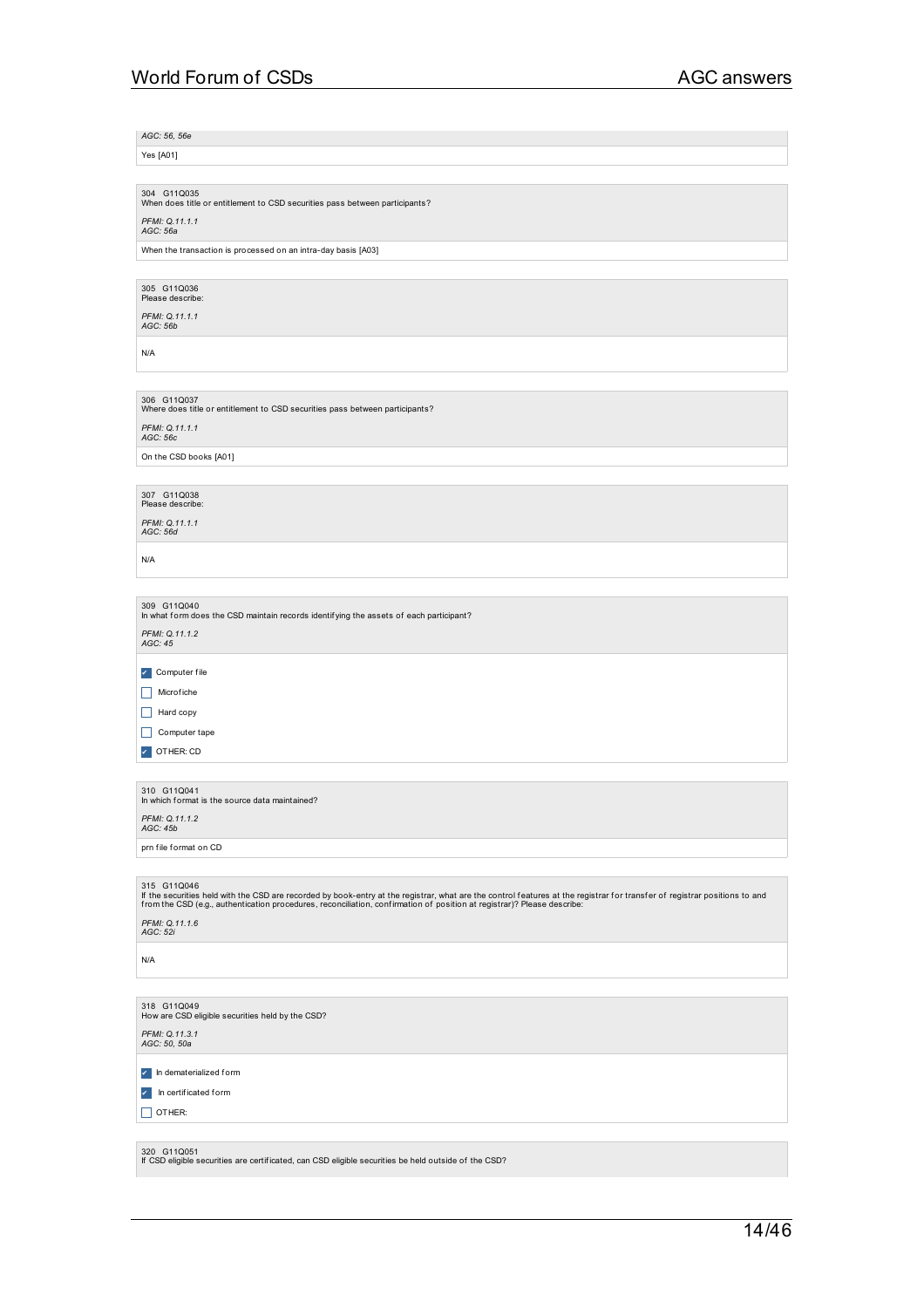### *PFMI: Q.11.3.2 AGC: 51*

Other: Only physical securities can be held outside of the CSD

321 G11Q052 If certain designated securities are held outside the CSD, please indicate under which conditions these securities would be held outside the CSD: *PFMI: Q.11.3.2 AGC: 51a*

322 G11Q053 If CSD eligible securities are required to be centrally immobilized at the CSD, where and with whom are the certif icates saf ekept? (then please answer 51c)

## *PFMI: Q.11.3.2 AGC: 51b*

323 G11Q054<br>Are these certificates:

## *PFMI: Q.11.3.2 AGC: 51c*

✔ Bearer

## ✔ Registered

 $\Box$  OTHER:

## 324 G11Q055 If registered, how are the CSD eligible securities registered?

*PFMI: Q.11.3.2 AGC: 51d*

### $\Box$  In the name of the CSD

In the name of the depositing participant or its nominee

- In the name of a separate nominee of the CSD
- ▼ OTHER: In the name of the participant, beneficiary owner or the end investor

325 G11Q056 If in the name of a separate nominee, please identif y by name the nominee used: *PFMI: Q.11.3.2 AGC: 51f*

326 G11Q057 If CSD eligible securities may be held either in or out of the CSD, are these certif icates:

*PFMI: Q.11.3.2 AGC: 51h*

327 G11Q058<br>What are the control features for receipt of certificates to the CSD (e.g., authentication procedures, re-registration)? Please describe:

### *PFMI: Q.11.3.2 AGC: 51i*

328 G11Q059<br>If securities are de If securities are dematerialized security positions be re-certificated and held outside the CSD?

## *PFMI: Q.11.3.2 AGC: 52*

No [A02]

329 G11Q060<br>Are the securities held:

*PFMI: Q.11.3.2 AGC: 52a, 52k*

**7** Through book-entry at the CSD

Through book-entry at a registrar or issuer

 $\Box$  OTHER: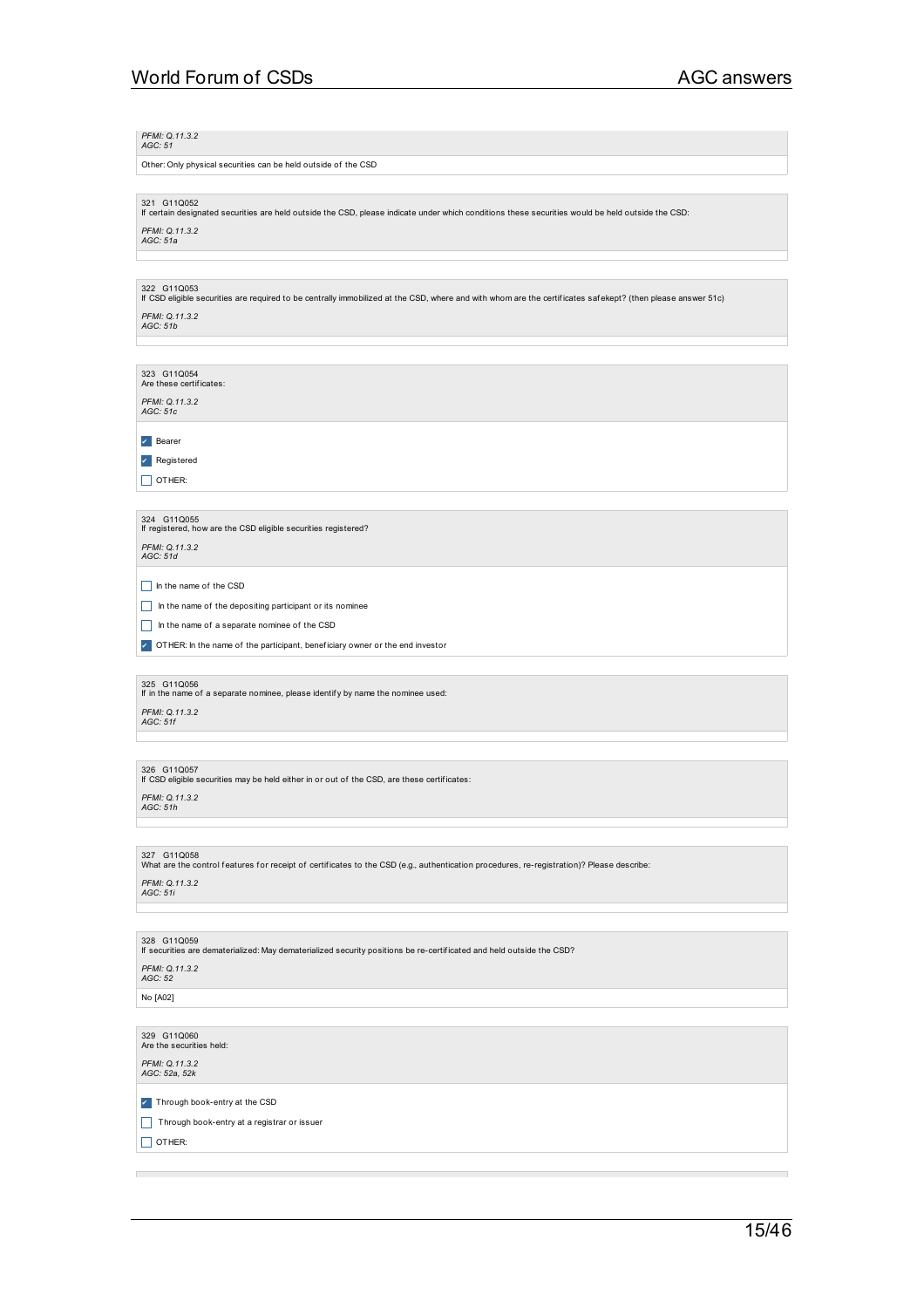| 330 G11Q061<br>Please identify which types of entities may act as registrars:<br>PFMI: Q.11.3.2<br>AGC: 52b                                                                                                                                                                                                                                                                                                                                |
|--------------------------------------------------------------------------------------------------------------------------------------------------------------------------------------------------------------------------------------------------------------------------------------------------------------------------------------------------------------------------------------------------------------------------------------------|
| Issuers<br>Separate companies that perform registrar functions<br>$\Box$ CSD<br>$\vert$   OTHER:                                                                                                                                                                                                                                                                                                                                           |
|                                                                                                                                                                                                                                                                                                                                                                                                                                            |
| 331 G11Q062<br>If the securities held by the CSD are recorded by book entry at the registrar, are the securities registered only to the CSD, with the CSD providing the function of<br>recording ownership on a centralized basis for the market?<br>PFMI: Q.11.3.2<br>AGC: 52d                                                                                                                                                            |
| Other: In Hungary, KELER or the Issuer itself can be the registrar for securities. The market is not centralized in this aspect. However, the Issuers may choose KELER as<br>the registrar as KELER offers this service. In this service, KELER collects beneficial owner data, forwards them towards the Issuers through a secured communication<br>channel, calculates entitlements and distributes financial benefits for the entitled. |
|                                                                                                                                                                                                                                                                                                                                                                                                                                            |
| 332 G11Q063<br>If yes, how are securities held at the registrar for the account of the CSD?<br>PFMI: 0.11.3.2<br>AGC: 52e                                                                                                                                                                                                                                                                                                                  |
|                                                                                                                                                                                                                                                                                                                                                                                                                                            |
| 333 G11Q064<br>Please describe:<br>PFMI: Q.11.3.2<br><b>AGC: 52f</b>                                                                                                                                                                                                                                                                                                                                                                       |
| N/A                                                                                                                                                                                                                                                                                                                                                                                                                                        |
|                                                                                                                                                                                                                                                                                                                                                                                                                                            |
| 334 G11Q065<br>If the securities held with the CSD are recorded by book-entry at the registrar but are not registered exclusively to the CSD, may they be registered to:<br>PFMI: Q.11.3.2<br>AGC: 52g                                                                                                                                                                                                                                     |
|                                                                                                                                                                                                                                                                                                                                                                                                                                            |
| 335 G11Q066<br>Please describe:<br>PFMI: 0.11.3.2<br>AGC: 52h                                                                                                                                                                                                                                                                                                                                                                              |
| N/A                                                                                                                                                                                                                                                                                                                                                                                                                                        |
|                                                                                                                                                                                                                                                                                                                                                                                                                                            |
| 338 G11Q069<br>Does the CSD accept liability (independent of any insurance coverage) for the following: Reconciliation errors with the registrar and/or the issuer that result in direct<br>damages or losses to participants?<br>PFMI: Q.11.4.1<br>AGC: 66, 66a, 66d                                                                                                                                                                      |
| Yes [A03]                                                                                                                                                                                                                                                                                                                                                                                                                                  |
| 339 G11Q070<br>If yes, please check all of the following that apply:<br>PFMI: Q.11.4.1<br>AGC: 66b 66c                                                                                                                                                                                                                                                                                                                                     |
| Financial limits are imposed on the amount of liability assumed by the CSD                                                                                                                                                                                                                                                                                                                                                                 |
| The CSD assumes liability for direct losses                                                                                                                                                                                                                                                                                                                                                                                                |
| The CSD assumes liability for indirect or consequential losses<br>  OTHER:                                                                                                                                                                                                                                                                                                                                                                 |
| 340 G11Q071<br>Theft of securities (either physical certificate or electronically from accounts at the CSD) from the CSD that results in direct damages or losses to participants?<br>PFMI: Q.11.4.1<br>AGC: 66e, 66g, 66h                                                                                                                                                                                                                 |
| Yes [A02]                                                                                                                                                                                                                                                                                                                                                                                                                                  |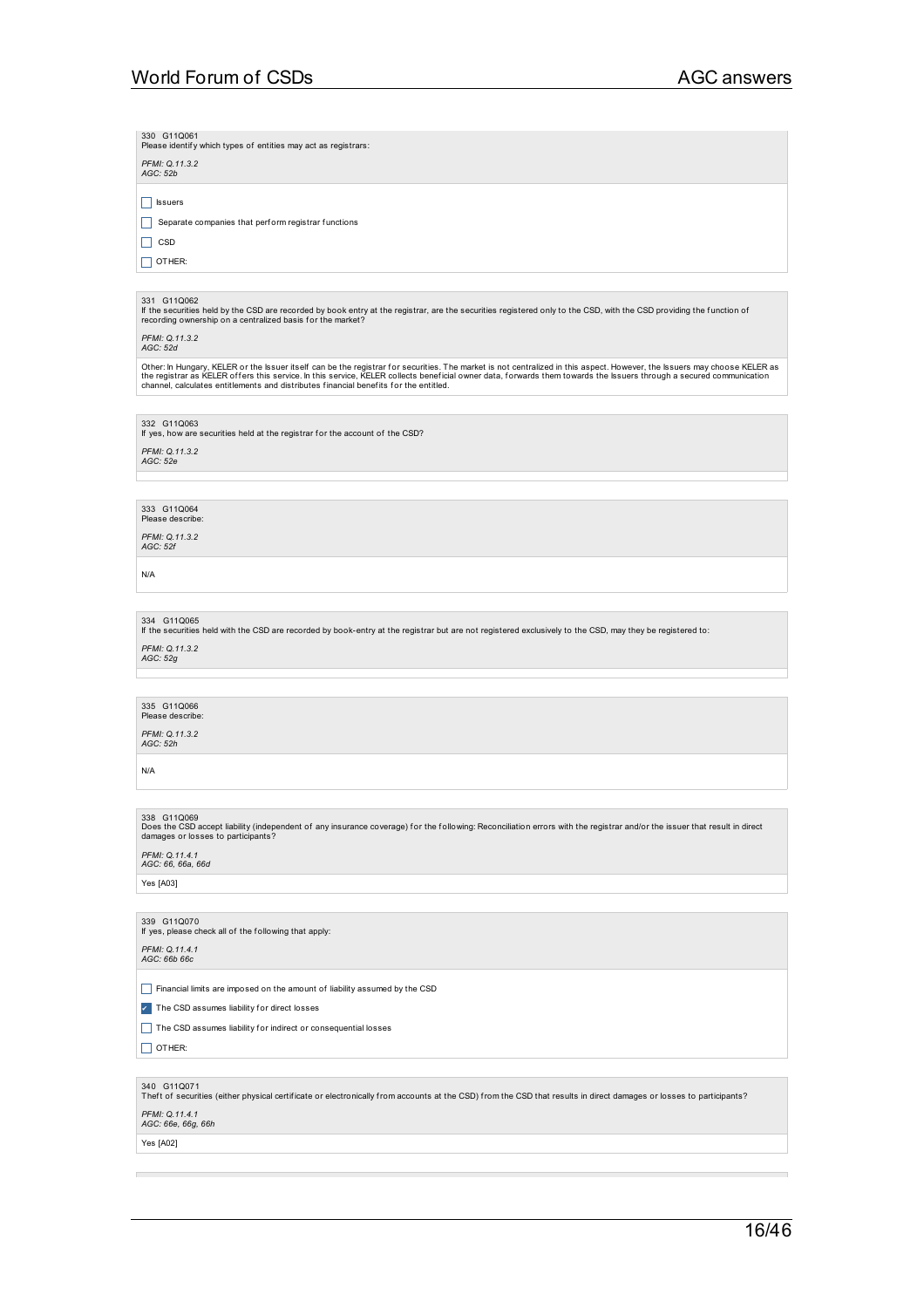| 341 G11Q072<br>If yes, please check all of the following that apply:                                                                                                                                         |
|--------------------------------------------------------------------------------------------------------------------------------------------------------------------------------------------------------------|
| PFMI: Q.11.4.1<br>AGC: 66f                                                                                                                                                                                   |
|                                                                                                                                                                                                              |
| Financial limits are imposed on the amount of liability assumed by the CSD<br>H                                                                                                                              |
| The CSD assumes liability for direct losses<br>$\mathcal{L}_{\mathcal{A}}$                                                                                                                                   |
| The CSD assumes liability for indirect or consequential losses<br>$\mathsf{L}$                                                                                                                               |
| $\vert$   OTHER:                                                                                                                                                                                             |
| 342 G11Q073                                                                                                                                                                                                  |
| Failure of the CSD's systems that result in direct damages or losses to participants because they cannot use either securities or funds?                                                                     |
| PFMI: Q.11.4.1<br>AGC: 66i, 66l.                                                                                                                                                                             |
| Yes [A02]                                                                                                                                                                                                    |
|                                                                                                                                                                                                              |
| 343 G11Q074<br>If yes, please check all of the following that apply:                                                                                                                                         |
| PFMI: Q.11.4.1<br>AGC: 66j, 66k                                                                                                                                                                              |
| Financial limits are imposed on the amount of liability assumed by the CSD                                                                                                                                   |
| $\perp$<br>The CSD assumes liability for direct losses                                                                                                                                                       |
| $\checkmark$                                                                                                                                                                                                 |
| The CSD assumes liability for indirect or consequential losses                                                                                                                                               |
| OTHER:<br>H                                                                                                                                                                                                  |
| 344 G11Q075                                                                                                                                                                                                  |
| Any direct damages or losses to participants caused by the CSD due to its errors, omissions or fraud?                                                                                                        |
| PFMI: Q.11.4.1<br>AGC: 66m, 66p.                                                                                                                                                                             |
| $\vee$ Yes                                                                                                                                                                                                   |
| $\vert$ No                                                                                                                                                                                                   |
| Not applicable                                                                                                                                                                                               |
| $\vert$ OTHER:                                                                                                                                                                                               |
|                                                                                                                                                                                                              |
| 345 G11Q076<br>If yes, please check all of the following that apply:                                                                                                                                         |
| PFMI: Q.11.4.1                                                                                                                                                                                               |
| AGC: 66n.                                                                                                                                                                                                    |
| H<br>Financial limits are imposed on the amount of liability assumed by the CSD                                                                                                                              |
| The CSD assumes liability for direct losses<br>$\checkmark$                                                                                                                                                  |
| The CSD assumes liability for indirect or consequential losses                                                                                                                                               |
| OTHER:                                                                                                                                                                                                       |
| 347 G11Q078<br>Is the CSD immune from legal action in its own jurisdiction?                                                                                                                                  |
| PFMI: Q.11.4.2<br>AGC: 68                                                                                                                                                                                    |
| No [A02]                                                                                                                                                                                                     |
|                                                                                                                                                                                                              |
| 349 G11Q080<br>Does the CSD have Fidelity insurance (that is, insurance to cover loss of securities or money resulting, for example, from acts such as forgery, theft, fraud and/or<br>employee dishonesty)? |
| PFMI: Q.11.4.3<br>AGC: 92                                                                                                                                                                                    |
| No [A02]                                                                                                                                                                                                     |
|                                                                                                                                                                                                              |
| 350 G11Q081<br>What is the amount of the coverage?                                                                                                                                                           |
| PFMI: Q.11.4.3<br>AGC: 92a.                                                                                                                                                                                  |

a series and the series of the series of the series of the series of the series of the series of the series of

 $\mathcal{L}_{\mathcal{A}}$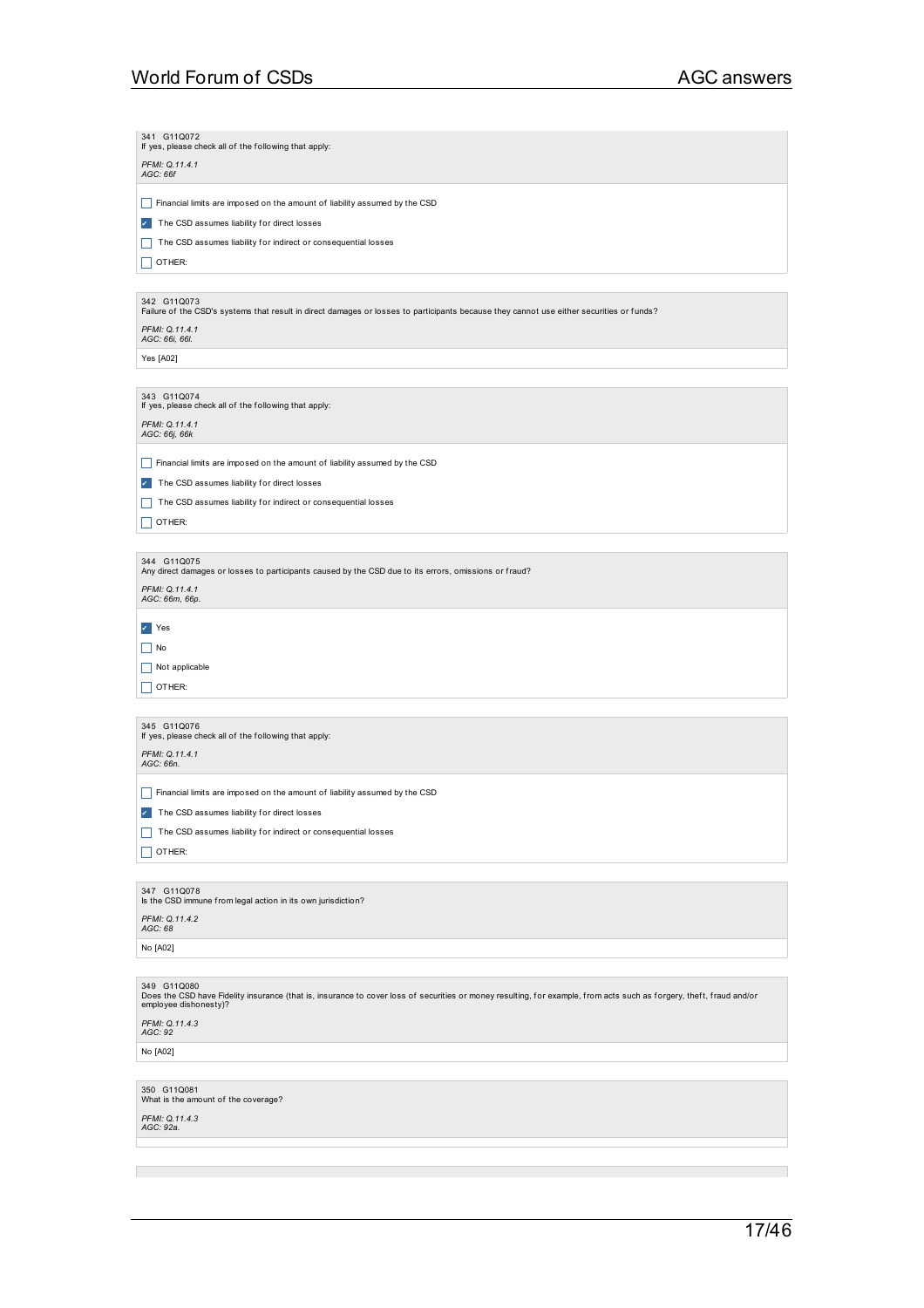351 G11Q082<br>What is the amount of the deductible? *PFMI: Q.11.4.3 AGC: 92b.* N/A 352 G11Q083<br>Does the CSD have insurance for Operational Errors? *PFMI: Q.11.4.3 AGC: 93* Yes [A01] 353 G11Q084<br>What is the amount of the coverage? *PFMI: Q.11.4.3 AGC: 93a.* No answer. 354 G11Q085<br>What is the amount of the deductible? *PFMI: Q.11.4.3 AGC: 93b.* No answer. 355 G11Q086<br>Does the CSD have Errors and Omissions insurance? *PFMI: Q.11.4.3 AGC: 94* Yes [A01] 356 G11Q087<br>What is the amount of the coverage? *PFMI: Q.11.4.3 AGC: 94a.* No answer. 357 G11Q088<br>What is the amount of the deductible? *PFMI: Q.11.4.3 AGC: 94b.* No answer. 358 G11Q089<br>Does the CSD have insurance for the Premises? *PFMI: Q.11.4.3 AGC: 95* Yes [A01] 359 G11Q090<br>What is the amount of the coverage? *PFMI: Q.11.4.3 AGC: 95a.* No answer. 360 G11Q091<br>What is the amount of the deductible? *PFMI: Q.11.4.3 AGC: 95b.* No answer. 361 G11Q092<br>Does the CSD have any other insurance? *PFMI: Q.11.4.3 AGC: 96, 96d*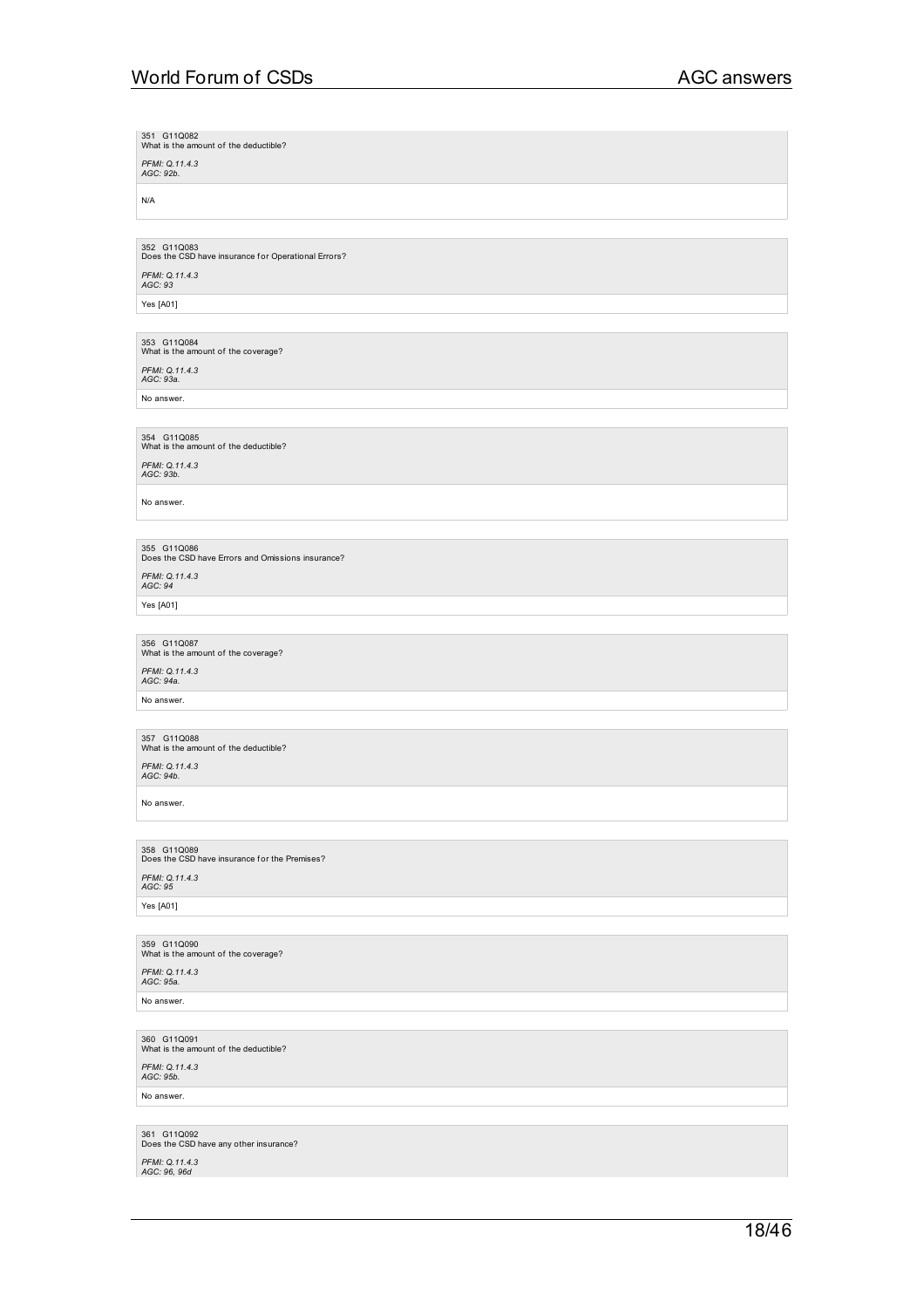Yes [A01]

362 G11Q093<br>If so, what is it for? *PFMI: Q.11.4.3 AGC: 96a.*

1. Property insurance including robbery

2. Employers liability

3. Chief of ficers liability insurance

363 G11Q094<br>What is the amount of the coverage?

*PFMI: Q.11.4.3 AGC: 96b.*

No answer.

364 G11Q095<br>What is the amount of the deductible?

*PFMI: Q.11.4.3 AGC: 96c.*

No answer.

365 G11Q096<br>Who is the insurance carrier? If more than one insurance carrier, please list each carrier here and provide your responses to questions 97a and 97b in corresponding<br>order.

*PFMI: Q.11.4.3 AGC: 97*

Allianz Hungaria Ins. Co.

366 G11Q097<br>Who is the insurance carrier's parent company, if applicable? (If inapplicable, simply type n/a.)

*PFMI: Q.11.4.3 AGC: 97a.* Allianz Versicherungs AG, Germany

367 G11Q098<br>What is the term of the policy?

*PFMI: Q.11.4.3 AGC: 97b.*

No answer.

368 G11Q099<br>Who does the insurance cover? *PFMI: Q.11.4.3 AGC: 97c, 97d*

✔ CSD

Direct CSD participants

 $\Box$  Final investors

 $\boxed{\Box}$  Not applicable

 $\Box$  OTHER:

369 G11Q100<br>If you feel that you would like to provide additional details on any of the given answers, feel free to provide any additional comments here (maximum of 5,000 <br>characters) or prepare an additional document

*PFMI: Q.11.4.3 AGC: 98*

370 G11Q101 f ilecount - Upload document here:

*PFMI: Q.11.4.3 AGC: 98a.*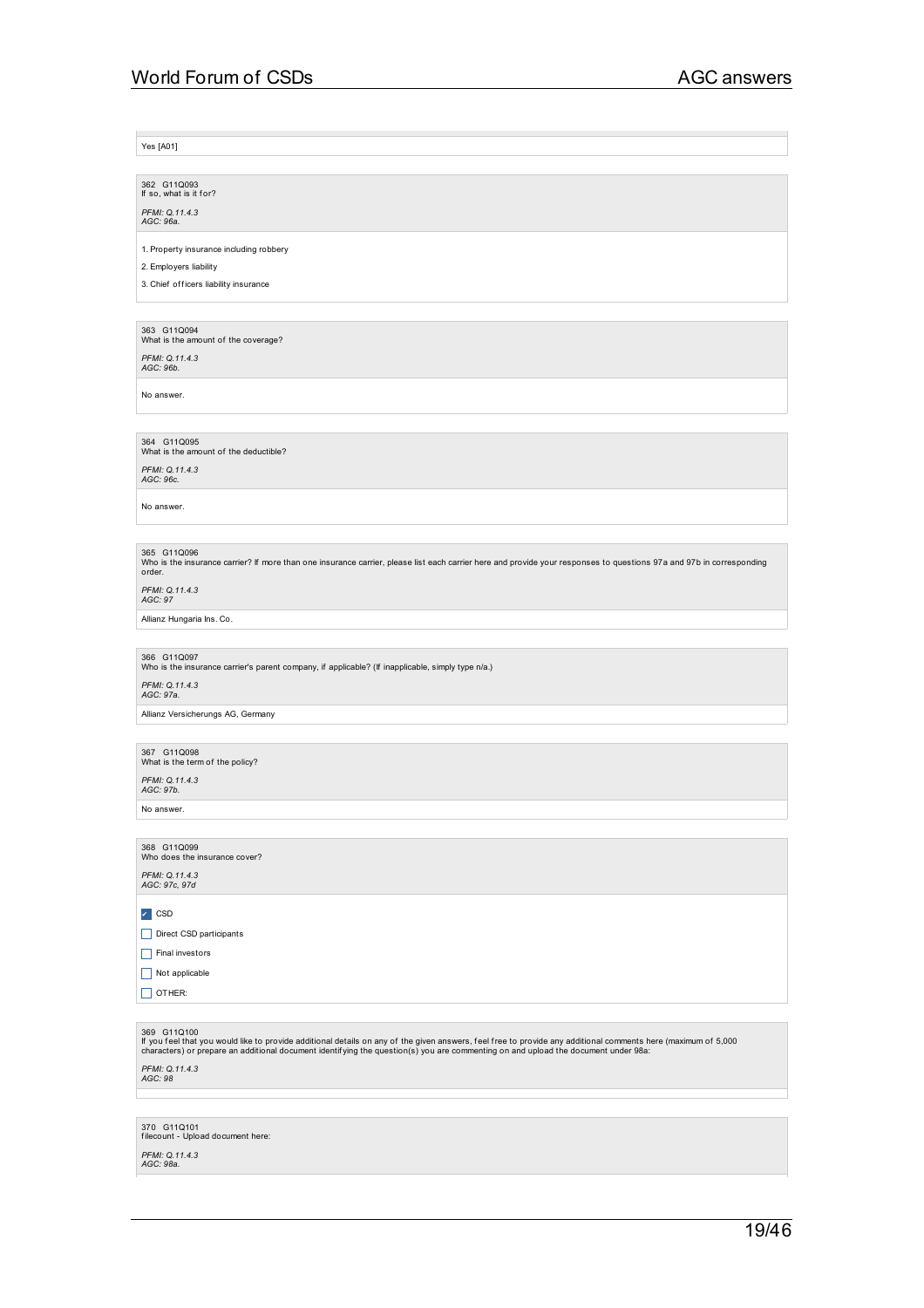$\vert$  0

371 G11Q102<br>Do the CSD's written contracts, rules, or established practices and procedures provide protection against risk of loss of participant assets by the CSD in the form of<br>indemnification? *PFMI: Q.11.4.3 AGC: 67a, 67b.* \_ Yes ✔ No  $\Box$  Not applicable  $\Box$  OTHER: 372 G11Q103<br>Please explain (then please answer 67c): *PFMI: Q.11.4.3 AGC: 67b.* 373 G11Q104<br>Please provide details of the relevant sections of the contracts, rules or practices where this information is found *PFMI: Q.11.4.3 AGC: 67c.* N/A 374 G11Q105 Insurance *PFMI: Q.11.4.3 AGC: 67d.* ✔ Yes  $\Box$  No  $\Box$  Not applicable  $\Box$  OTHER: 375 G11Q106<br>Please explain (then please answer 67f): *PFMI: Q.11.4.3 AGC: 67e.* Act CXX of 2001 on Capital Market 376 G11Q107<br>Please provide details of the relevant sections of the contracts, rules or practices where this information is found *PFMI: Q.11.4.3 AGC: 67f.* Para. 344, para. 336 (1) section and para. 335 points b,c,e,h,j and para. 411 of Act CXX of 2001 on Capital Market. 377  $\,$  G11Q108<br>Acknowledgement of liability for losses caused by CSD's own actions. *PFMI: Q.11.4.3 AGC: 67g.* Yes [A01] 378 G11Q109<br>Please explain (then please answer 67i): *PFMI: Q.11.4.3 AGC: 67h.* General Business Rules of KELER Ltd. detail rules regarding acknowledgement of liability. 379 G11Q110<br>Please provide details of the relevant sections of the contracts, rules or practices where this information is found.

*PFMI: Q.11.4.3 AGC: 67i.*

KELER General Business Rules 10.4. Please see documents uploaded.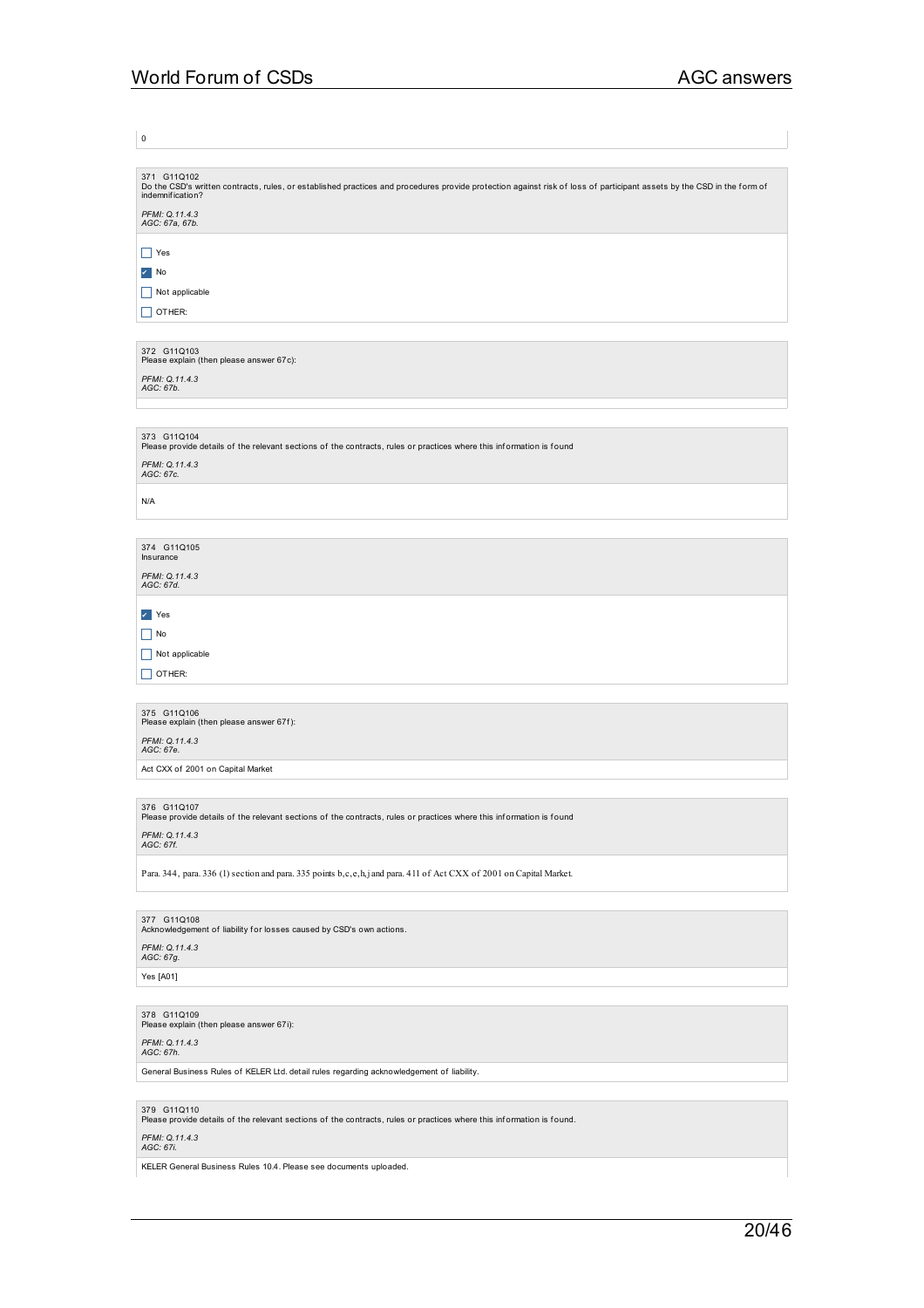| 380 G11Q111<br>Other<br>PFMI: Q.11.4.3<br>AGC: 67j.<br>No [N]<br>381 G11Q112<br>Please explain (then please answer 67I:<br>PFMI: Q.11.4.3<br>AGC: 67k.<br>382 G11Q113<br>Please provide details of the relevant sections of the contracts, rules or practices where this information is found.<br>PFMI: Q.11.4.3<br>AGC: 67I.<br>N/A<br>384 G11Q115<br>Are participants permitted to maintain more than one account at the CSD?<br>PFMI: Q.11.5.1<br>AGC: 41<br>Yes [A01]<br>385 G11Q116<br>If yes, please indicate number:<br>PFMI: Q.11.5.1<br>AGC: 41a, 41c<br>An unlimited number of accounts<br>More than one account<br>OTHER:<br>Н<br>386 G11Q117<br>If more than one account what is the maximum?<br>PFMI: Q.11.5.1<br>AGC: 41b<br>388 G11Q119<br>Are participants required/permitted to segregate assets held for their own benefit from those they hold for their clients?<br>PFMI: Q.11.5.2<br>AGC: 42<br>$\mathsf{v}$ Yes<br>$\Box$ No<br>Not applicable<br>OTHER:<br>389 G11Q120<br>If yes, is segregation required or simply permitted?<br>PFMI: Q.11.5.2<br>AGC: 42a<br>Required [A01]<br>390 G11Q121<br>How does segregation occur?<br>PFMI: Q.11.5.2<br>AGC: 42b, 42c |                                                                 |
|----------------------------------------------------------------------------------------------------------------------------------------------------------------------------------------------------------------------------------------------------------------------------------------------------------------------------------------------------------------------------------------------------------------------------------------------------------------------------------------------------------------------------------------------------------------------------------------------------------------------------------------------------------------------------------------------------------------------------------------------------------------------------------------------------------------------------------------------------------------------------------------------------------------------------------------------------------------------------------------------------------------------------------------------------------------------------------------------------------------------------------------------------------------------------------------|-----------------------------------------------------------------|
|                                                                                                                                                                                                                                                                                                                                                                                                                                                                                                                                                                                                                                                                                                                                                                                                                                                                                                                                                                                                                                                                                                                                                                                        |                                                                 |
|                                                                                                                                                                                                                                                                                                                                                                                                                                                                                                                                                                                                                                                                                                                                                                                                                                                                                                                                                                                                                                                                                                                                                                                        |                                                                 |
|                                                                                                                                                                                                                                                                                                                                                                                                                                                                                                                                                                                                                                                                                                                                                                                                                                                                                                                                                                                                                                                                                                                                                                                        |                                                                 |
|                                                                                                                                                                                                                                                                                                                                                                                                                                                                                                                                                                                                                                                                                                                                                                                                                                                                                                                                                                                                                                                                                                                                                                                        |                                                                 |
|                                                                                                                                                                                                                                                                                                                                                                                                                                                                                                                                                                                                                                                                                                                                                                                                                                                                                                                                                                                                                                                                                                                                                                                        |                                                                 |
|                                                                                                                                                                                                                                                                                                                                                                                                                                                                                                                                                                                                                                                                                                                                                                                                                                                                                                                                                                                                                                                                                                                                                                                        |                                                                 |
|                                                                                                                                                                                                                                                                                                                                                                                                                                                                                                                                                                                                                                                                                                                                                                                                                                                                                                                                                                                                                                                                                                                                                                                        |                                                                 |
|                                                                                                                                                                                                                                                                                                                                                                                                                                                                                                                                                                                                                                                                                                                                                                                                                                                                                                                                                                                                                                                                                                                                                                                        |                                                                 |
|                                                                                                                                                                                                                                                                                                                                                                                                                                                                                                                                                                                                                                                                                                                                                                                                                                                                                                                                                                                                                                                                                                                                                                                        |                                                                 |
|                                                                                                                                                                                                                                                                                                                                                                                                                                                                                                                                                                                                                                                                                                                                                                                                                                                                                                                                                                                                                                                                                                                                                                                        |                                                                 |
|                                                                                                                                                                                                                                                                                                                                                                                                                                                                                                                                                                                                                                                                                                                                                                                                                                                                                                                                                                                                                                                                                                                                                                                        |                                                                 |
|                                                                                                                                                                                                                                                                                                                                                                                                                                                                                                                                                                                                                                                                                                                                                                                                                                                                                                                                                                                                                                                                                                                                                                                        |                                                                 |
|                                                                                                                                                                                                                                                                                                                                                                                                                                                                                                                                                                                                                                                                                                                                                                                                                                                                                                                                                                                                                                                                                                                                                                                        |                                                                 |
|                                                                                                                                                                                                                                                                                                                                                                                                                                                                                                                                                                                                                                                                                                                                                                                                                                                                                                                                                                                                                                                                                                                                                                                        |                                                                 |
|                                                                                                                                                                                                                                                                                                                                                                                                                                                                                                                                                                                                                                                                                                                                                                                                                                                                                                                                                                                                                                                                                                                                                                                        |                                                                 |
|                                                                                                                                                                                                                                                                                                                                                                                                                                                                                                                                                                                                                                                                                                                                                                                                                                                                                                                                                                                                                                                                                                                                                                                        |                                                                 |
|                                                                                                                                                                                                                                                                                                                                                                                                                                                                                                                                                                                                                                                                                                                                                                                                                                                                                                                                                                                                                                                                                                                                                                                        |                                                                 |
|                                                                                                                                                                                                                                                                                                                                                                                                                                                                                                                                                                                                                                                                                                                                                                                                                                                                                                                                                                                                                                                                                                                                                                                        |                                                                 |
|                                                                                                                                                                                                                                                                                                                                                                                                                                                                                                                                                                                                                                                                                                                                                                                                                                                                                                                                                                                                                                                                                                                                                                                        |                                                                 |
|                                                                                                                                                                                                                                                                                                                                                                                                                                                                                                                                                                                                                                                                                                                                                                                                                                                                                                                                                                                                                                                                                                                                                                                        |                                                                 |
|                                                                                                                                                                                                                                                                                                                                                                                                                                                                                                                                                                                                                                                                                                                                                                                                                                                                                                                                                                                                                                                                                                                                                                                        |                                                                 |
|                                                                                                                                                                                                                                                                                                                                                                                                                                                                                                                                                                                                                                                                                                                                                                                                                                                                                                                                                                                                                                                                                                                                                                                        |                                                                 |
|                                                                                                                                                                                                                                                                                                                                                                                                                                                                                                                                                                                                                                                                                                                                                                                                                                                                                                                                                                                                                                                                                                                                                                                        |                                                                 |
|                                                                                                                                                                                                                                                                                                                                                                                                                                                                                                                                                                                                                                                                                                                                                                                                                                                                                                                                                                                                                                                                                                                                                                                        |                                                                 |
|                                                                                                                                                                                                                                                                                                                                                                                                                                                                                                                                                                                                                                                                                                                                                                                                                                                                                                                                                                                                                                                                                                                                                                                        |                                                                 |
|                                                                                                                                                                                                                                                                                                                                                                                                                                                                                                                                                                                                                                                                                                                                                                                                                                                                                                                                                                                                                                                                                                                                                                                        |                                                                 |
|                                                                                                                                                                                                                                                                                                                                                                                                                                                                                                                                                                                                                                                                                                                                                                                                                                                                                                                                                                                                                                                                                                                                                                                        |                                                                 |
|                                                                                                                                                                                                                                                                                                                                                                                                                                                                                                                                                                                                                                                                                                                                                                                                                                                                                                                                                                                                                                                                                                                                                                                        |                                                                 |
|                                                                                                                                                                                                                                                                                                                                                                                                                                                                                                                                                                                                                                                                                                                                                                                                                                                                                                                                                                                                                                                                                                                                                                                        |                                                                 |
|                                                                                                                                                                                                                                                                                                                                                                                                                                                                                                                                                                                                                                                                                                                                                                                                                                                                                                                                                                                                                                                                                                                                                                                        |                                                                 |
|                                                                                                                                                                                                                                                                                                                                                                                                                                                                                                                                                                                                                                                                                                                                                                                                                                                                                                                                                                                                                                                                                                                                                                                        |                                                                 |
|                                                                                                                                                                                                                                                                                                                                                                                                                                                                                                                                                                                                                                                                                                                                                                                                                                                                                                                                                                                                                                                                                                                                                                                        |                                                                 |
|                                                                                                                                                                                                                                                                                                                                                                                                                                                                                                                                                                                                                                                                                                                                                                                                                                                                                                                                                                                                                                                                                                                                                                                        |                                                                 |
|                                                                                                                                                                                                                                                                                                                                                                                                                                                                                                                                                                                                                                                                                                                                                                                                                                                                                                                                                                                                                                                                                                                                                                                        |                                                                 |
|                                                                                                                                                                                                                                                                                                                                                                                                                                                                                                                                                                                                                                                                                                                                                                                                                                                                                                                                                                                                                                                                                                                                                                                        |                                                                 |
|                                                                                                                                                                                                                                                                                                                                                                                                                                                                                                                                                                                                                                                                                                                                                                                                                                                                                                                                                                                                                                                                                                                                                                                        |                                                                 |
|                                                                                                                                                                                                                                                                                                                                                                                                                                                                                                                                                                                                                                                                                                                                                                                                                                                                                                                                                                                                                                                                                                                                                                                        |                                                                 |
|                                                                                                                                                                                                                                                                                                                                                                                                                                                                                                                                                                                                                                                                                                                                                                                                                                                                                                                                                                                                                                                                                                                                                                                        |                                                                 |
|                                                                                                                                                                                                                                                                                                                                                                                                                                                                                                                                                                                                                                                                                                                                                                                                                                                                                                                                                                                                                                                                                                                                                                                        |                                                                 |
|                                                                                                                                                                                                                                                                                                                                                                                                                                                                                                                                                                                                                                                                                                                                                                                                                                                                                                                                                                                                                                                                                                                                                                                        |                                                                 |
|                                                                                                                                                                                                                                                                                                                                                                                                                                                                                                                                                                                                                                                                                                                                                                                                                                                                                                                                                                                                                                                                                                                                                                                        |                                                                 |
|                                                                                                                                                                                                                                                                                                                                                                                                                                                                                                                                                                                                                                                                                                                                                                                                                                                                                                                                                                                                                                                                                                                                                                                        |                                                                 |
|                                                                                                                                                                                                                                                                                                                                                                                                                                                                                                                                                                                                                                                                                                                                                                                                                                                                                                                                                                                                                                                                                                                                                                                        |                                                                 |
|                                                                                                                                                                                                                                                                                                                                                                                                                                                                                                                                                                                                                                                                                                                                                                                                                                                                                                                                                                                                                                                                                                                                                                                        |                                                                 |
|                                                                                                                                                                                                                                                                                                                                                                                                                                                                                                                                                                                                                                                                                                                                                                                                                                                                                                                                                                                                                                                                                                                                                                                        |                                                                 |
|                                                                                                                                                                                                                                                                                                                                                                                                                                                                                                                                                                                                                                                                                                                                                                                                                                                                                                                                                                                                                                                                                                                                                                                        |                                                                 |
|                                                                                                                                                                                                                                                                                                                                                                                                                                                                                                                                                                                                                                                                                                                                                                                                                                                                                                                                                                                                                                                                                                                                                                                        |                                                                 |
|                                                                                                                                                                                                                                                                                                                                                                                                                                                                                                                                                                                                                                                                                                                                                                                                                                                                                                                                                                                                                                                                                                                                                                                        |                                                                 |
|                                                                                                                                                                                                                                                                                                                                                                                                                                                                                                                                                                                                                                                                                                                                                                                                                                                                                                                                                                                                                                                                                                                                                                                        |                                                                 |
|                                                                                                                                                                                                                                                                                                                                                                                                                                                                                                                                                                                                                                                                                                                                                                                                                                                                                                                                                                                                                                                                                                                                                                                        |                                                                 |
|                                                                                                                                                                                                                                                                                                                                                                                                                                                                                                                                                                                                                                                                                                                                                                                                                                                                                                                                                                                                                                                                                                                                                                                        |                                                                 |
|                                                                                                                                                                                                                                                                                                                                                                                                                                                                                                                                                                                                                                                                                                                                                                                                                                                                                                                                                                                                                                                                                                                                                                                        | $\triangleright$ By separately designated participant accounts. |

|  | By separately designated beneficial owner accounts. |  |
|--|-----------------------------------------------------|--|
|--|-----------------------------------------------------|--|

 $\Box$  OTHER: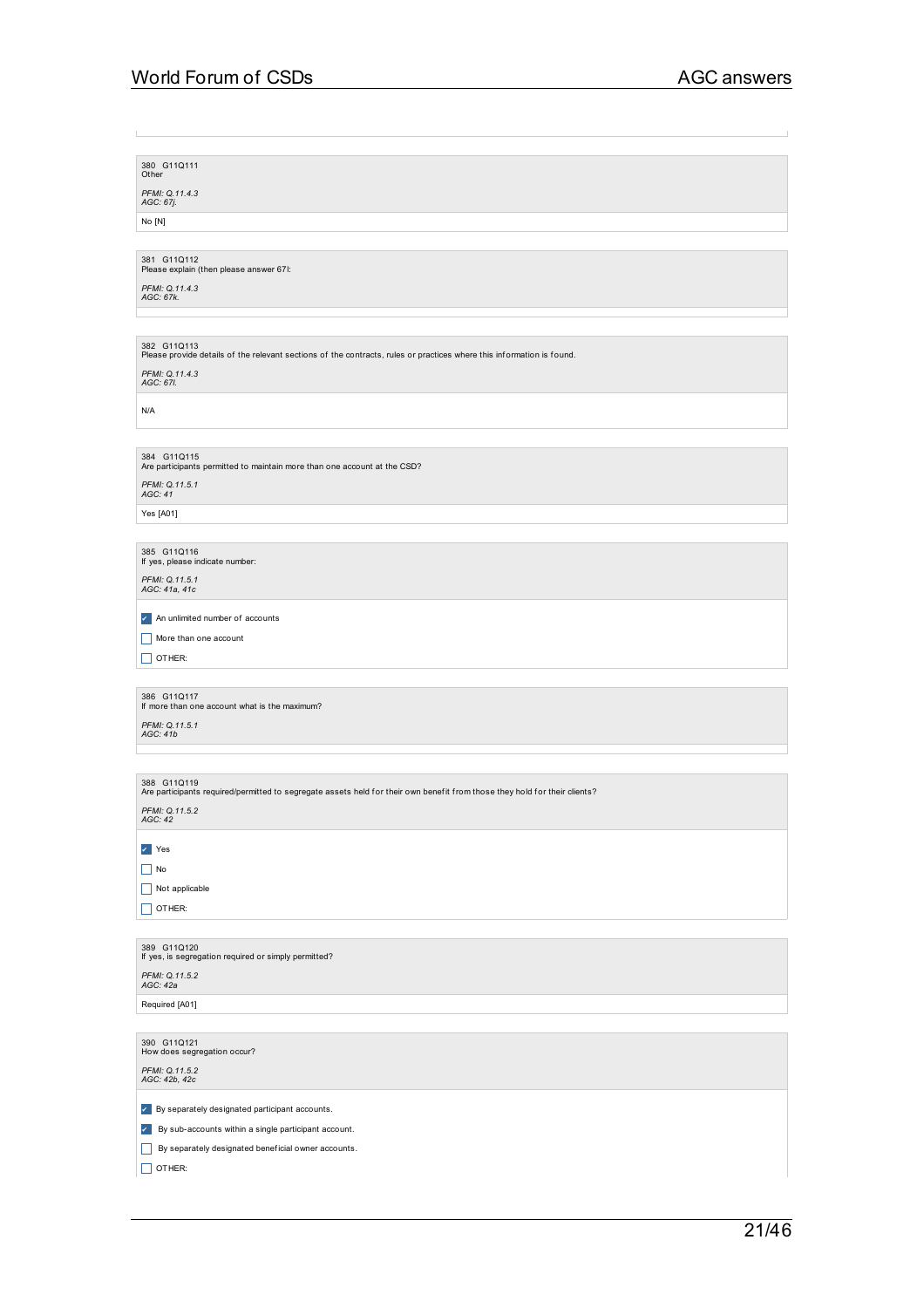### 391 G11Q122

Does the CSD permit its participants to open accounts in the participant's own nominee name(s)?

### *PFMI: Q.11.5.2 AGC: 43, 43b*

Other: Yes, it does, in the way that main accounts within KELER must be in the participant's own name, however a nominee name can be applied to any underlying subaccount.

### 392 G11Q123

If yes, do laws exist, which def ine as well as protect the rights of benef icial owners with respect to securities registered in nominee name?

### *PFMI: Q.11.5.2 AGC: 43a*

393 G11Q124<br>Does the CSD maintain records that identify the assets of each participant and segregate the system's own assets from the assets of participants? *PFMI: Q.11.5.2 AGC: 53, 53a* ✔ Yes  $\Box$  No

 $\Box$  Not applicable  $\Box$  OTHER:

## 395 G11Q126<br>Please indicate services you provide.

*PFMI: Q.11.6.1 AGC: 35*

✔ Own list or: AGC: Inf ormation in advance on corporate (annual or special) meetings in order that owners can vote.

✔ Tax assistance where f oreign holders may be entitled to tax relief at source or through a claim.

In order to avoid fails, an automatic securities lending facility - if requested - is provided for.

\_ Collateral handling in support of activities including securities lending, overdraf t coverage, cash management,repurchase agreements, etc.

✔ Same day turnaround settlements.

✔ Inf ormation on distribution of new issues (IPO, Privatization).

 $\Box$  Not applicable

✔ OTHER: NOTE: Tax assistance applies only in case when the non-domestic custodian of foreign holder is direct client of KELER. OTHER SERVICES: see at<br>G11Q129.

## 396 G11Q127<br>Automatic securities lending facility is provided for:

*PFMI: Q.11.6.1 AGC: 35a*

 $\Box$  Brokers

 $\Box$  Banks

 $\Box$  Other financial institutions

 $\Box$  OTHER:

## 397 G11Q128 If collateral handling, please provide details

*PFMI: Q.11.6.1 AGC: 35c*

398 G11Q129<br>Other, please explain:

*PFMI: Q.11.6.1 AGC: 35d*

KELER provides the following services:

ռс. Հուս աստան ուս աստար չասաշ».<br>- Central securities depositories services: Central securities register, ISIN code issuance, Services concerning dematerialised securities- creation and deletion and other

events concerning dematerialised securities.<br>- Further securities depository services: Depository matching, owner matching service.<br>- Clearing related and settlement services: Depository matching, owner matching service.<br>-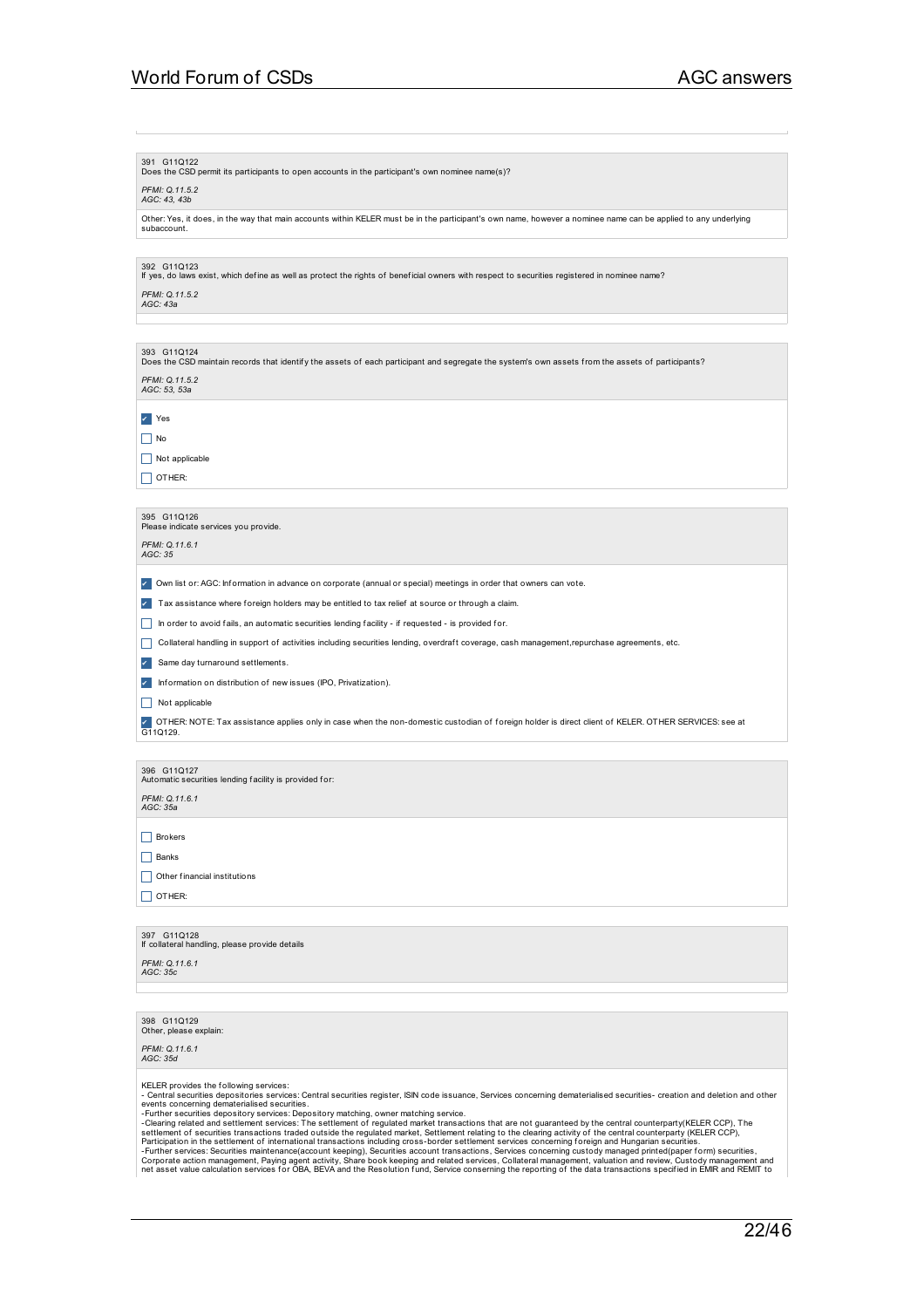the trade repository, APA/ARM disclosure and reporting mechanism def ined by MiFID II, LEI Code issuance.

| $\frac{1}{2}$<br>was discussed to the reporting mediamonical media by iviliablity.<br>- Credit Institution servies.                                                                                                                                                                                                                                     |
|---------------------------------------------------------------------------------------------------------------------------------------------------------------------------------------------------------------------------------------------------------------------------------------------------------------------------------------------------------|
| 399 G11Q130<br>What procedures are in place for the processing of corporate action entitlements?<br>PFMI: Q.11.6.1<br>AGC: 36                                                                                                                                                                                                                           |
| H<br>Credited to the securities account on the day indicated below regardless of whether actually collected by the CSD on the scheduled date.<br>Credited to the securities account upon actual receipt by the CSD.<br>$\checkmark$<br>Corporate action entitlements are handled by an entity separate from the CSD.<br>Not applicable<br>OTHER:<br>- 1 |
| 400 G11Q131<br>Credited to the securities account:<br>PFMI: Q.11.6.1<br>AGC: 36a                                                                                                                                                                                                                                                                        |
| $\vert$ On pay date.<br>On pay date +1.<br>$\mathsf{L}$<br>On pay date +2.<br>H<br>  OTHER:                                                                                                                                                                                                                                                             |
| 401 G11Q132<br>Name of entity:<br>PFMI: Q.11.6.1<br>AGC: 36c                                                                                                                                                                                                                                                                                            |
| No entity can be named, as it depends on the issuer's decision. Securities distribution is the responsibility of the issuer based on record date positions provided by<br>KELER and payment details provided by the investor. Paying agent is appointed by the issuer, be it KELER or other entity.                                                     |
| 402 G11Q133<br>What procedures are in place for the processing of interest and dividends?<br>PFMI: Q.11.6.1<br>AGC: 37, 37d.                                                                                                                                                                                                                            |
| Credited to the cash account on the day indicated below regardless of whether actually collected by the CSD on the scheduled date.<br>H<br>Credited to the cash account upon actual receipt by the CSD.<br>$\checkmark$<br>Income and dividend collection is handled by an entity separate from the CSD.<br>Not applicable<br>OTHER:                    |
| 403 G11Q134<br>Credited to the cash account:<br>PFMI: Q.11.6.1<br>AGC: 37a                                                                                                                                                                                                                                                                              |
| $\vert$ On pay date.<br>$\vert$ On pay date +1.<br>On pay date $+2$ .<br>OTHER:                                                                                                                                                                                                                                                                         |
| 404 G11Q135<br>Name of entity:<br>PFMI: Q.11.6.1<br>AGC: 37c                                                                                                                                                                                                                                                                                            |
| No entity can be named, as it depends on the issuer's decision. Cash distributions are the responsibility of the issuer based on record date positions provided by KELER<br>and payment details provided by the investor. Paying agent is appointed by the issuer. KELER provides paying agent services.                                                |
| Exchange-of-value settlement systems (PFMI Principle 12)                                                                                                                                                                                                                                                                                                |

409 G12Q003<br>Does the CSD guaranty settlement?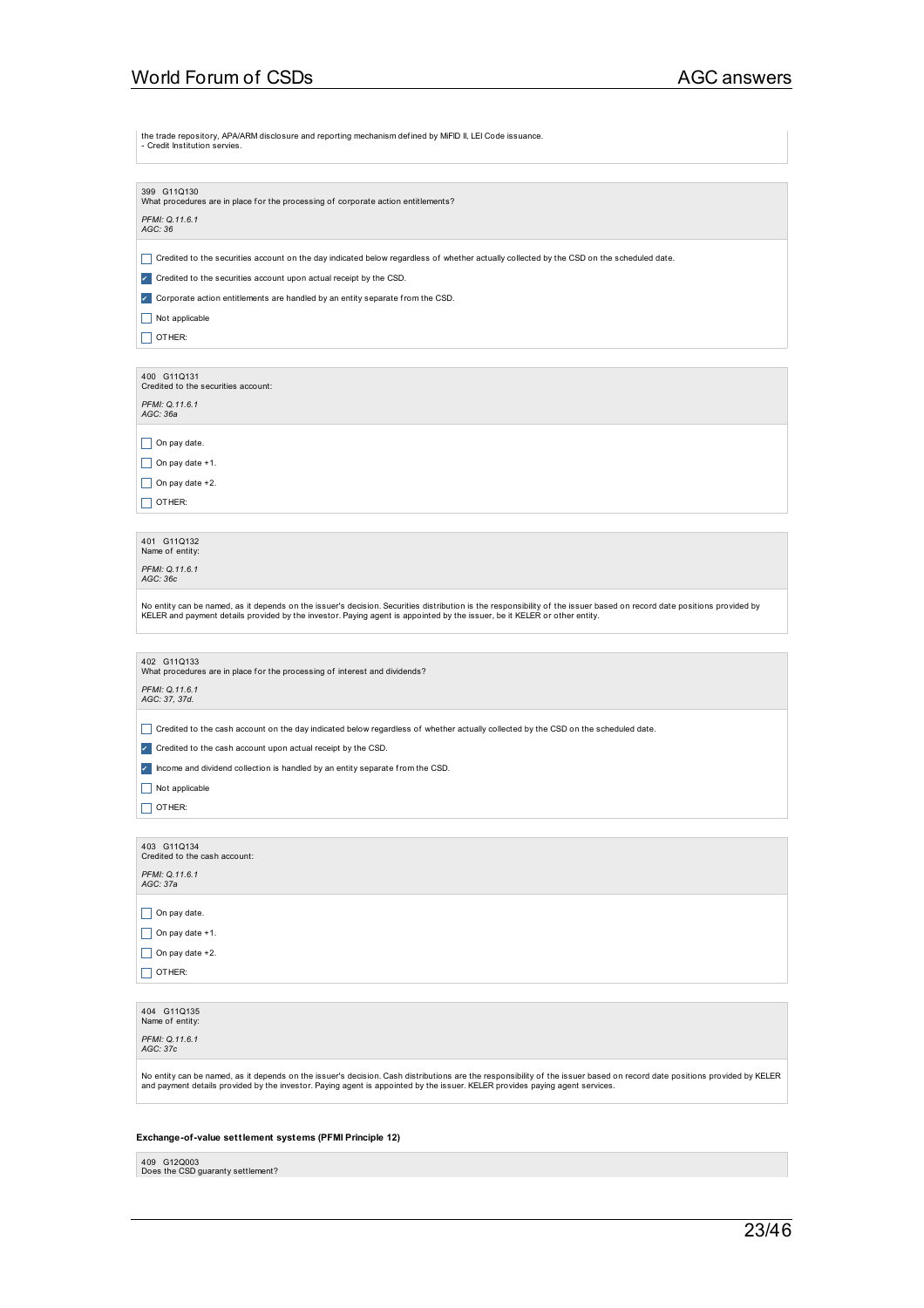*PFMI: Q.12.1.1 AGC: 66u.*

No [A01]

410 G12Q004<br>Please explain how this is accomplished. What are the procedures and safeguards that permit the CSD to guaranty settlement?

*PFMI: Q.12.1.1 AGC: 66v.*

### 412 G12Q006

The Committee on Payment and Settlement Systems of the Bank for International Settlements (BIS) has identified three common structural approaches or models for<br>linking delivery and payment in a securities settlement system

*PFMI: Q.12.1.2 AGC: 48*

✔ Model1  $\Box$  Model2 ✔ Model3

 $\Box$  Not applicable

 $\Box$  OTHER:

413 G12Q007<br>Please briefly describe your settlement process, including how do your settlement procedures vary from the model chosen above?

*PFMI: Q.12.1.3 AGC: 48a*

No difference from standard models. Note: Model 1 for off-exchange (OTC) settlements, Model 3 for CCP-cleared on-exchange cash market settlements.

In case of OTC settlements CSD participants' instructions require matching and settlement occurs on a gross basis, on a trade by trade basis. The delivery of the securities<br>requires the successful transfer of funds from bu

In case of the CCP-cleared on-exchange trades the netted delivery and receipt settlement instructions (per ISIN) are sent by KELER CCP to KELER CSD in an already matched status. The delivery instructions should be settled first (from the participants accounts to KELER CCP) and the daily net countervalue of all trades will be debited in one sum from the clients' accounts to credit t participants. (All security receipts per ISIN and all amounts due.)

416 G12Q010<br>Are the cash and security movements simultaneous?

*PFMI: Q.12.1.3 AGC: 49*

Yes [A01]

417 G12Q011 If cash and security movements are not simultaneous, please indicate the duration of the timing gap

*PFMI: Q.12.1.3 AGC: 49a*

### **Participant default rules and procedures (PFMI Principle 13)**

| 422 G13Q004<br>During the past three years, has there been a situation where a participant defaulted which resulted in a significant loss? |  |
|--------------------------------------------------------------------------------------------------------------------------------------------|--|
| PFMI: Q.13.1.2<br>AGC: 77                                                                                                                  |  |
| No [A02]                                                                                                                                   |  |

423 G13Q005<br>How was the situation resolved? Or if you answered "Other," then please explain:

*PFMI: Q.13.1.2 AGC: 77a*

424 G13Q006<br>Does the stock exchange have default protections that extend to the CSD, such as the following?

### *PFMI: Q.13.1.2 AGC: 80*

 $\Box$  Margin requirements for stock exchange members

Guaranty fund for stock exchange members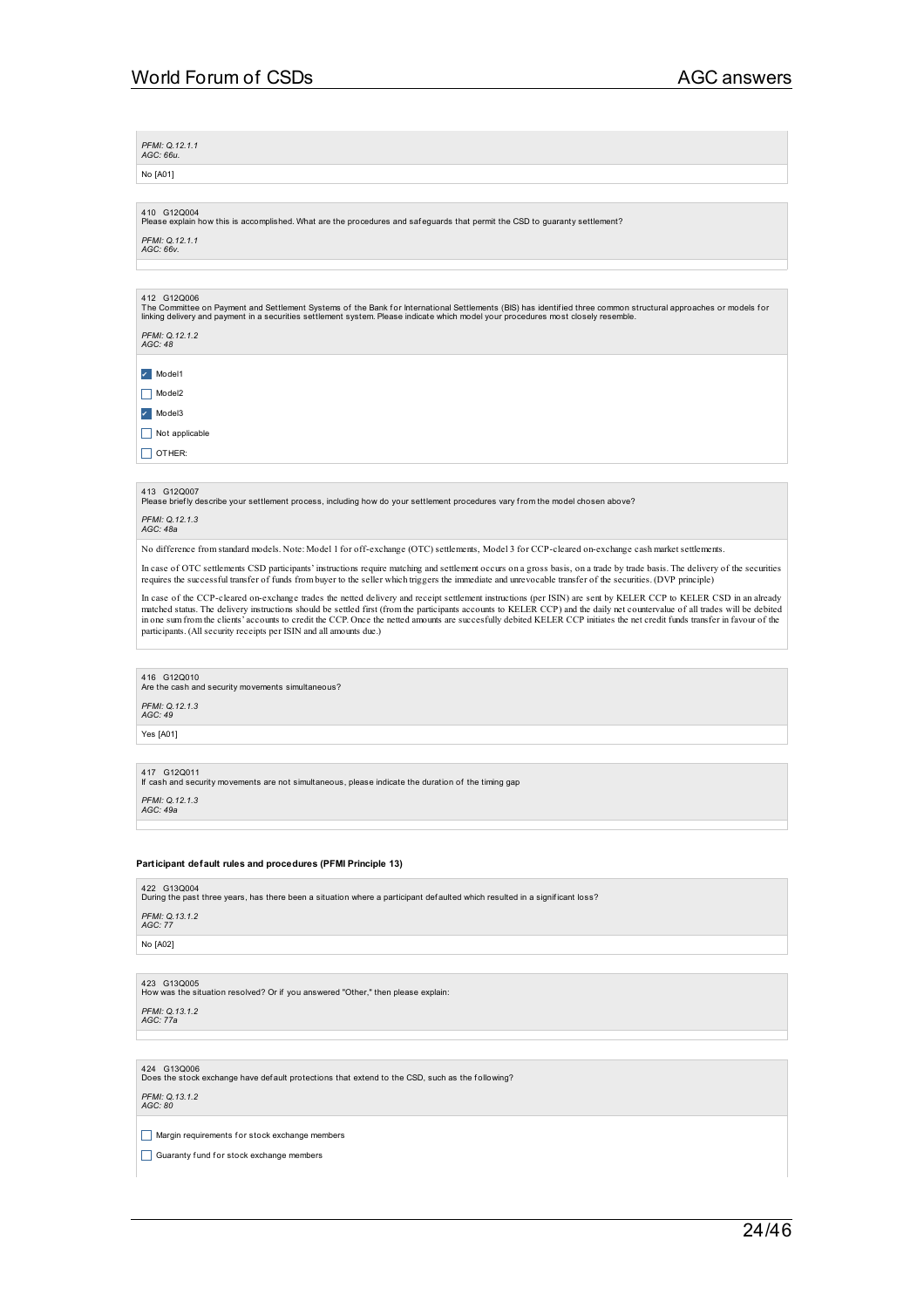Financial requirements for stock exchange membership  $\Box$  No ✔ Not applicable  $\Box$  OTHER: 425 G13Q007<br>Please explain: *PFMI: Q.13.1.2 AGC: 80a* 428 G13Q010<br>Participant Default Protections Resulting from a Participant Failure. If a participant defaults, how is the loss covered? (Choose all that apply?) *PFMI: Q.13.1.4 AGC: 76, 76d*  $\Box$  CSD insurance covers the loss  $\Box$  The CSD guaranty fund covers the loss Loss is shared among participants  $\boxed{\Box}$  Not applicable ✔ OTHER: The CCP within the KELER Group does have loss sharing mechanism and KELER Ltd. takes part in the CCP's def ault procedures as a CSD. However it does not guarantee any transactions and does not have own loss sharing mechanism. 429 G13Q011<br>Please explain the process: *PFMI: Q.13.1.4 AGC: 76a* 430 G13Q012<br>Please explain the process of how the loss is shared: *PFMI: Q.13.1.4 AGC: 76b* 431 G13Q013 Please expl *PFMI: Q.13.1.4 AGC: 76d* N/A **General business risk (PFMI Principle 15)** 441 G14Q002 Is a f inancial audit perf ormed by an Audit Firm, Regulatory Authority, or other external party? *PFMI: Q.17.2.3 AGC: 15* Yes [Y] 442 G14Q003 If yes, please state the name(s) of the entity(ies) who perf orm the financial audit. *PFMI: n/a AGC: 15a.* KELER Ltd, Deloitte Auditing and Consulting Ltd. 443 G14Q004<br>Please list the date of your last financial audit performed by an Audit Firm, Regulatory Authority, or other external party: *PFMI: n/a AGC: 15b.* 31/07/2019 444 G14Q005<br>Please list the period that the audit covered:

*PFMI: n/a AGC: 15c.*

Start date: 01/01/2018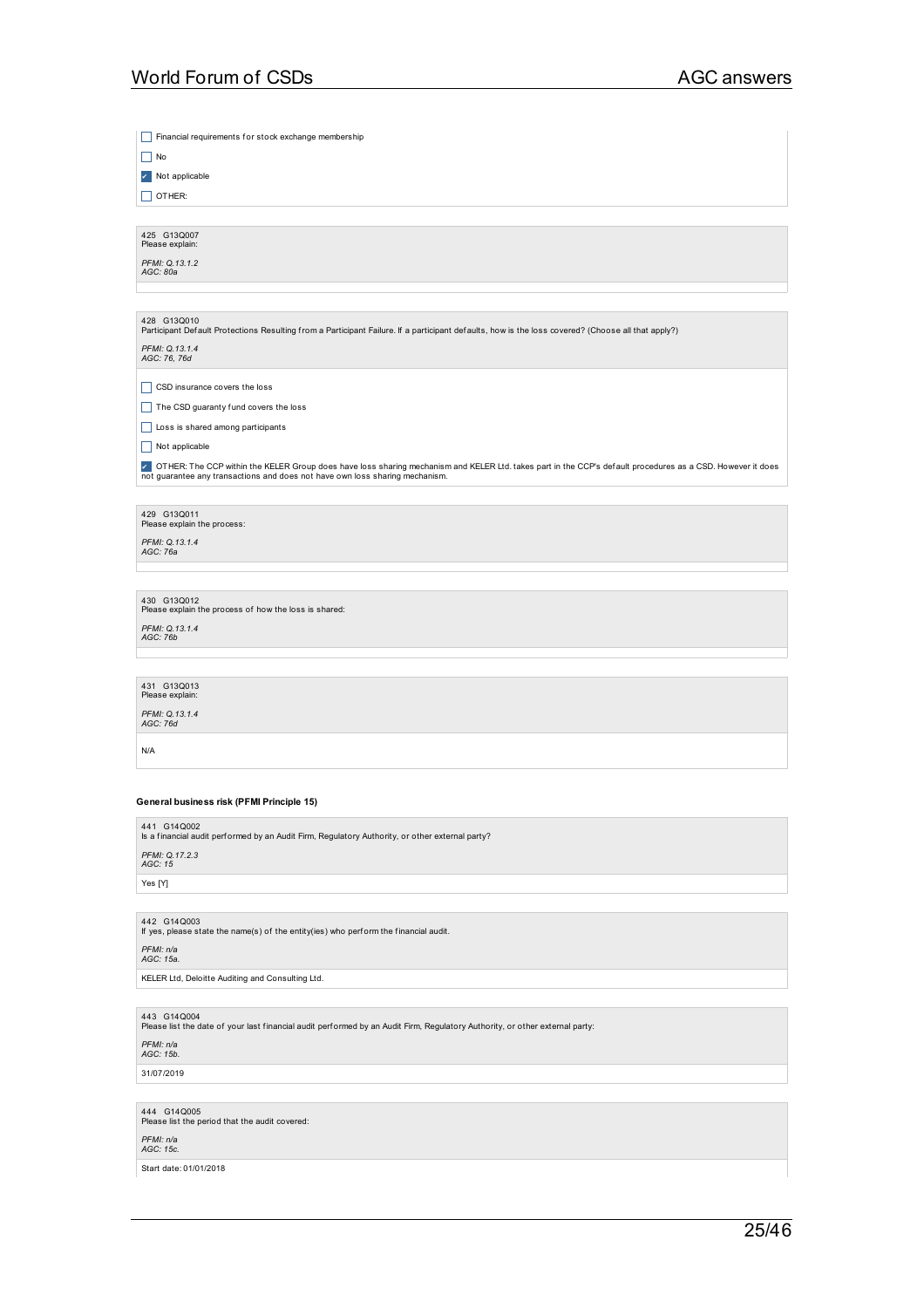End date: 31/12/2018

## 445 G14Q006<br>How frequently does the financial audit occur?

*PFMI: n/a AGC: 15d.*

Annually [A02]

446 G14Q007 If less than annually, please explain:

*PFMI: n/a AGC: 15e.*

447 G14Q008<br>Please select the statement that most accurately characterizes the results of the last financial audit:

*PFMI: n/a AGC: 15g.*

No material exceptions found. [A01]

## 448 G14Q009 If minor or material exceptions were found, what actions were taken? Please describe:

*PFMI: n/a AGC: 15h.*

449 G14Q010<br>Has there been any material loss by the CSD during the past three years?

*PFMI: n/a AGC: 86*

Other: Operational losses are strictly conf idential; theref ore we cannot provide these figures and related impact or actions due to conf identiality reasons.

450 G14Q011 If there has been a loss, please describe the cause, the final impact and the action taken to prevent a recurrence:

*PFMI: n/a AGC: 86a.*

451 G14Q012<br>Has the CSD been subject to any litigation involving a participant during the past three years?

*PFMI: n/a AGC: 87*

No [A02]

452 G14Q013<br>Please explain the circumstances and resolution: *PFMI: n/a AGC: 87a.*

453 G14Q014<br>Has the CSD realized revenues sufficient to cover expenses during the past three years? *PFMI: n/a AGC: 88, 88a*

Yes for all three years [A01]

454 G14Q015<br>Has any participant suffered any losses in the past three years due to the CSD's perf ormance?

### *PFMI: n/a AGC: 30, 30m*

## No [A02]

455 G14Q016 If yes, please select all of the following in which loss has occurred. You will be prompted to enter the number of instances and total loss in USD thereaf ter.

## *PFMI: n/a AGC: 30a, 30j*

 $\Box$  Corporate Action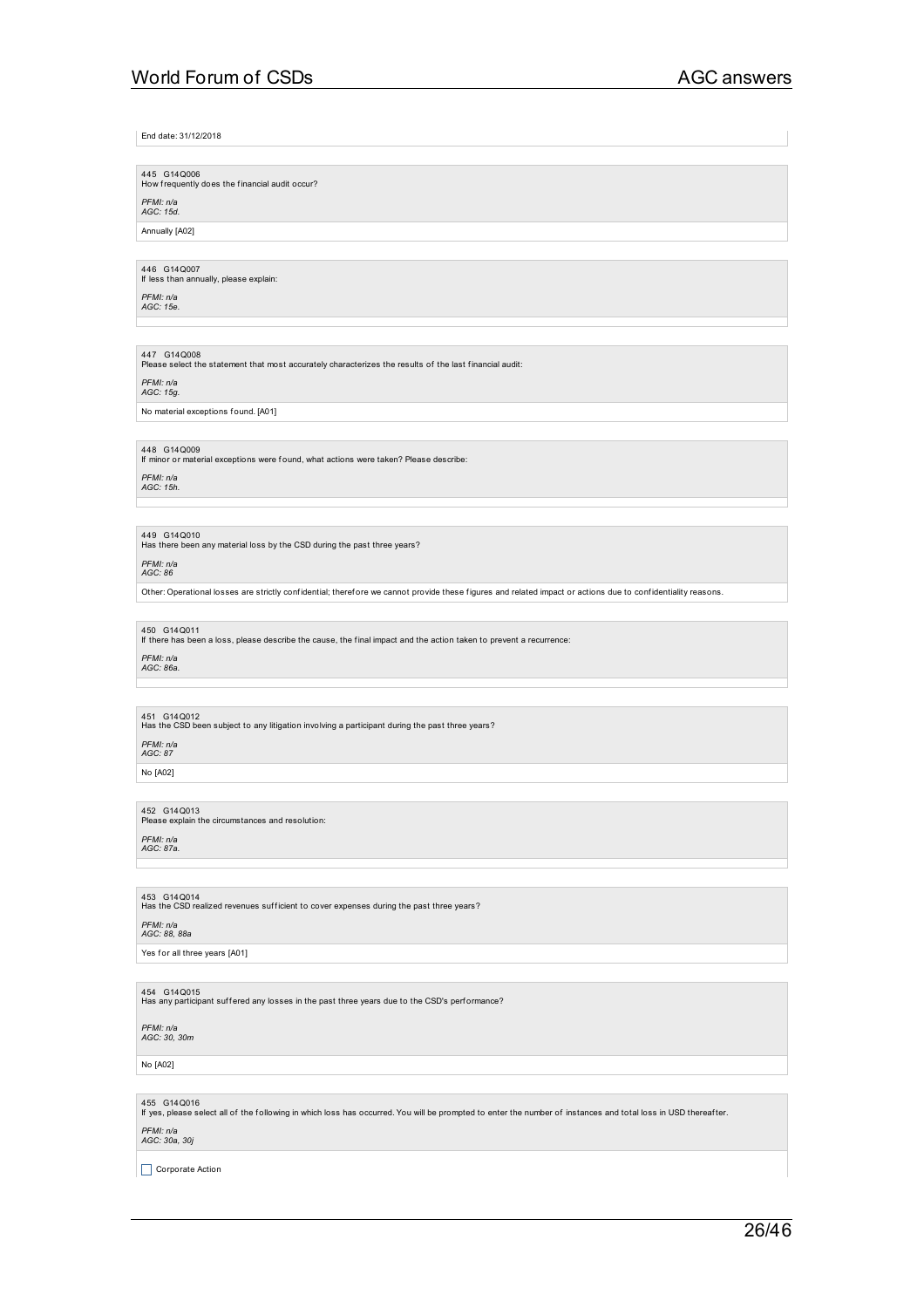Settlement Process - Securities

Settlement Process - Cash

 $\boxed{\Box}$  System Outage

 $\Box$  OTHER:

456 G14Q017<br>Corporate Action. Please specify number of instances: *PFMI: n/a AGC: 30b.*

457 G14Q018<br>Corporate Action. Please specify total loss in USD:

*PFMI: n/a AGC: 30c.*

N/A

458 G14Q019<br>Settlement Process - Securities. Please specify number of instances:

*PFMI: n/a AGC: 30d.*

459  $\,$  G14Q020<br>Settlement Process - Securities. Please specify total loss in USD: *PFMI: n/a AGC: 30e.*

N/A

460 G14Q021<br>Settlement Process - Cash. Please specify number of instances: *PFMI: n/a AGC: 30f.*

461 G14Q022<br>Settlement Process - Cash. Please specify total loss in USD:

*PFMI: n/a AGC: 30g.*

N/A

462 G14Q023<br>System Outage. Please specify number of instances: *PFMI: n/a AGC: 30h.*

463 G14Q024<br>System Outage. Please specify total loss in USD: *PFMI: n/a AGC: 30i.*

N/A

464 G14Q025<br>For Other, please specify number of instances: *PFMI: n/a AGC: 30k.*

N/A

465 G14Q026<br>For Other, please specify total loss in USD: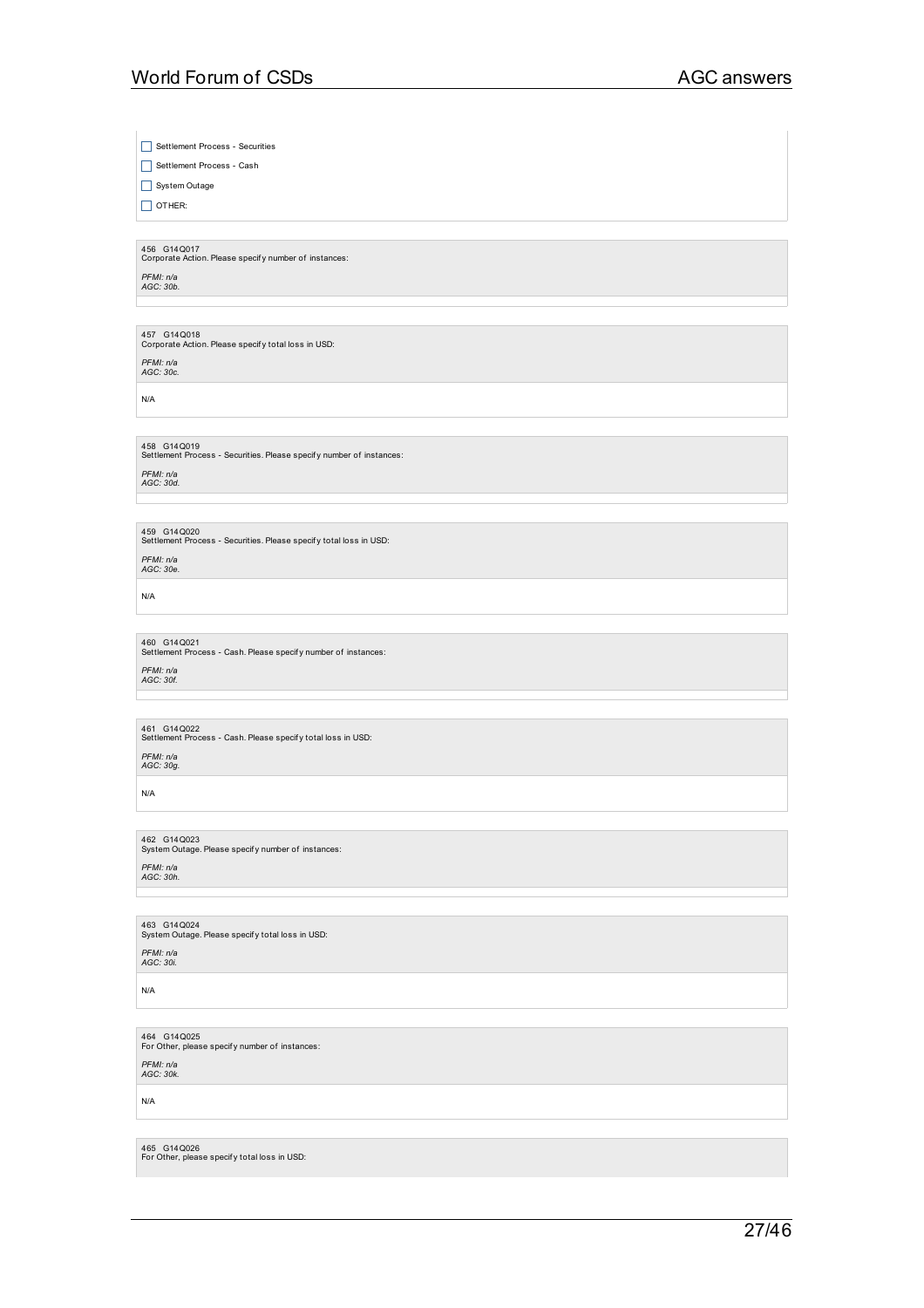*PFMI: n/a AGC: 30l.*

N/A

469 G14Q030<br>Does the CSD maintain a reserve for operating losses? *PFMI: Q.15.2.1 AGC: 89, 89b*

Yes [A01]

472 G14Q033<br>Please describe and indicate reserve (for operating losses) amount:

*PFMI: Q.15.2.2 AGC: 89a.*

Based on audited data of financial year 2015, 2016 and 2017, capital requirement for operational risk under pillar I. is approximately USD 3,5 million (USD/HUF exchange<br>rate at 29 December 2017: 258,82).

### **Custody risk (PFMI Principle 16)**

486 G15Q003<br>Are there any activities performed by a third party on behalf of the CSD for the CSD participants (e.g., vaulting of physical securities, registration, entitlement processing,<br>etc.)?

*PFMI: Q.16.1.1 AGC: 29, 29i*

✔ Yes

 $\Box$  No

 $\Box$  Not applicable

 $\Box$  OTHER:

487 G15Q004 If third parties are employed, please indicate which services they supply:

*PFMI: Q.16.1.1 AGC: 29a.*

Some services in connection with custody of Hungarian physical securities and with proxy voting services provided by thrid parties for foreign serviced markets.

## 488  $\,$  G15Q005<br>If third parties are employed, does the CSD assume liability for losses incurred by participants as a result of the actions/inactions of the third parties?

*PFMI: Q.16.1.1 AGC: 29b.*

Yes [Y]

489 G15Q006 If you acknowledge responsibility, please indicate whether your responsibility is assumed

*PFMI: Q.16.1.1 AGC: 29c, 29e.*

✔ regardless of whether such loss was caused by any action or inaction of the agent

\_ if such loss was caused by the agent's action or inaction and such action or inaction was deemed to be negligence on the part of the agent

\_ if such loss was caused by the agent's action or inaction and such action or inaction was deemed to be gross negligence on the part of the agent

 $\Box$  if the loss was caused by the willful default or other willful conduct on the part of the agent

 $\Box$  OTHER:

490 G15Q007 If you acknowledge responsibility f or agents, your responsibility is assumed for losses

*PFMI: Q.16.1.1 AGC: 29d, 29h.*

✔ without limit

✔ which are not consequential losses

subject to a monetary limit not based on insurance limits

subject to a monetary limit based on insurance limits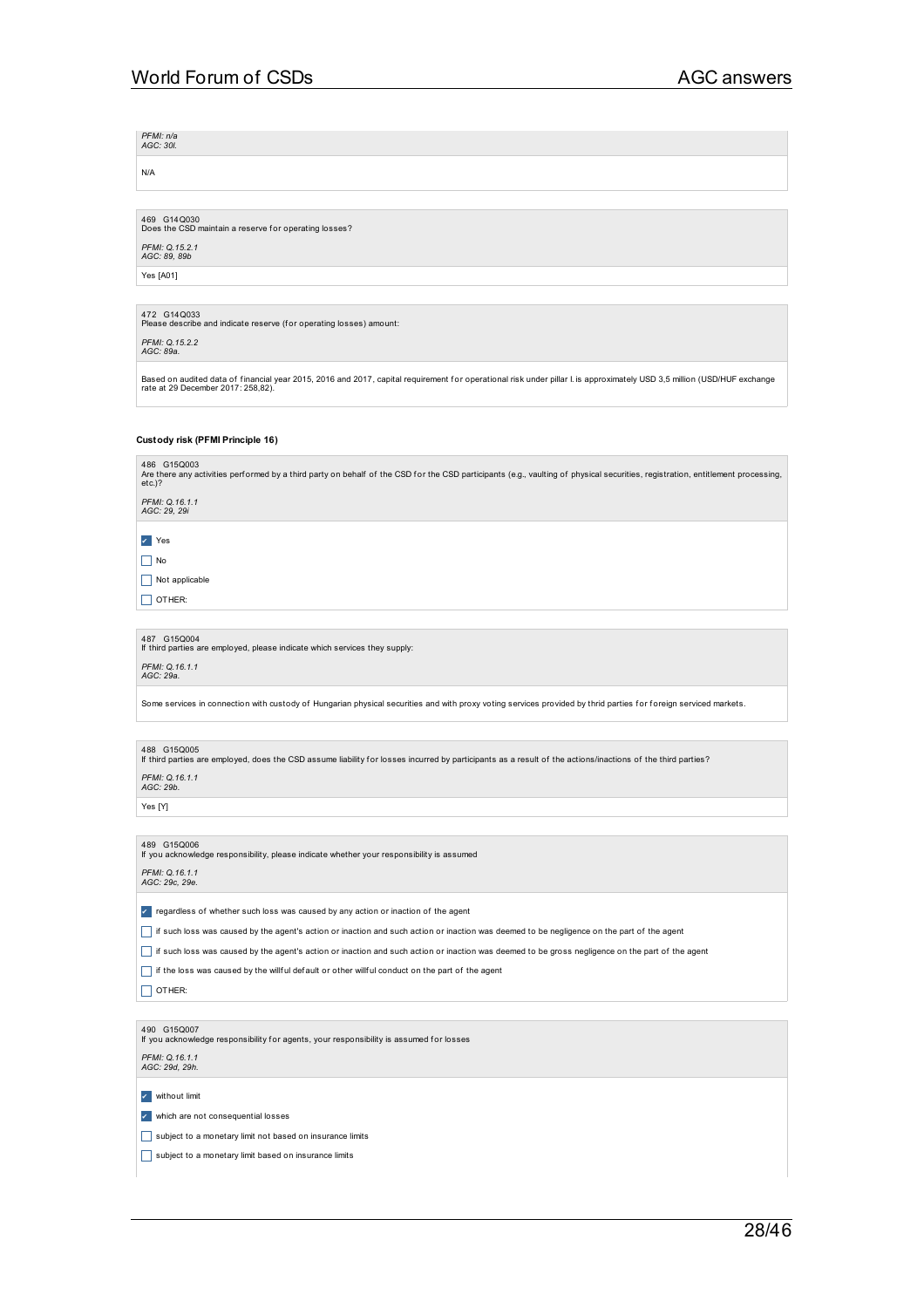| OTHER:                                                                                                                                                                                                                                                                                                                                          |
|-------------------------------------------------------------------------------------------------------------------------------------------------------------------------------------------------------------------------------------------------------------------------------------------------------------------------------------------------|
| 491 G15Q008                                                                                                                                                                                                                                                                                                                                     |
| Please specify limit:<br>PFMI: Q.16.1.1<br>AGC: 29f.                                                                                                                                                                                                                                                                                            |
|                                                                                                                                                                                                                                                                                                                                                 |
| 492 G15Q009<br>Please specify limit:                                                                                                                                                                                                                                                                                                            |
| PFMI: 0.16.1.1<br>AGC: 29g.                                                                                                                                                                                                                                                                                                                     |
|                                                                                                                                                                                                                                                                                                                                                 |
| 497 G15Q014<br>Please describe briefly the arrangements / procedures / facilities you maintain to ensure that eligible securities held at the CSD are handled at least as efficiently as<br>compared to securities held outside the CSD, particularly in relation to income, corporate actions and proxy services.<br>PFMI: Q.16.3.1<br>AGC: 62 |
| Annual due diligence process is carried out by KELER on the respective partners and services provided based on the CSDR requirements.                                                                                                                                                                                                           |
| Operational risk (PFMI Principle 17)                                                                                                                                                                                                                                                                                                            |
| 515 G16Q011                                                                                                                                                                                                                                                                                                                                     |
| Internal Audit. Is an internal audit undertaken in your CSD?<br>PFMI: Q.17.2.3                                                                                                                                                                                                                                                                  |
| AGC: 14<br>Yes [Y]                                                                                                                                                                                                                                                                                                                              |
|                                                                                                                                                                                                                                                                                                                                                 |
| 516 G16Q012<br>If yes, what areas does the audit cover (financials, operations, etc.) and which department in your CSD handles it?                                                                                                                                                                                                              |
| PFMI: Q.17.2.3<br>AGC: 14a.                                                                                                                                                                                                                                                                                                                     |
| The audits of internal audit department cover IT, financials, operations, security and all other functions of the depository                                                                                                                                                                                                                    |
| 517 G16Q013                                                                                                                                                                                                                                                                                                                                     |
| Please list the date of your last internal audit and the period that the audit covered:<br>PFMI: Q.17.2.3                                                                                                                                                                                                                                       |
| AGC: 14b.<br>Start date: 01/01/2019<br>End date: 31/08/2019                                                                                                                                                                                                                                                                                     |
| Audit date: 02/09/2019                                                                                                                                                                                                                                                                                                                          |
| 518 G16Q014<br>How frequently does the internal audit occur?                                                                                                                                                                                                                                                                                    |
| PFMI: Q.17.2.3<br>AGC: 14c.                                                                                                                                                                                                                                                                                                                     |
| Two or more times a year [A01]                                                                                                                                                                                                                                                                                                                  |
|                                                                                                                                                                                                                                                                                                                                                 |
| 519 G16Q015<br>If less than annually, please explain:                                                                                                                                                                                                                                                                                           |
| PFMI: Q.17.2.3<br>AGC: 14d.                                                                                                                                                                                                                                                                                                                     |
|                                                                                                                                                                                                                                                                                                                                                 |
| 520 G16Q016<br>Are the results of the internal audit publicly available?                                                                                                                                                                                                                                                                        |
| PFMI: Q.17.2.3<br>AGC: 14e.                                                                                                                                                                                                                                                                                                                     |
| No [N]                                                                                                                                                                                                                                                                                                                                          |
| 521 G16Q017<br>Please select the statement that most accurately characterizes the results of the last internal audit:                                                                                                                                                                                                                           |
| PFMI: Q.17.2.3<br>AGC: 14f.                                                                                                                                                                                                                                                                                                                     |
| Minor exceptions found. [A02]                                                                                                                                                                                                                                                                                                                   |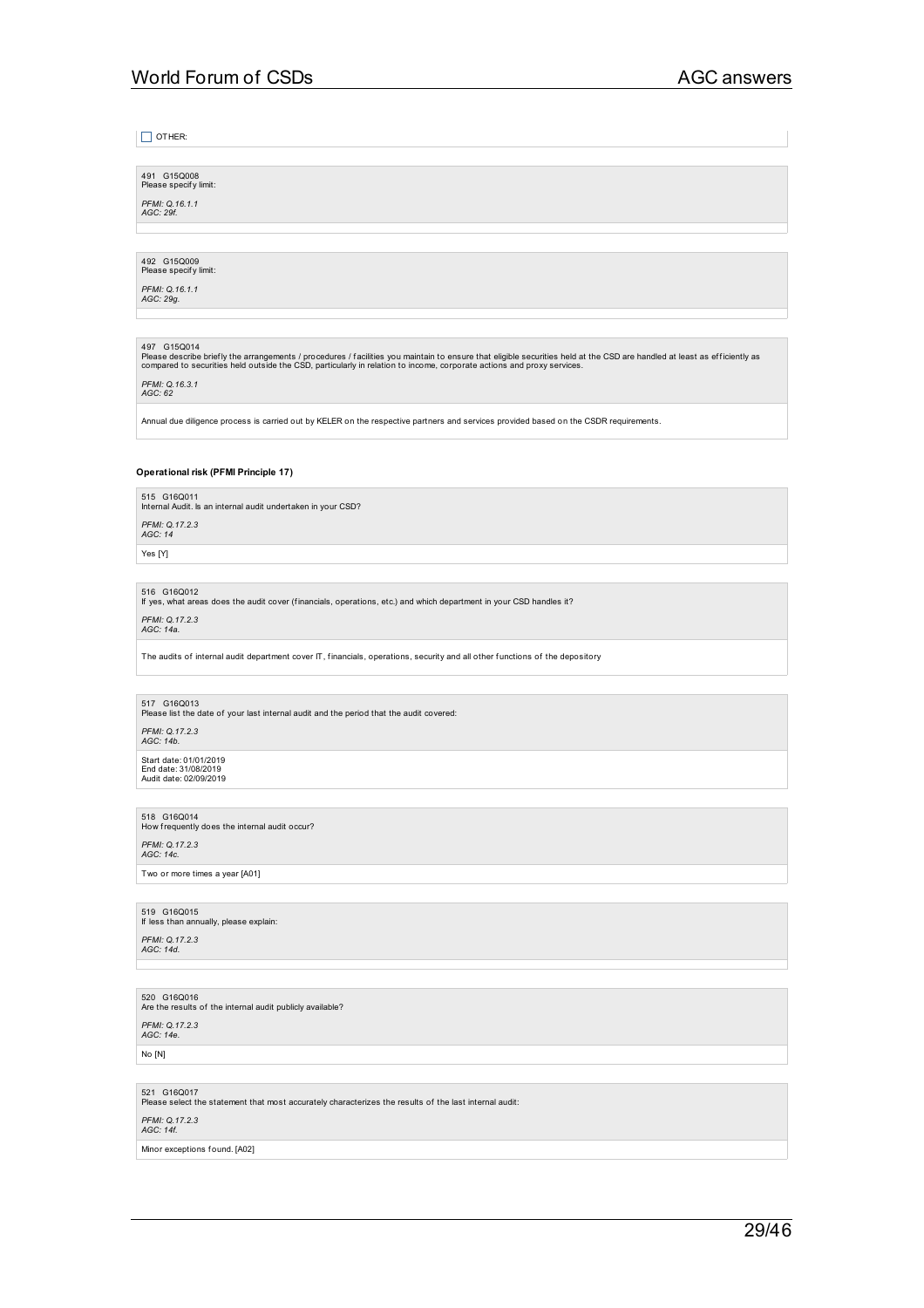522 G16Q018 If minor or material exceptions were found, what actions were taken? Please describe:

*PFMI: Q.17.2.3 AGC: 14g.*

Action plan was prepared containing the findings, proposed measures, responsible departments and deadlines and all open points were closed.

524 G16Q020 Is an operational audit perf ormed by an Audit Firm, Regulatory Authority, or other external party?

*PFMI: Q.17.2.4 AGC: 16*

No [N]

525 G16Q021 If yes, please state the name(s) of the entity(ies) who perf orm the operational audit.

*PFMI: Q.17.2.4 AGC: 16a.*

### 526 G16Q022<br>Please list the date of your last operational audit performed by an Audit Firm, Regulatory Authority, or other external party:

*PFMI: Q.17.2.4 AGC: 16b.*

527 G16Q023<br>Please list the period that the audit covered: *PFMI: Q.17.2.4 AGC: 16c.*

Start date:<br>End date:

528 G16Q024<br>How frequently does the operational audit occur? *PFMI: Q.17.2.4 AGC: 16d.*

529 G16Q025 If less than annually, please explain:

*PFMI: Q.17.2.4 AGC: 16e.*

530 G16Q026<br>Please select the statement that most accurately characterizes the results of the last operational audit:

*PFMI: Q.17.2.4 AGC: 16g.*

531 G16Q027 If minor or material exceptions were found, what actions were taken? Please describe:

*PFMI: Q.17.2.4 AGC: 16h.*

538 G16Q034<br>How is access to the physical building controlled? *PFMI: Q.17.5.1 AGC: 74* ✔ By guards ✔ By electronic keys ✔ personal ID card ✔ By alarm system  $\Box$  OTHER: 539 G16Q035 Please explain:

30/46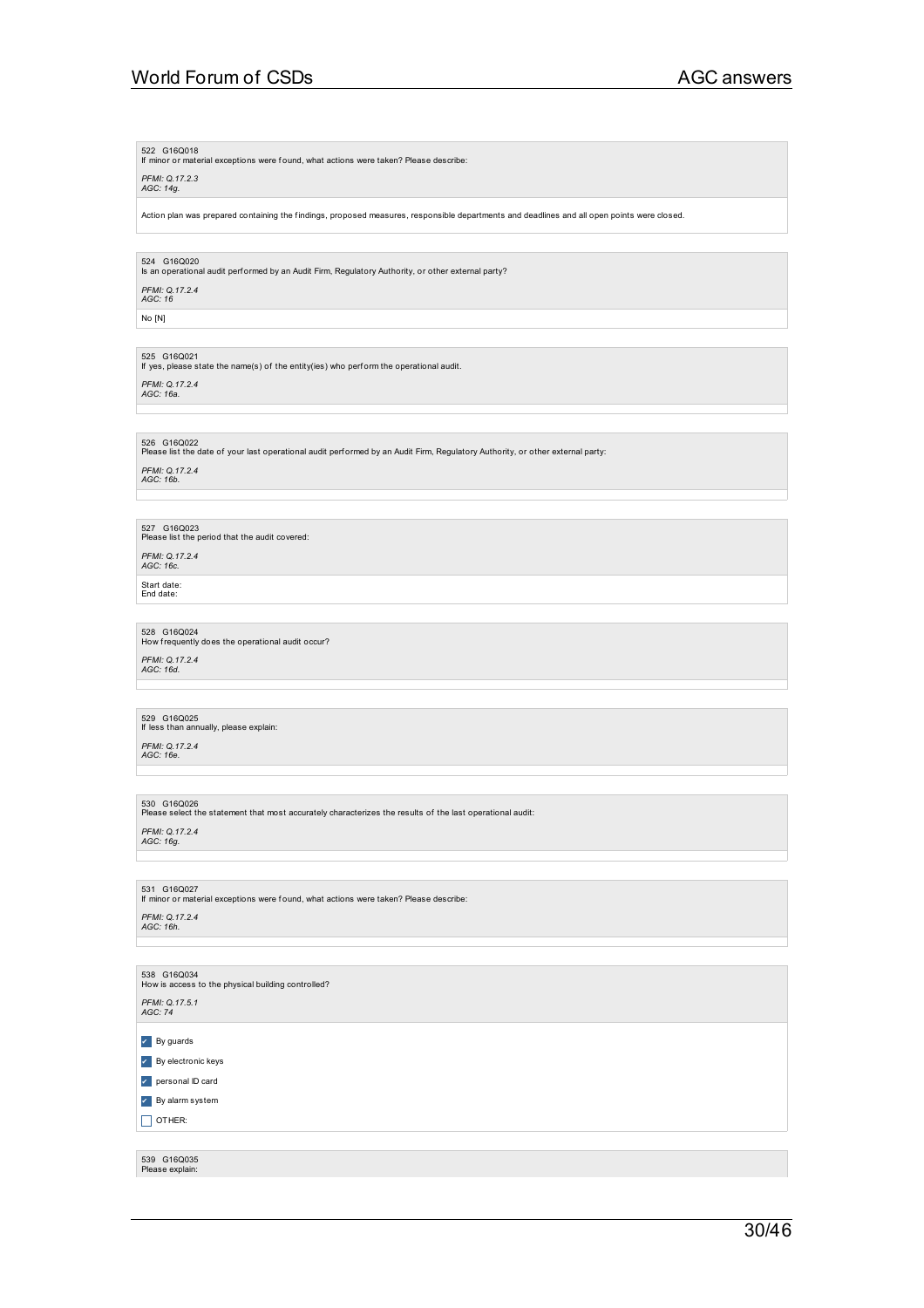*PFMI: Q.17.5.1 AGC: 74a.* N/A 542 G16Q038<br>Regarding data security: Are passwords used by participants to access their accounts? *PFMI: Q.17.5.3 AGC: 71 71a.* Yes [A01] 543 G16Q039<br>Does each user have a unique user ID? *PFMI: Q.17.5.3 AGC: 71c.* Yes [A01] 544 G16Q040<br>Are passwords regularly changed? *PFMI: Q.17.5.3 AGC: 71e.* Yes [A01] 545 G16Q041<br>How often? *PFMI: Q.17.5.3 AGC: 71f.* KELER requires users to change their passwords every 31 days. 546 G16Q042 Is there a user lock-out af ter a pre-set number of unsuccessf ul User ID attempts? *PFMI: Q.17.5.3 AGC: 71h.* Yes [A01] 547 G16Q043 How many? *PFMI: Q.17.5.3 AGC: 71i.* 3 551 G16Q047<br>How quickly can the main system be reactivated in the event of an outage? *PFMI: Q.17.6.2 AGC: 82* 1 - 4 hours [A01] 554 G16Q050<br>Will the CSD publicly announce any system interruption? *PFMI: Q.17.6.4 AGC: 84* Yes [A01] 555 G16Q051<br>To whom will the CSD disclose any system interruptions? *PFMI: Q.17.6.4 AGC: 84a.* **7** To the CSD regulators **7** To all direct participants To direct and indirect participants **7** To the public via the internet

 $\Box$  In the press  $\Box$  OTHER: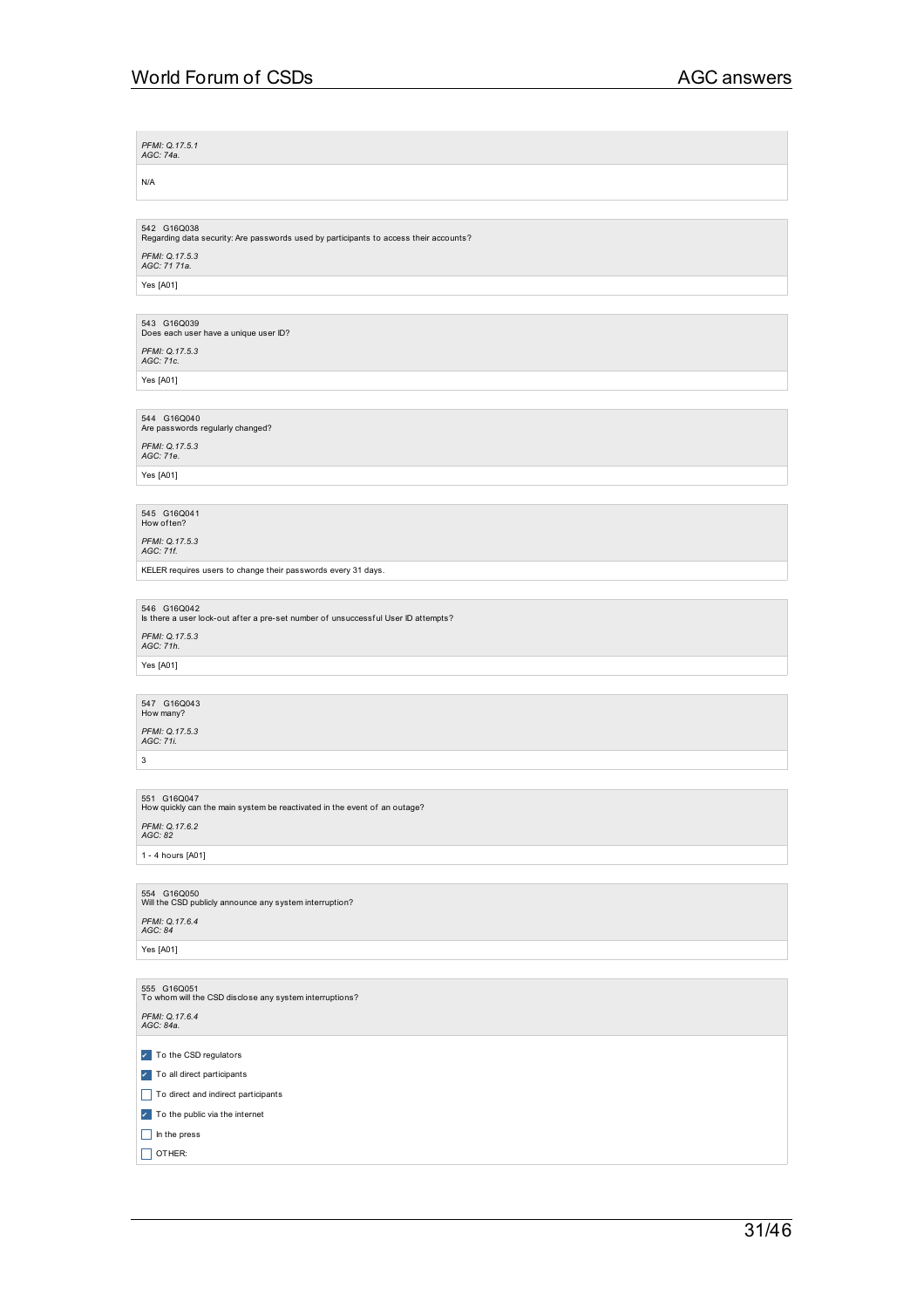| 556 G16Q052<br>If so, please list webpage address:                                                                                                                                                                                                                                                                                 |
|------------------------------------------------------------------------------------------------------------------------------------------------------------------------------------------------------------------------------------------------------------------------------------------------------------------------------------|
| PFMI: Q.17.6.4<br>AGC: 84b.                                                                                                                                                                                                                                                                                                        |
| www.keler.hu                                                                                                                                                                                                                                                                                                                       |
|                                                                                                                                                                                                                                                                                                                                    |
| 557 G16Q053<br>If so, please list all publications:                                                                                                                                                                                                                                                                                |
| PFMI: Q.17.6.4<br>AGC: 84c.                                                                                                                                                                                                                                                                                                        |
|                                                                                                                                                                                                                                                                                                                                    |
|                                                                                                                                                                                                                                                                                                                                    |
| 558 G16Q054<br>Please explain:                                                                                                                                                                                                                                                                                                     |
| PFMI: Q.17.6.4<br>AGC: 84d.                                                                                                                                                                                                                                                                                                        |
|                                                                                                                                                                                                                                                                                                                                    |
| 559 G16Q055                                                                                                                                                                                                                                                                                                                        |
| How will the CSD disclose any system interruptions?<br>PFMI: Q.17.6.4                                                                                                                                                                                                                                                              |
| AGC: 84e.                                                                                                                                                                                                                                                                                                                          |
| By e-mail                                                                                                                                                                                                                                                                                                                          |
| $\mathbf{v}$ By telephone                                                                                                                                                                                                                                                                                                          |
| Public announcement<br>H                                                                                                                                                                                                                                                                                                           |
| <b>Press release</b>                                                                                                                                                                                                                                                                                                               |
| TOTHER: Via KELER's proprietary communication system and its website (www.keler.hu)                                                                                                                                                                                                                                                |
| 560 G16Q056                                                                                                                                                                                                                                                                                                                        |
| Please explain:<br>PFMI: Q.17.6.4                                                                                                                                                                                                                                                                                                  |
| AGC: 84f.<br>Via KELER's proprietary communication system and its website (www.keler.hu)                                                                                                                                                                                                                                           |
|                                                                                                                                                                                                                                                                                                                                    |
| 562 G16Q058                                                                                                                                                                                                                                                                                                                        |
| If a back-up system exists, how quickly can the back-up system be activated in the event of the main system failing?<br>PFMI: Q.17.6.5<br>AGC: 83                                                                                                                                                                                  |
| 1 - 4 hours [A01]                                                                                                                                                                                                                                                                                                                  |
|                                                                                                                                                                                                                                                                                                                                    |
| 566 G16Q062<br>BUSINESS RECOVERY PLAN. This section is intended to identify key aspects of the CSD's Business Recovery Plan (BRP), including testing requirements and past<br>results, expected recovery time periods, and the independent review and validation (if any) of the BRP. Do you have a formal business recovery plan? |
| PFMI: Q.17.6.8<br>AGC: 81                                                                                                                                                                                                                                                                                                          |
| Yes [Y]                                                                                                                                                                                                                                                                                                                            |
|                                                                                                                                                                                                                                                                                                                                    |
| 567 G16Q063<br>Does your Business Recovery Plan include:                                                                                                                                                                                                                                                                           |
| PFMI: Q.17.6.8<br>AGC: 81a, 81h.                                                                                                                                                                                                                                                                                                   |
| Back-up of all computer files                                                                                                                                                                                                                                                                                                      |
| Off-site data storage<br>$\mathcal{L}_{\mathcal{A}}$                                                                                                                                                                                                                                                                               |
| Back-up files stored and locked<br>$\checkmark$                                                                                                                                                                                                                                                                                    |
| $\checkmark$<br>Off-site operations facility                                                                                                                                                                                                                                                                                       |
| OTHER:                                                                                                                                                                                                                                                                                                                             |
|                                                                                                                                                                                                                                                                                                                                    |
| 568 G16Q064<br>Please identify both the frequency and the last date of testing for the following third party: CSD participants/members                                                                                                                                                                                             |
| PFMI: Q.17.6.8<br>AGC: 81b.                                                                                                                                                                                                                                                                                                        |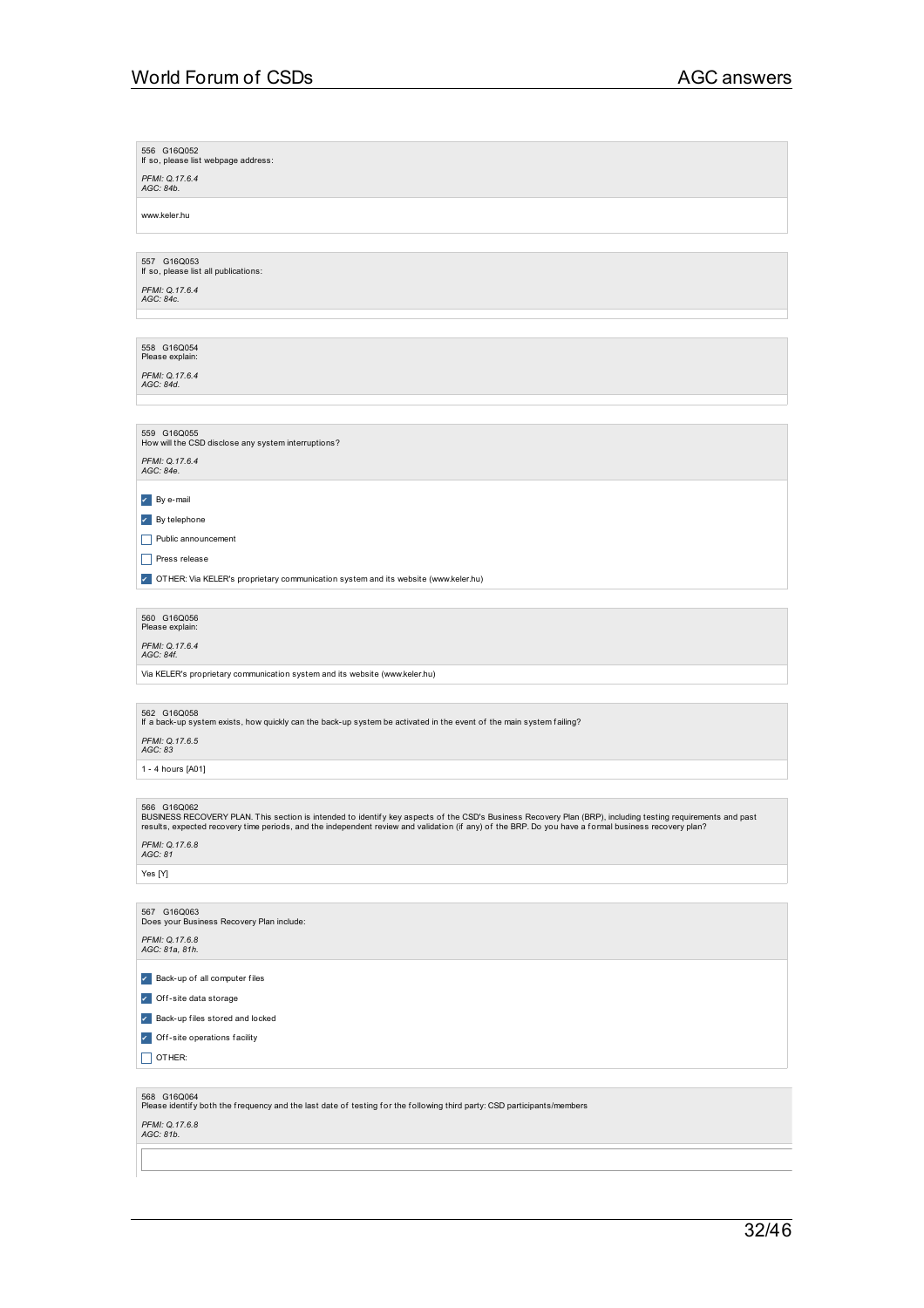Live BCP test is carried out yearly. Last date: 13 December 2018 live testing of contingency infrastructure.

569 G16Q065<br>Please identify both the frequency and the last date of testing for the following third party: Stock exchange

### *PFMI: Q.17.6.8 AGC: 81c.*

Live BCP test is carried out yearly. Last date: 13 December 2018 live testing of contingency infrastructure.

### 570 G16Q066

Please identif y both the frequency and the last date of testing f or the f ollowing third party: Central bank

### *PFMI: Q.17.6.8 AGC: 81d.*

Live BCP test is carried out yearly. Last date: 13 December 2018 live testing of contingency infrastructure.

571 G16Q067<br>Please identify both the frequency and the last date of testing for the following third party: Local brokers

## *PFMI: Q.17.6.8 AGC: 81e.*

Live BCP test is carried out yearly. Last date: 13 December 2018 live testing of contingency infrastructure.

572 G16Q068<br>Please identify both the frequency and the last date of testing for the following third party: Any other third party

### *PFMI: Q.17.6.8 AGC: 81f.*

Live BCP test is carried out yearly. Last date: 13 December 2018 live testing of contingency infrastructure.

### 573 G16Q069

In the past three years, has it been necessary to activate the recovery plan in a live situation?

*PFMI: Q.17.6.8 AGC: 85*

Yes [A01]

574 G16Q070 If yes, how much time was needed to implement the recovery plan? *PFMI: Q.17.6.8*

*AGC: 85a.*

Less than 1 hour [A01]

575 G16Q071<br>How much time was needed to recover and restore business to normal operations?

*PFMI: Q.17.6.8 AGC: 85b.*

4 - 8 hours [A02]

576 G16Q072<br>What was the impact to the market?

### *PFMI: Q.17.6.8 AGC: 85c, 85d.*

✔ All securities settlements took place as scheduled on the same day with good value

- ✔ All cash settlements took place as scheduled on the same day with good value
- All securities settlements took place one business day late with good value
- All cash settlements took place one business day late with good value
- All securities settlements took place one business day late with value one day late
- $\Box$  All cash settlements took place one business day late with value one day late
- All securities settlements took place more than one business day late
- All cash settlements took place more than one business day late
- $\Box$  As a result of the system failure, all fines and penalties for late settlements were waived
- Even though there was a system failure, all fines and penalties for late settlements were still assessed

### $\Box$  OTHER:

577 G16Q073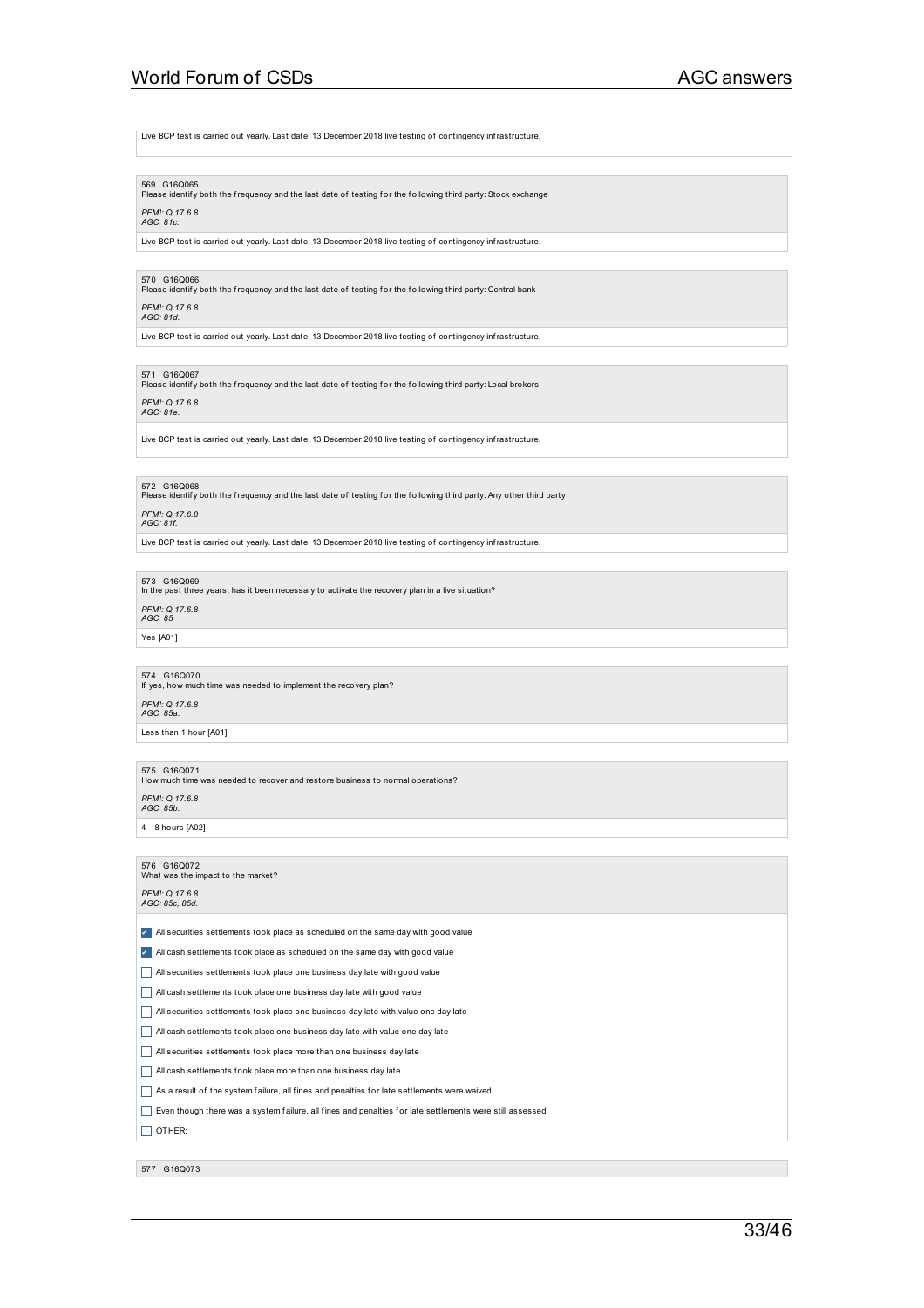If no or other, please explain

*PFMI: Q.17.7.4 AGC: 40a.*

579 G16Q075 and controls (firewalls) in place to avoid systemic collapse or contamination if one of the linked entities should experience business interruptions for whatever reason? *PFMI: Q.17.7.1 AGC: 39*

✔ Yes

 $\prod$  No

 $\Box$  Not applicable

580 G16Q076 Please explair

*PFMI: Q.17.7.1 AGC: 39a*

KELER prepared its formalized Business Continuity Plan (BCP) with consultancy and quality assurance from KPMG Hungary Ltd. With the preparation of the BCP KELER<br>had the following goals:

- To ensure the continuity of business operations in case of undesirable events.

- In case of any disruption in normal business operations, to resume operations within the shortest possible ime at the lowest possible. The cornerstore of our company, based on which the critical business processes and th

584 G16Q080

.....<br>hess interruption recovery plan been developed in the event the linkages should become inoperable for any reason?

*PFMI: Q.17.7.4 AGC: 40*

Yes [A01]

### **Access and participation requirements (PFMI Principle 18)**

588 G17Q003

Are prospective participants subject to an initial review and approval process regarding compliance with eligibility requirements?

*PFMI: Q.18.1.1 AGC: 19*

Yes [A01]

592 G17Q007 What governs the relationship between the CSD and the participants?

*PFMI: Q.18.2.2 AGC: 20*

✔ Relevant law and regulation

✔ Standard participation contract

✔ Established terms and conditions of participation

 $\Box$  By-laws of the CSD

✔ Rules of the CSD

 $\Box$  Not applicable

 $\Box$  OTHER:

| 593 G17Q008<br>Please explain: |  |  |
|--------------------------------|--|--|
| PFMI: Q.18.2.2<br>AGC: 20a     |  |  |
| N/A                            |  |  |
|                                |  |  |

595 G17Q010

PARTICIPANTS AND PARTICIPATION. The purpose of this section is to understand issues relating to participation in the CSD, including eligibility requirements,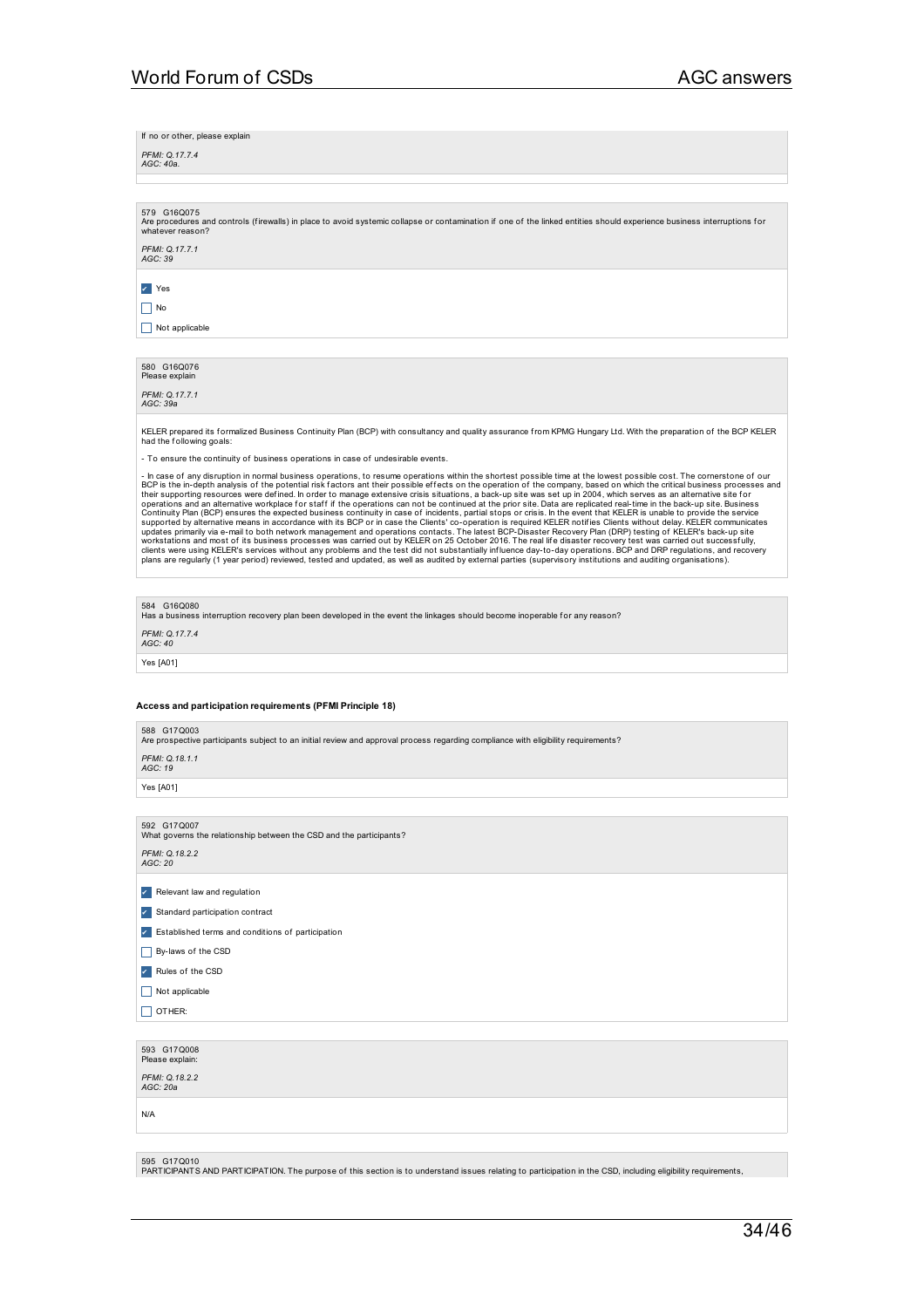| conditions of participation, and supervision of participants. What types of entities are eligible to become participants and how many of each type are there currently? |
|-------------------------------------------------------------------------------------------------------------------------------------------------------------------------|
| PFMI: Q.18.2.3<br>AGC: 17, 17q                                                                                                                                          |
| $\angle$ Banks                                                                                                                                                          |
| ×.<br>Brokers                                                                                                                                                           |
| Individuals<br>L                                                                                                                                                        |
| Foreign Institutions<br>×.                                                                                                                                              |
| Not applicable                                                                                                                                                          |
| OTHER: CSDR regulation listed entities.<br>$\mathcal{L}_{\mathcal{A}}$                                                                                                  |
|                                                                                                                                                                         |
| 596 G17Q011<br>How many Bank participants are there currently? (then please answer 17b)                                                                                 |
| PFMI: Q.18.2.3                                                                                                                                                          |
| AGC: 17a.                                                                                                                                                               |
| 36                                                                                                                                                                      |
| 597 G17Q012                                                                                                                                                             |
| Please select the features included in the eligibility requirements for Banks.                                                                                          |
| PFMI: Q.18.2.3<br>AGC: 17b, 17d                                                                                                                                         |
| Financial Thresholds<br>ப                                                                                                                                               |
| Regulatory Oversight<br>×.                                                                                                                                              |
| Market Experience                                                                                                                                                       |
| OTHER:                                                                                                                                                                  |
|                                                                                                                                                                         |
| 598 G17Q013                                                                                                                                                             |
| Please explain:<br>PFMI: Q.18.2.3                                                                                                                                       |
| AGC: 17d.                                                                                                                                                               |
| N/A                                                                                                                                                                     |
|                                                                                                                                                                         |
| 599 G17Q014<br>How many Broker participants are there currently? (then please answer 17f)                                                                               |
| PFMI: Q.18.2.3                                                                                                                                                          |
| AGC: 17e.                                                                                                                                                               |
| 16                                                                                                                                                                      |
| 600 G17Q015                                                                                                                                                             |
| Please select the features included in the eligibility requirements for Brokers.                                                                                        |
| PFMI: Q.18.2.3<br>AGC: 17f, 17h                                                                                                                                         |
| <b>Financial Thresholds</b><br>H                                                                                                                                        |
| Regulatory Oversight<br>×.                                                                                                                                              |
| Market Experience<br>H                                                                                                                                                  |
| $\Box$ OTHER:                                                                                                                                                           |
|                                                                                                                                                                         |
| 601 G17Q016<br>How many Individual participants are there currently? (then please answer 17j)                                                                           |
| PFMI: Q.18.2.3                                                                                                                                                          |
| AGC: 17i.                                                                                                                                                               |
|                                                                                                                                                                         |
| 602 G17Q017<br>Please select the features included in the eligibility requirements for Individual participants.                                                         |
| PFMI: Q.18.2.3                                                                                                                                                          |
| AGC: 17j.                                                                                                                                                               |
| <b>Financial Thresholds</b><br>H                                                                                                                                        |
| Regulatory Oversight                                                                                                                                                    |
| Market Experience                                                                                                                                                       |
|                                                                                                                                                                         |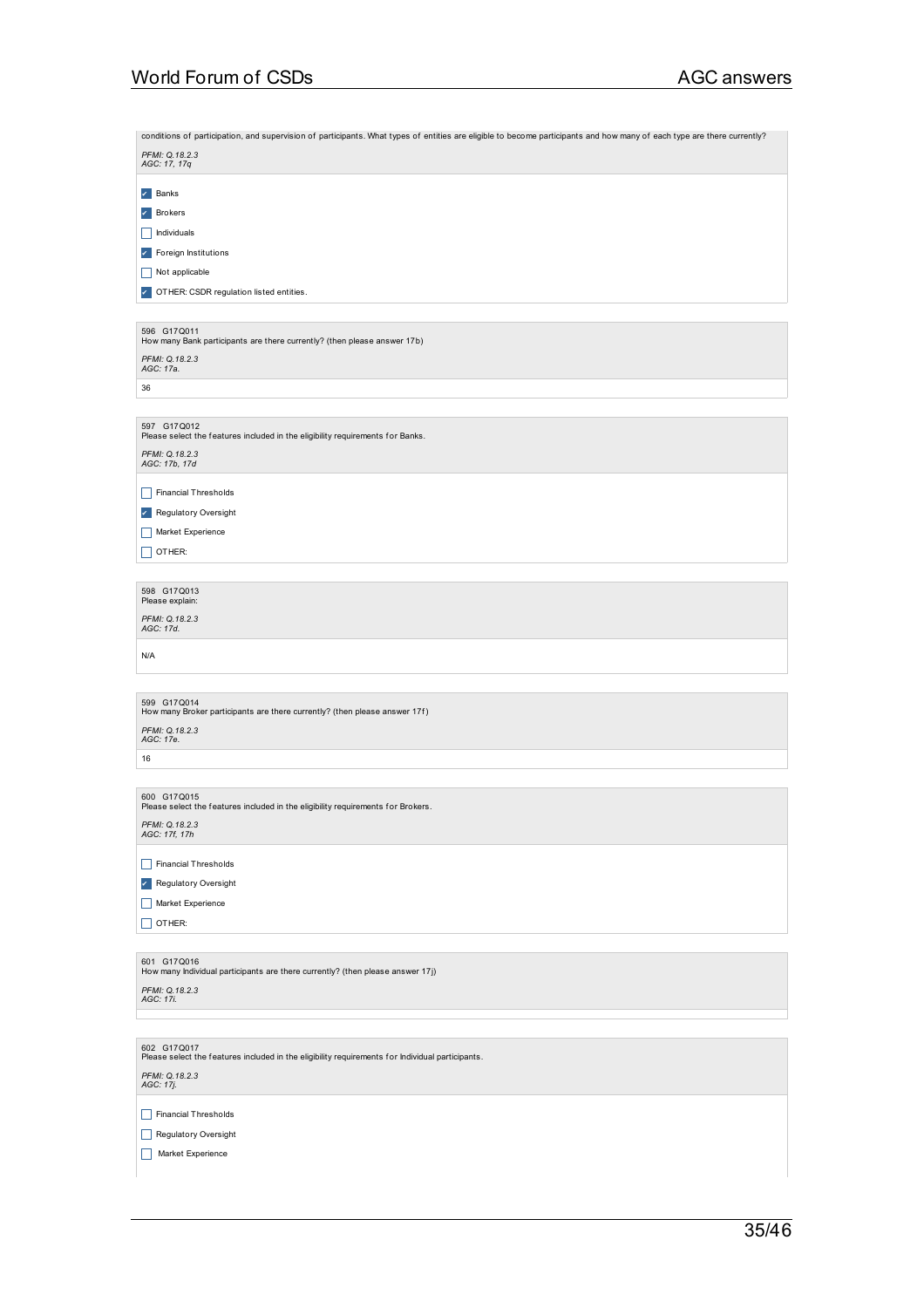| V OTHER: N/A                                                                                                                                                                                                                                                                                                                                                                                                                                                                                                                               |
|--------------------------------------------------------------------------------------------------------------------------------------------------------------------------------------------------------------------------------------------------------------------------------------------------------------------------------------------------------------------------------------------------------------------------------------------------------------------------------------------------------------------------------------------|
|                                                                                                                                                                                                                                                                                                                                                                                                                                                                                                                                            |
| 603 G17Q018<br>How many Foreign Institution participants are there currently?                                                                                                                                                                                                                                                                                                                                                                                                                                                              |
| PFMI: Q.18.2.3<br>AGC: 17m.                                                                                                                                                                                                                                                                                                                                                                                                                                                                                                                |
| 16                                                                                                                                                                                                                                                                                                                                                                                                                                                                                                                                         |
|                                                                                                                                                                                                                                                                                                                                                                                                                                                                                                                                            |
| 604 G17Q019<br>Please select the features included in the eligibility requirements for Foreign Institution participants.                                                                                                                                                                                                                                                                                                                                                                                                                   |
| PFMI: Q.18.2.3<br>AGC: 17n, 17p.                                                                                                                                                                                                                                                                                                                                                                                                                                                                                                           |
| <b>Financial Thresholds</b>                                                                                                                                                                                                                                                                                                                                                                                                                                                                                                                |
| Regulatory Oversight<br>৴                                                                                                                                                                                                                                                                                                                                                                                                                                                                                                                  |
| Market Experience                                                                                                                                                                                                                                                                                                                                                                                                                                                                                                                          |
| OTHER:                                                                                                                                                                                                                                                                                                                                                                                                                                                                                                                                     |
| 605 G17Q020<br>If you have selected "Other entities" above, please explain:                                                                                                                                                                                                                                                                                                                                                                                                                                                                |
| PFMI: Q.18.2.3<br>AGC: 17q.                                                                                                                                                                                                                                                                                                                                                                                                                                                                                                                |
| Others include commodities exchange service provider, investment fund manager, issuer, stock exchange, foreign organization performing clearing house activity,<br>participant of an organized market as provided for in law, organization performing central depository activity, central counterparty, the Hungarian State, the institution<br>managing the estate of the Hungarian State, The Central Bank of Hungary, National Deposit Insurance Fund, Investor Protection Fund, payment institution, electronic<br>money institution. |
|                                                                                                                                                                                                                                                                                                                                                                                                                                                                                                                                            |
| 606 G17Q021<br>Indicate how many "Other entities" are currently participants?                                                                                                                                                                                                                                                                                                                                                                                                                                                              |
| PFMI: Q.18.2.3<br>AGC: 17r.                                                                                                                                                                                                                                                                                                                                                                                                                                                                                                                |
| 55                                                                                                                                                                                                                                                                                                                                                                                                                                                                                                                                         |
|                                                                                                                                                                                                                                                                                                                                                                                                                                                                                                                                            |
| 607 G17Q022<br>Please select the features included in the eligibility requirements for the participants referred to above as "Other entities".                                                                                                                                                                                                                                                                                                                                                                                             |
| PFMI: Q.18.2.3<br>AGC: 17s, 17u                                                                                                                                                                                                                                                                                                                                                                                                                                                                                                            |
| <b>Financial Thresholds</b>                                                                                                                                                                                                                                                                                                                                                                                                                                                                                                                |
| <b>Regulatory Oversight</b><br>×.                                                                                                                                                                                                                                                                                                                                                                                                                                                                                                          |
| Market Experience                                                                                                                                                                                                                                                                                                                                                                                                                                                                                                                          |
| OTHER:                                                                                                                                                                                                                                                                                                                                                                                                                                                                                                                                     |
|                                                                                                                                                                                                                                                                                                                                                                                                                                                                                                                                            |
| 610 G17Q025<br>Where can a description of the specific eligibility requirements for Bank participants be found?                                                                                                                                                                                                                                                                                                                                                                                                                            |
| PFMI: Q.18.2.5<br>AGC: 17c.                                                                                                                                                                                                                                                                                                                                                                                                                                                                                                                |
| It can be found in the Capital Market Act and in the General Business Rules of KELER (Both will be uploaded in the questionnaire).                                                                                                                                                                                                                                                                                                                                                                                                         |
|                                                                                                                                                                                                                                                                                                                                                                                                                                                                                                                                            |
| 611 G17Q026<br>Where can a description of the specific eligibility requirements for Broker participants be found?                                                                                                                                                                                                                                                                                                                                                                                                                          |
| PFMI: Q.18.2.5<br>AGC: 17g.                                                                                                                                                                                                                                                                                                                                                                                                                                                                                                                |
| It can be found in the Capital Market Act and in the General Business Rules of KELER (Both will be uploaded in the questionnaire).                                                                                                                                                                                                                                                                                                                                                                                                         |
|                                                                                                                                                                                                                                                                                                                                                                                                                                                                                                                                            |
| 612 G17Q027<br>Where can a description of the specific eligibility requirements for Individual participants be found?                                                                                                                                                                                                                                                                                                                                                                                                                      |
| PFMI: Q.18.2.5<br>AGC: 17k.                                                                                                                                                                                                                                                                                                                                                                                                                                                                                                                |

613 G17Q028<br>Where can a description of the specific eligibility requirements for Foreign Institution participants be found?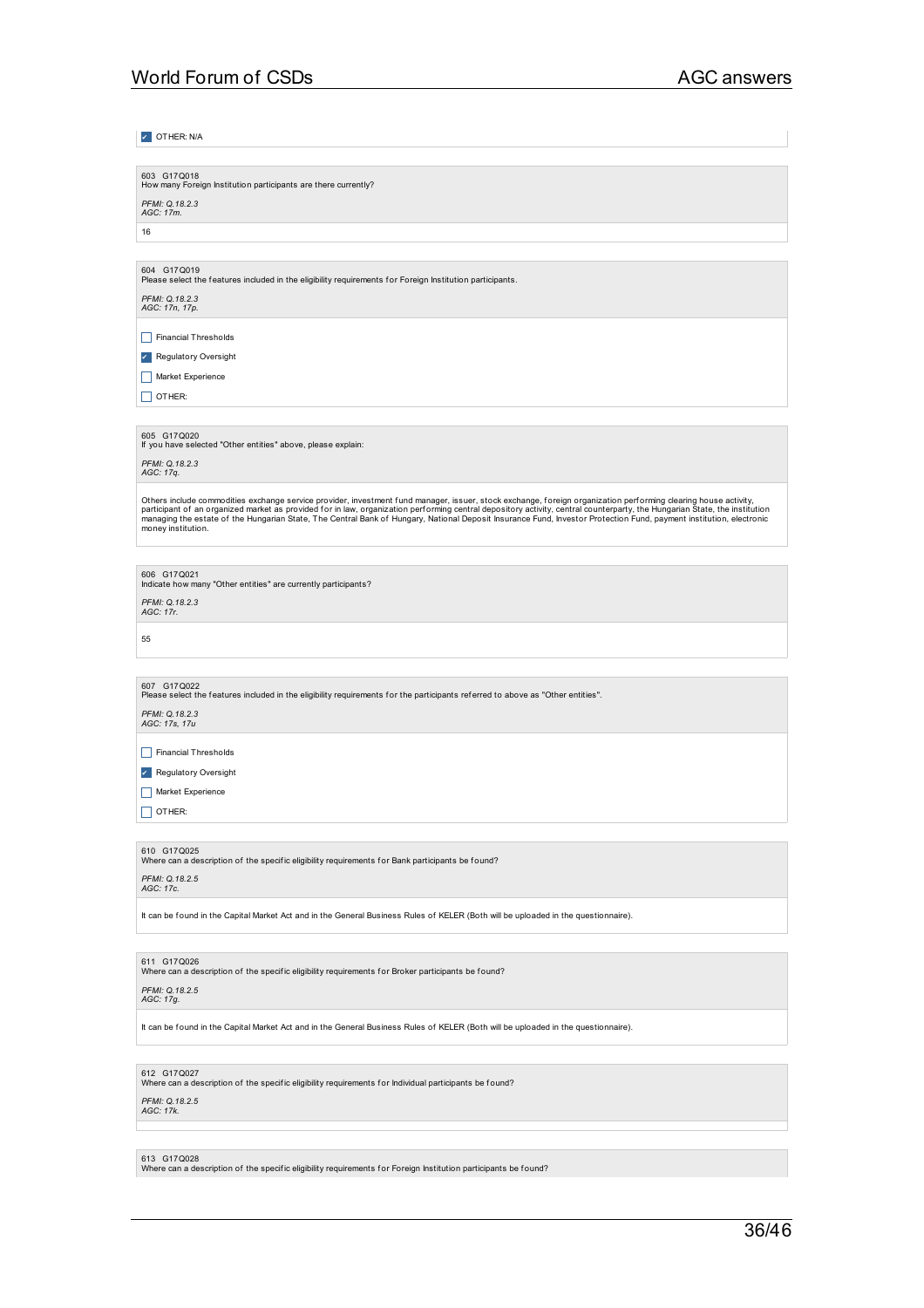### *PFMI: Q.18.2.5 AGC: 17o.*

It can be found in the Capital Market Act and in the General Business Rules of KELER (Both will be uploaded in the questionnaire).

614 G17Q029<br>Where can a description of the specific eligibility requirements for participants described above as "Other entities" be found?

## *PFMI: Q.18.2.5 AGC: 17t.*

It can be found in the Capital Market Act and in the General Business Rules of KELER (Both will be uploaded in the questionnaire).

615 G17Q030<br>How does the CSD notify participants of material changes to the conditions of participation?

*PFMI: Q.18.2.5 AGC: 22*

 $\Box$  By e-mail

 $\Box$  By telephone

By public announcement

 $\Box$  By press release

 $\Box$  Not applicable

7 OTHER: Via the official website of the Hungarian authority for announcement purposes (www.kozzetetelek.hu) and KELER's website (www.keler.hu).

616 G17Q031<br>Please explain: *PFMI: Q.18.2.5 AGC: 22a.*

Via the official website of the Hungarian authority for announcement purposes (www.kozzetetelek.hu) and KELER's website (www.keler.hu).

618 G17Q033<br>Who enforces compliance with the CSD's conditions of participation? *PFMI: Q.18.3.1 AGC: 23*

✔ The CSD

✔ The exchange

✔ The CSD's regulator  $\Box$  Not applicable

 $\Box$  OTHER:

619 G17Q034<br>Please explain:

| PFMI: 0.18.3.1<br>AGC: 23a |  |  |
|----------------------------|--|--|
|                            |  |  |
| 620 G17Q035                |  |  |

| Does the CSD have forms of oversight management for assessing and monitoring of the following? |  |
|------------------------------------------------------------------------------------------------|--|
|                                                                                                |  |

### *PFMI: Q.18.3.1 AGC: 79*

✔ Participant eligibility requirements

✔ Participant volumes

✔ Participant f inancial strength

Other loss or def ault protections the CSD maintains

**Collateral requirements for participants** 

 $\Box$  Debit caps for participants

✔ Settlement controls that minimize or eliminate the risk of def ault by a participant

✔ Blocking of securities movement bef ore receipt of payment

✔ Blocking payment until securities are moved

 $\Box$  Not applicable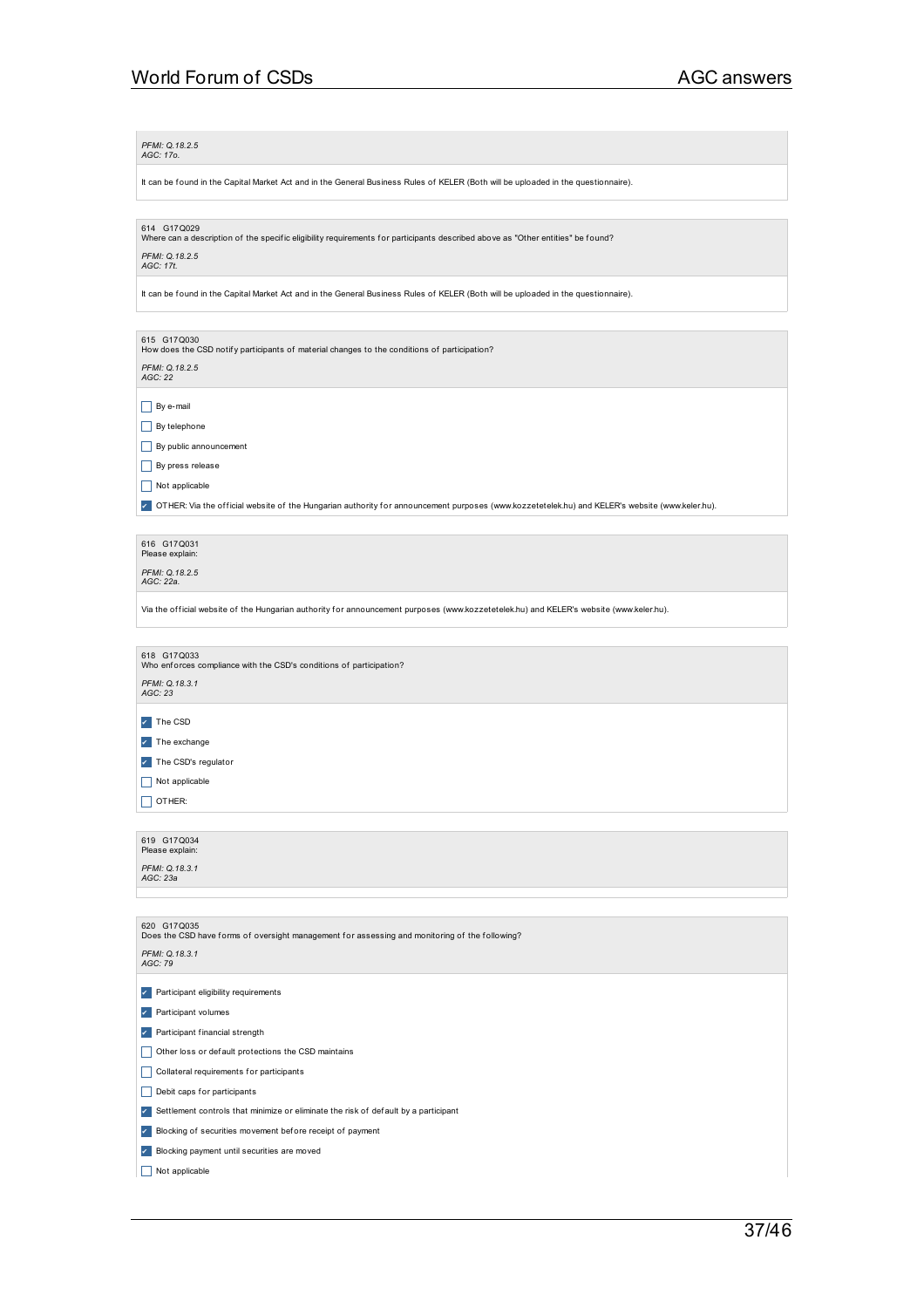$\Box$  OTHER:

621 G17Q036<br>Please explain other loss or def ault protections: *PFMI: Q.18.3.1 AGC: 79a*

622 G17Q037<br>Please explain the requirements:

*PFMI: Q.18.3.1 AGC: 79b*

623 G17Q038<br>Please explain how these debit caps work: *PFMI: Q.18.3.1 AGC: 79c*

624 G17Q039<br>What type or types of settlement controls

*PFMI: Q.18.3.1 AGC: 79d.*

\_ Blocking or freezing of securities positions

Controlling DVP settlement

✔ Simultaneous DVP

 $\Box$  OTHER:

625 G17Q040<br>Please explain: *PFMI: Q.18.3.1 AGC: 79e.*

626 G17Q041<br>Please explain: *PFMI: Q.18.3.1 AGC: 79f.*

627 G17Q042<br>Please explain: *PFMI: Q.18.3.1 AGC: 79g.*

N/A

628 G17Q043<br>Please identify and explain:

*PFMI: Q.18.3.1 AGC: 79h*

Multilaterally netted positions (Budapest Stock Exchange spot, BSE MTS and MTS Hungary trades) are settled on a DVP basis in batch processing, other DVP transactions are executed in real-time environment on a gross basis.

629 G17Q044<br>Please explain brief ly how these work:

*PFMI: Q.18.3.1 AGC: 79i*

632 G17Q047<br>What enforcement actions are available to the enforcement authority?

*PFMI: Q.18.3.3 AGC: 24*

✔ Fines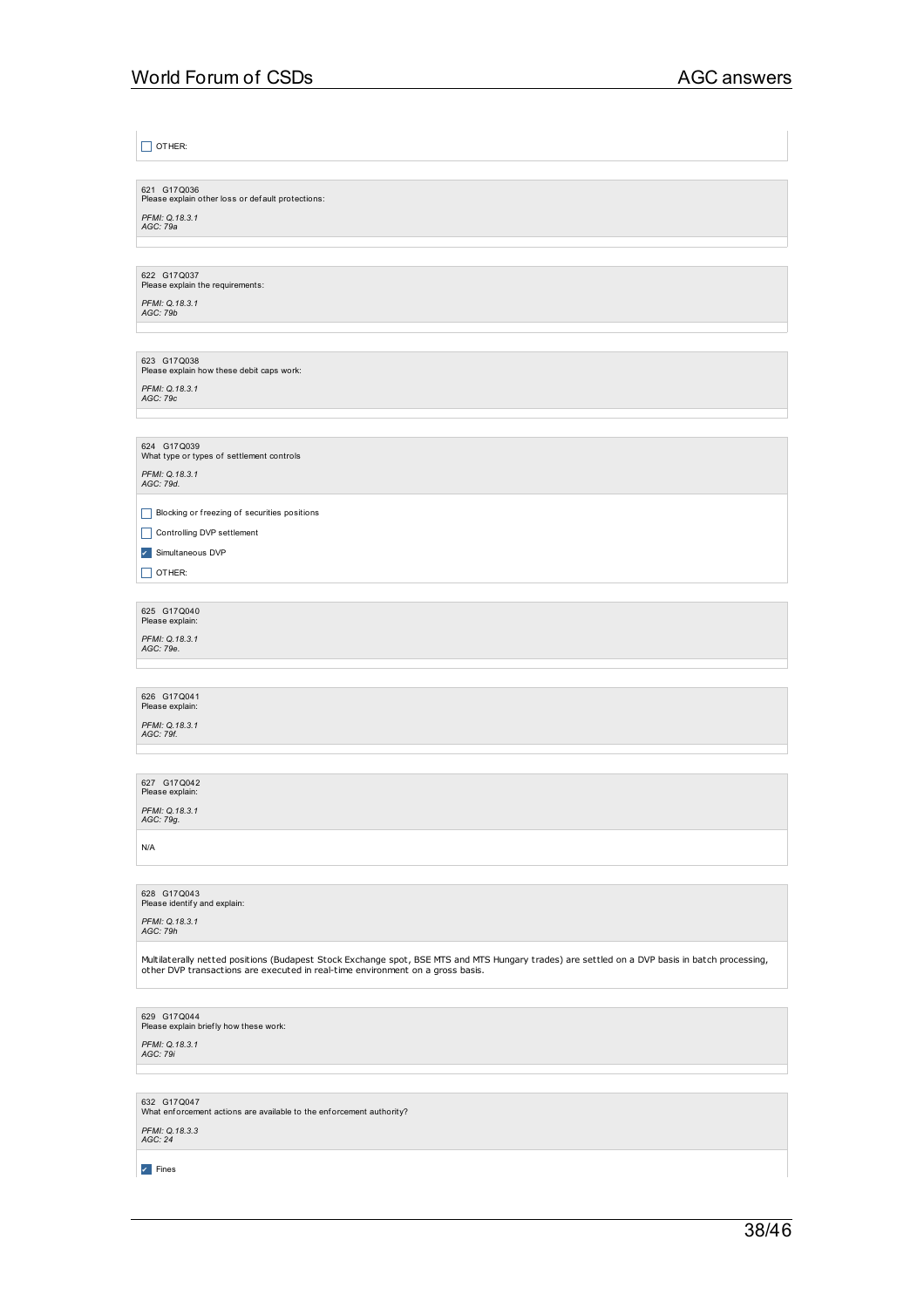✔ Restrictions on participation

✔ Suspension of participation

✔ Termination of participation

 $\Box$  Not applicable

 $\Box$  OTHER:

## 633 G17Q048<br>Please explain: *PFMI: Q.18.3.3 AGC: 24a*

N/A

## 634 G17Q049<br>Has there been any such enforcement actions in the last three years? *PFMI: Q.18.3.3 AGC: 25*

Yes [Y]

635 G17Q050 If yes, please explain, including inf ormation relative to any suspensions of CSD participants:

*PFMI: Q.18.3.3 AGC: 25a.*

It is confidential information, therefore we cannot provide any details.

### **Tiered participation (PFMI Principle 19)**

**Links (PFMI Principle 20)**

652 G19Q004<br>Please list all depositories or settlement systems to which you have an electronic link. *PFMI: Q.20.1.2 AGC: 38*

KELER Ltd has electronic links to: KDPW and SIX SIS.

### **Efficiency and effectiveness (PFMI Principle 21)**

**Communication (PFMI Principle 22)**

677 G21Q003<br>Security Control. How do participants receive information (view actual settlement of trades, movement of securities on their accounts, etc.) and see the status of their<br>accounts? *PFMI: Q.22.1.1 AGC: 69*

✔ By direct electronic link

✔ By receipt of physical account holding statements

 $\Box$  Not applicable

**7** OTHER: SWIFT

678 G21Q004<br>Please explain:

*PFMI: Q.22.1.1 AGC: 69a.*

Via KELER's proprietary communication system and through SWIFT messages.

679 G21Q005<br>Do participants have access to affect their holdings, including confirming and affirming trades, movement of securities on their accounts, etc.?

*PFMI: Q.22.1.1 AGC: 70*

Yes [A01]

680 G21Q006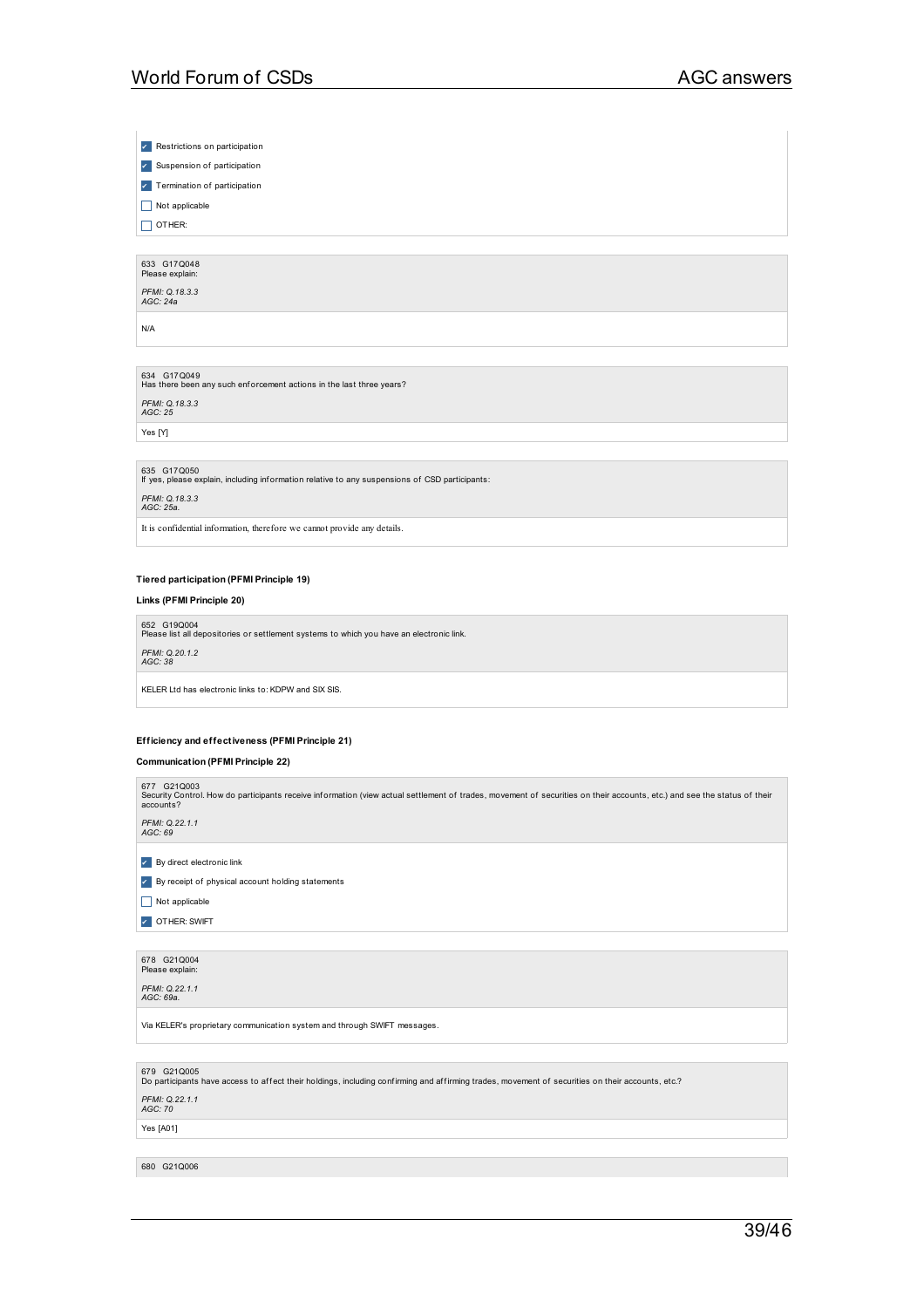| How is access given to participants?                                                                                                                     |
|----------------------------------------------------------------------------------------------------------------------------------------------------------|
| PFMI: Q.22.1.1<br>AGC: 70a.                                                                                                                              |
|                                                                                                                                                          |
| By direct electronic link<br>$\mathcal{L}_{\rm{c}}$                                                                                                      |
| OTHER: Paper-based instructions                                                                                                                          |
| 681 G21Q007                                                                                                                                              |
| Please select type of electronic link:                                                                                                                   |
| PFMI: Q.22.1.1<br>AGC: 70b.                                                                                                                              |
|                                                                                                                                                          |
| Dial-up modem                                                                                                                                            |
| Secured, leased, dedicated telephone line                                                                                                                |
| Internet<br>$\mathcal{S}_{\mathcal{A}}$                                                                                                                  |
| $\vert$ Fax                                                                                                                                              |
|                                                                                                                                                          |
| 682 G21Q008<br>Please explain:                                                                                                                           |
| PFMI: Q.22.1.1<br>AGC: 70c.                                                                                                                              |
|                                                                                                                                                          |
| N/A                                                                                                                                                      |
|                                                                                                                                                          |
| 683 G21Q009<br>Does the CSD communicate with other market entities such as stock exchanges, payment systems, clearing houses, etc., by secured linkages? |
| PFMI: 0.22.1.1                                                                                                                                           |
| AGC: 72                                                                                                                                                  |
| Yes [A01]                                                                                                                                                |
| 684 G21Q010                                                                                                                                              |
| Please explain:                                                                                                                                          |
| PFMI: Q.22.1.1<br>AGC: 72a                                                                                                                               |
|                                                                                                                                                          |
| 1. Exchange - leased line<br>2. Payment system - SWIFT                                                                                                   |
| 3. MTS-Hungary - SWIFT                                                                                                                                   |
|                                                                                                                                                          |
| 685 G21Q011                                                                                                                                              |
| How does the CSD communicate with Stock Exchanges?                                                                                                       |
| PFMI: Q.22.1.1<br>AGC: 73 73a                                                                                                                            |
|                                                                                                                                                          |
| Dial-up modem                                                                                                                                            |
| Secured, leased, dedicated telephone line<br>$\mathcal{S}_{\mathcal{A}}$<br>Internet                                                                     |
| $\mathsf{L}$<br>Fax<br>Ш                                                                                                                                 |
| Paper<br>H                                                                                                                                               |
| other<br>$\mathsf{L}$                                                                                                                                    |
| Not applicable<br>H                                                                                                                                      |
| OTHER:                                                                                                                                                   |
|                                                                                                                                                          |
| 686 G21Q012                                                                                                                                              |
| How does the CSD communicate with Payment Systems?<br>PFMI: Q.22.1.1                                                                                     |
| AGC: 73b                                                                                                                                                 |
| Dial-up modem<br>H                                                                                                                                       |
| Secured, leased, dedicated telephone line<br>$\mathsf{L}$                                                                                                |
| $\mathsf{L}$<br>Internet                                                                                                                                 |
| $\Box$ Fax                                                                                                                                               |
| $\Box$ Paper                                                                                                                                             |
|                                                                                                                                                          |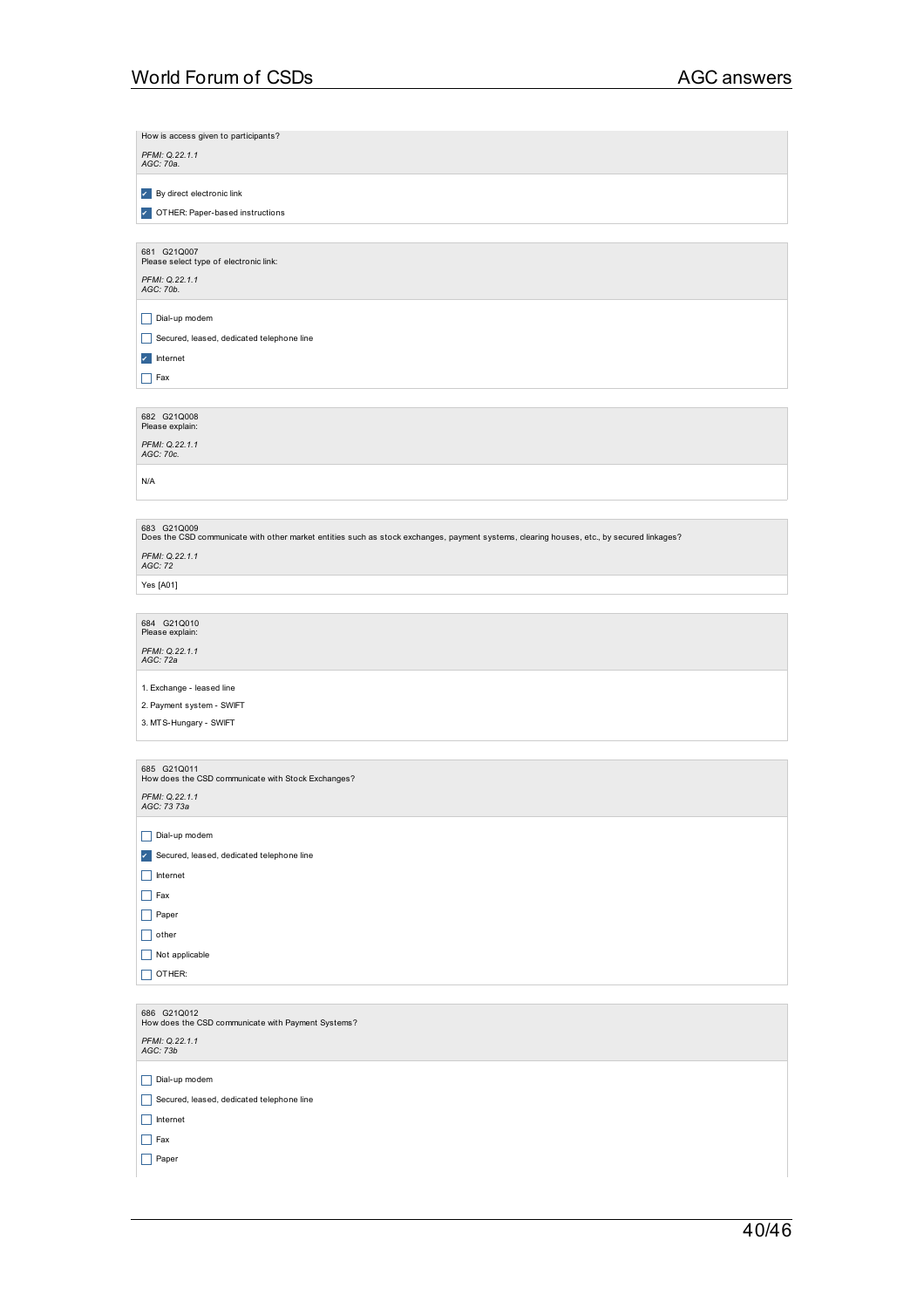| $\mathcal{L}$ other                                                                                                                                                                                                                              |
|--------------------------------------------------------------------------------------------------------------------------------------------------------------------------------------------------------------------------------------------------|
| Not applicable                                                                                                                                                                                                                                   |
| DTHER: Through SWIFT messages.                                                                                                                                                                                                                   |
|                                                                                                                                                                                                                                                  |
| 687 G21Q013<br>How does the CSD communicate with Clearing Houses?                                                                                                                                                                                |
| PFMI: Q.22.1.1<br>AGC: 73c                                                                                                                                                                                                                       |
| Dial-up modem<br>Н                                                                                                                                                                                                                               |
| H<br>Secured, leased, dedicated telephone line                                                                                                                                                                                                   |
| Internet<br>$\mathsf{L}$                                                                                                                                                                                                                         |
| $\vert \vert$ Fax                                                                                                                                                                                                                                |
| Paper<br>$\mathsf{L}$                                                                                                                                                                                                                            |
| other<br>$\checkmark$                                                                                                                                                                                                                            |
| Not applicable<br>H                                                                                                                                                                                                                              |
| OTHER: KELER CCP, the clearing house for Hungarian capital market trading venues is the subsidiary of KELER. Therefore KELER and KELER CCP has common IT<br>infrastructure, KELER CCP's systems are communicating directly with KELER's systems. |
|                                                                                                                                                                                                                                                  |
| 688 G21Q014<br>How does the CSD communicate with Registrars?                                                                                                                                                                                     |
| PFMI: Q.22.1.1<br>AGC: 73d                                                                                                                                                                                                                       |
| Dial-up modem<br>L                                                                                                                                                                                                                               |
| Secured, leased, dedicated telephone line<br>$\checkmark$                                                                                                                                                                                        |
| Internet<br>$\mathcal{L}_{\mathcal{A}}$                                                                                                                                                                                                          |
| Fax<br>$\mathcal{L}_{\mathcal{A}}$                                                                                                                                                                                                               |
| Paper<br>II.                                                                                                                                                                                                                                     |
| H<br>other                                                                                                                                                                                                                                       |
| Not applicable<br>H                                                                                                                                                                                                                              |
| OTHER: KELER may act as registrar based on the instructions of the issuer; if other player acts as registrar, KELER provides the data prepared for registrars in file<br>or on paper                                                             |
|                                                                                                                                                                                                                                                  |
| Transparency and disclosure (PFMI Principle 23)                                                                                                                                                                                                  |
| 713 G22Q020<br>Capital. Are annual financial statements publicly disclosed?                                                                                                                                                                      |

*PFMI: Q.23.5.3 AGC: 13* Yes [A01]

714 G22Q021 If yes, the AGC requests a copy of the institution's annual report. Is the annual report available electronically? *PFMI: Q.23.5.3 AGC: 13a.* Yes [Y]

715 G22Q022 f ilecount - If yes, please upload the document(s) here or insert web link(s) in question 13d: *PFMI: Q.23.5.3 AGC: 13b.*

 $\boxed{\circ}$ 

716 G22Q023 f ilecount - If more than one document f or 13b, please upload the additional document here: *PFMI: Q.23.5.3 AGC: 13c.*

 $\overline{\mathbf{0}}$ 

717 G22Q024<br>Please insert web link(s) for 13b here: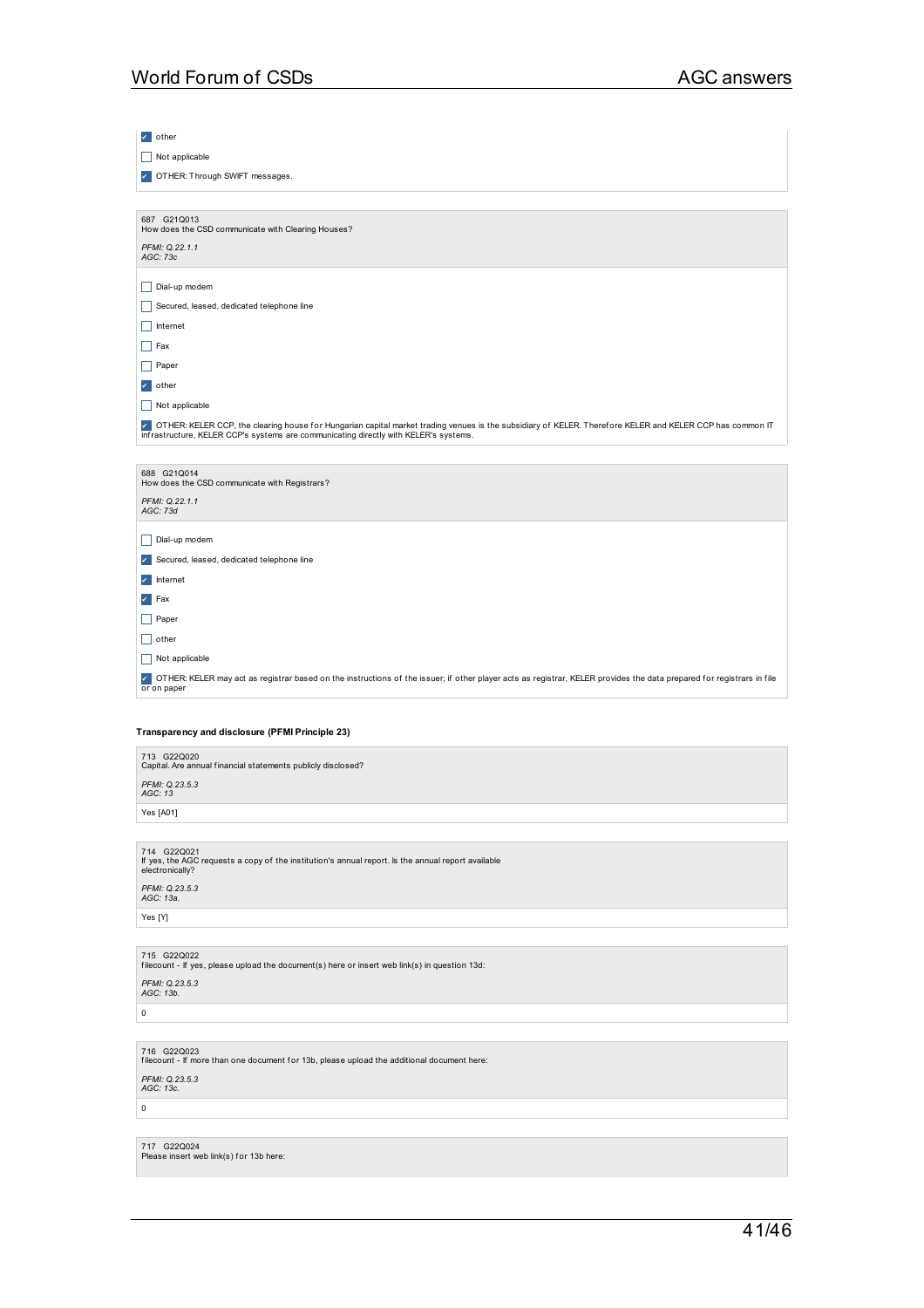*PFMI: Q.23.5.3 AGC: 13d.*

https://english.keler.hu/Key%20documents/Financial%20Reports/

718 G22Q025

lf no, and annual report and/or financial statements are not disclosed, please state your share capital, reserves, and retained earnings (or equivalents as determined<br>under local accounting standards). Share Capital (then

*PFMI: Q.23.5.3 AGC: 13e.*

719 G22Q026 Reserves (then please answer 13g):

*PFMI: Q.23.5.3 AGC: 13f.*

N/A

720 G22Q027 Retained Earnings:

*PFMI: Q.23.5.3 AGC: 13g.*

N/A

722 G220029<br>AGC members from time to time receive requests from their direct investor-clients for an informational copy of a CSD's completed questionnaire. Such requests typically<br>lead to interactions between personnel at

*PFMI: Q.23.5.4 AGC: 100*

Yes [Y]

723 G22Q030<br>Are the results of the financial audit publicly available?

*PFMI: Q.23.5.4 AGC: 15f*

Yes [Y]

724 G22Q031<br>Are the results of the operational audit publicly available? *PFMI: Q.23.5.4 AGC: 16f*

### **Compliance with SEC Rule 17f-7**

### 727 G23Q001

Rule 17f-7, by reference to Rule 17f-4, requires that, for a CSD to be eligible to hold securities of U.S. registered investment companies (such depositories hereinafter<br>referred to as "Eligible Securities Depositories"),

Are all securities of a particular class or series of any issuer that are deposited in your institution treated as fungible, and can they be transferred or pledged by<br>bookkeeping entry without physical delivery of the secu

*PFMI: n/a*

*AGC: 1*

Yes [Y]

728 G23Q002 Please explain

*PFMI: n/a AGC: 1a*

N/A

729 G23Q003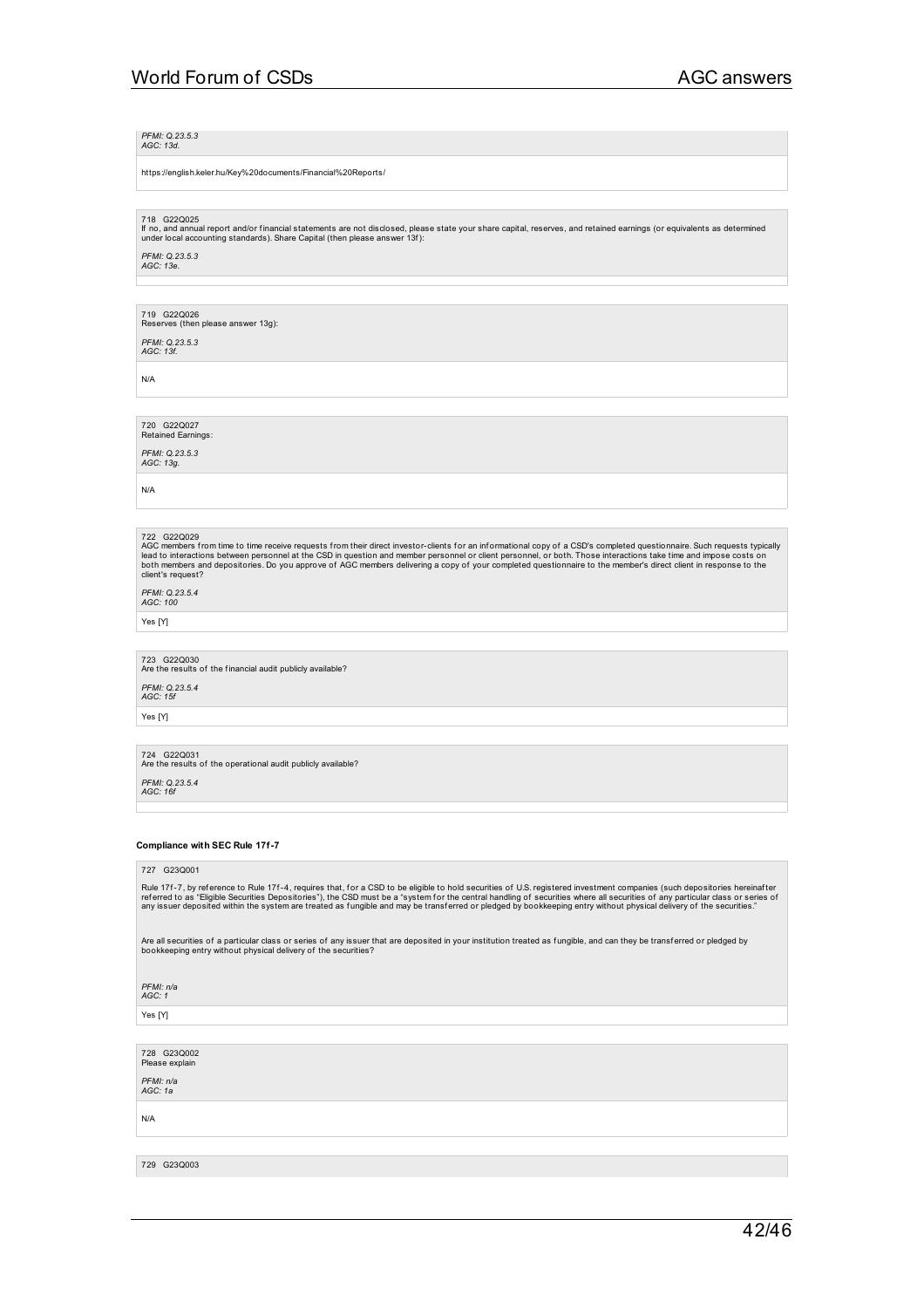Rule 17f-7 also requires that an Eligible Securities CSD "acts as or operates a system for the central handling of securities or equivalent book-entries in the country<br>where it is incorporated," or "acts as or operates a t

| PFMI: n/a |
|-----------|
| AGC: 2    |

Z Act as or operate a system for the central handling of securities or equivalent book-entries in the country where it is incorporated?

び Act as or operate a transnational system for the central handling of securities or equivalent book-entries?

\_ Act in another capacity with respect to the handling of securities or equivalent book-entries?

 $\Box$  Not applicable

 $\Box$  OTHER:

730 G23Q004 Please expl

*PFMI: n/a AGC: 2a.*

As a participant of the T2S platform it is able to act as or operate a transnational system for the central handling of securities or equivalent book-entries since February 6, 2017.

731 G23Q005

Please specify the types of securities for which you act as or operate a system for the central handling of<br>securities or equivalent book-entries:

*PFMI: n/a AGC: 2b.*

Primarily publicly issued (dematerialized) securities and all non-publicly issued dematerialised securities.

732 G230006<br>Rule 171-7 requires that an Eligible Securities Depository regulated by a foreign financial regulatory authority as defined under section 2(a)(50) of the Act, with section<br>2(a)(50) establishing that z 'foreign

*PFMI: n/a AGC: 8*

✔ A governmental body or regulatory organization empowered to administer or enf orce laws related to securities matters.

 $\Box$  A governmental body or self-regulatory organization empowered to administer or enforce laws related to other financial activities.

\_ A membership organization which regulates the participation of its members in securities matters or other f inancial activities.

 $\Box$  OTHER:

| 733 G23Q007<br>Please explain:<br>PFMI: n/a<br>AGC: 8a. |  |  |  |
|---------------------------------------------------------|--|--|--|
| N/A                                                     |  |  |  |

| 734<br>G23Q008<br>Please provide the name of requiatory authority(ies) identified in question 8: |
|--------------------------------------------------------------------------------------------------|
| PFMI: n/a<br>AGC:9                                                                               |
|                                                                                                  |

The Central Bank of Hungary

735  G23Q009<br>Rule 17f-7 requires that an Eligible Securities Depository is subject to periodic examination by regulatory authorities or independent accountants. Is the CSD subject to<br>periodic examination by: *PFMI: n/a*

*AGC: 10*

✔ Regulatory authorities?

✔ Independent accountants?

 $\Box$  OTHER:

|                       | 736 G230010<br>Please explain: |
|-----------------------|--------------------------------|
| PFMI: n/a<br>AGC: 10a |                                |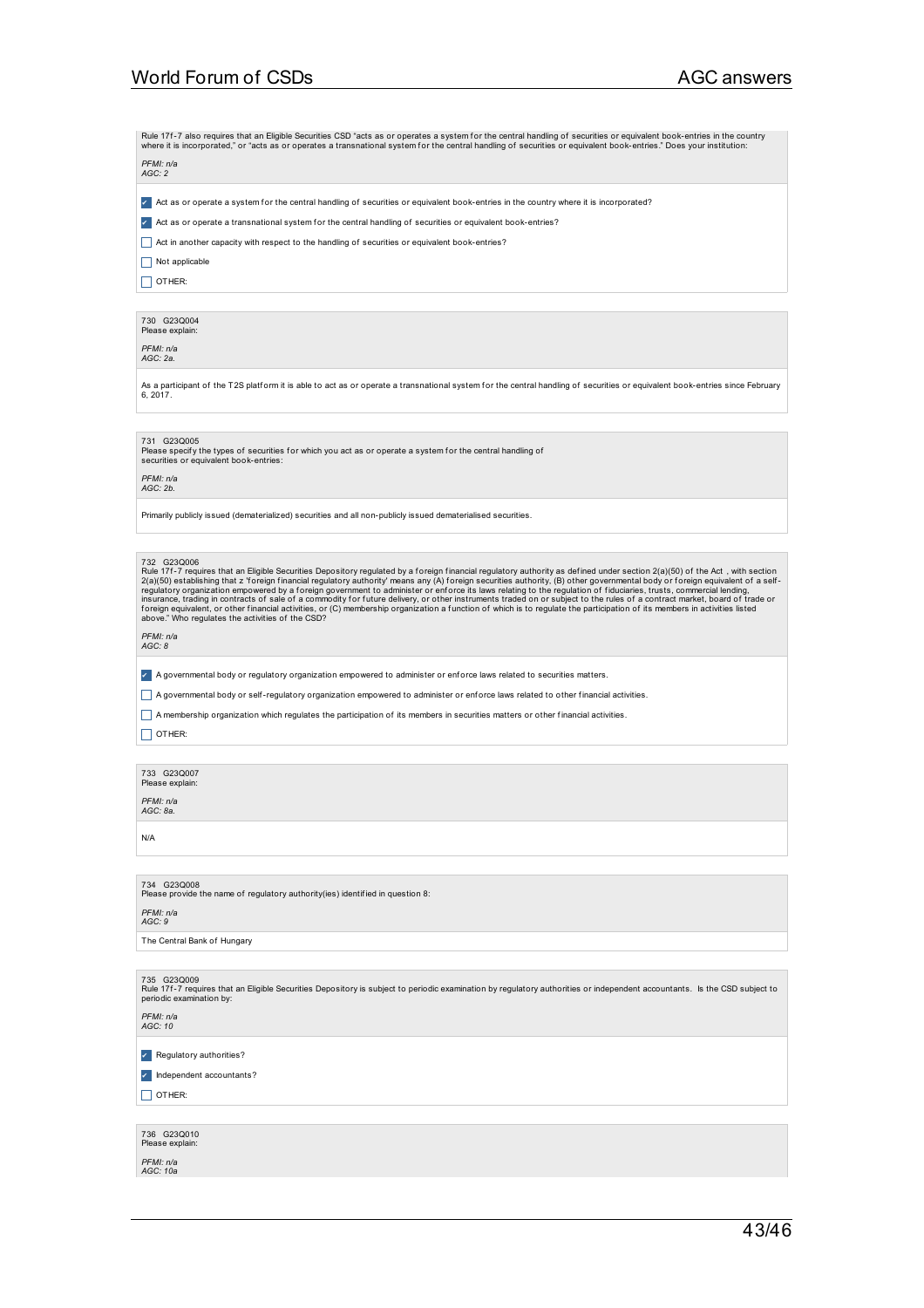N/A

| 737 G23Q011                               |
|-------------------------------------------|
| Name of Authority #1 (please answer 11a): |
|                                           |

*PFMI: n/a AGC: 11*

The Central Bank of Hungary

|                        | 738 G23Q012<br>What enforcement actions are available to regulatory authority #1 for breach of applicable statute or regulatory requirements? |
|------------------------|-----------------------------------------------------------------------------------------------------------------------------------------------|
| PFMI: n/a<br>AGC: 11a. |                                                                                                                                               |
| $\vert$ Fines          |                                                                                                                                               |

| Restrictions on CSD activities. |
|---------------------------------|
| Suspension of CSD activities.   |

**7** Termination of CSD activities.

 $\Box$  OTHER:

| 739 G230013<br>Please explain: |  |
|--------------------------------|--|
| PFMI: n/a<br>AGC: 11b.         |  |

N/A

| 740 G23Q013A<br>Name of Authority #2: |  |  |
|---------------------------------------|--|--|
| N/A                                   |  |  |
|                                       |  |  |

| 741 G23Q014<br>What enforcement actions are available to regulatory authority #2 for breach of applicable statute or regulatory requirements? |
|-----------------------------------------------------------------------------------------------------------------------------------------------|
| PFMI: n/a<br>AGC: 11c.                                                                                                                        |
| Fines<br>I I                                                                                                                                  |
| Restrictions on CSD activities.                                                                                                               |
| Suspension of CSD activities.<br>$\mathbf{I}$                                                                                                 |
| Termination of CSD activities.                                                                                                                |
| OTHER: N/A<br>v                                                                                                                               |
|                                                                                                                                               |
| 742 G23Q015<br>Please explain:                                                                                                                |
| PFMI: n/a<br>AGC: 11d.                                                                                                                        |
| N/A                                                                                                                                           |

| 743 G23Q016<br>Has there been any use of such enforcement actions in the last three years? |
|--------------------------------------------------------------------------------------------|
| PFMI: n/a<br>AGC: 12                                                                       |
| Yes                                                                                        |
| $\mathbf{v}$ No                                                                            |
| $\Box$ OTHER:                                                                              |
|                                                                                            |
| 744 G23Q017<br>If yes, please explain:                                                     |

*PFMI: n/a AGC: 12a.*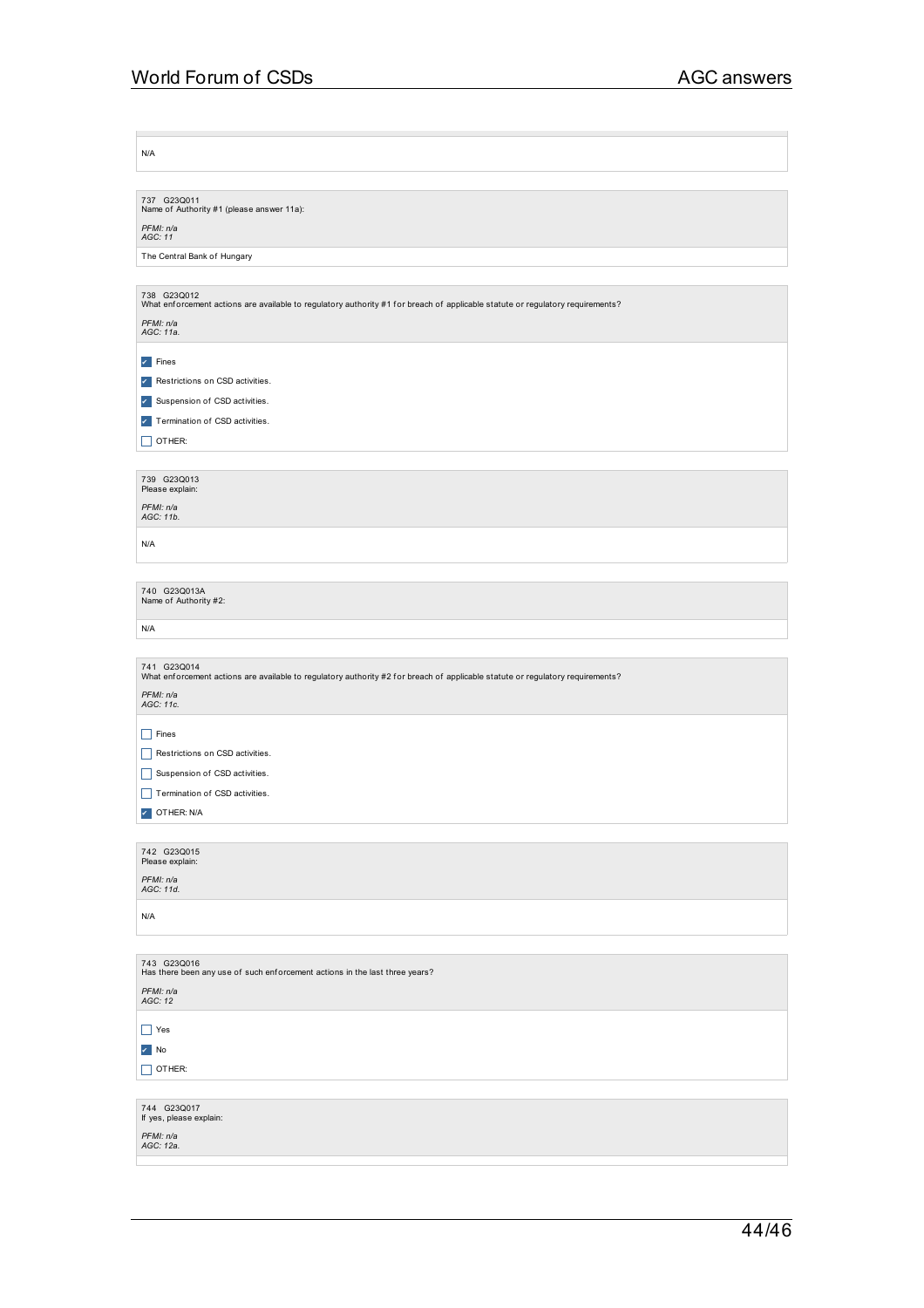745 G23Q018<br>Has the regulatory body with oversight responsibility for the CSD issued public notice that the CSD is not in current compliance with any capital, solvency, insurance or<br>similar financial strength requirements

*PFMI: n/a AGC: 90*

No [A02]

### 746 G23Q019<br>Please describe:

*PFMI: n/a AGC: 90a.*

747 G23Q020 In the case of such a notice having been issued, has such notice been withdrawn, or, has the remedy of such noncompliance been publicly announced by the CSD? *PFMI: n/a AGC: 90b.*

Other: N/A

## 748 G23Q021 If yes, please describe:

*PFMI: n/a AGC: 90c.*

## 749 G23Q022 If no, why not?

*PFMI: n/a AGC: 90d.*

750 G23Q023<br>Rule 17f-7 requires that an Eligible Securities Depository holds assets for the custodian that participates in the system on behalf of the Fund under safekeeping<br>conditions no less favorable that the conditions

## *PFMI: n/a AGC: 21*

Yes [A1]

## 751 G23Q024 If no, other or not applicable, please explain:

*PFMI: n/a AGC: 21a.*

752 G23Q025<br>Please confirm the basis for the arrangements you have in place to ensure that the assets you hold for custodians receive the same level of safekeeping protection as<br>the assets held for other categories of part

*PFMI: n/a AGC: 21b, 21c.*

### Relevant Law and Regulation

- Standard participation contract
- $\Box$  Established terms and conditions of participation
- By-laws of the CSD
- ✔ Rules of the CSD
- $\square$  OTHER:

753 G23Q027<br>For each item in Question 21b that you checked, please briefly supply references or citations to the law(s), regulation(s), or CSD rule(s), participation condition(s), or<br>participant contract provision (s), as

### *PFMI: n/a AGC: 21d*

Every security and asset gets the same level of protection based on the General Business rules of KELER.

754 G23Q028<br>Rule 17f-7 requires that an Eligible Securities Depository provides periodic reports to its participants with respect to its safekeeping of assets, including notices of<br>transfers to or from any participant's